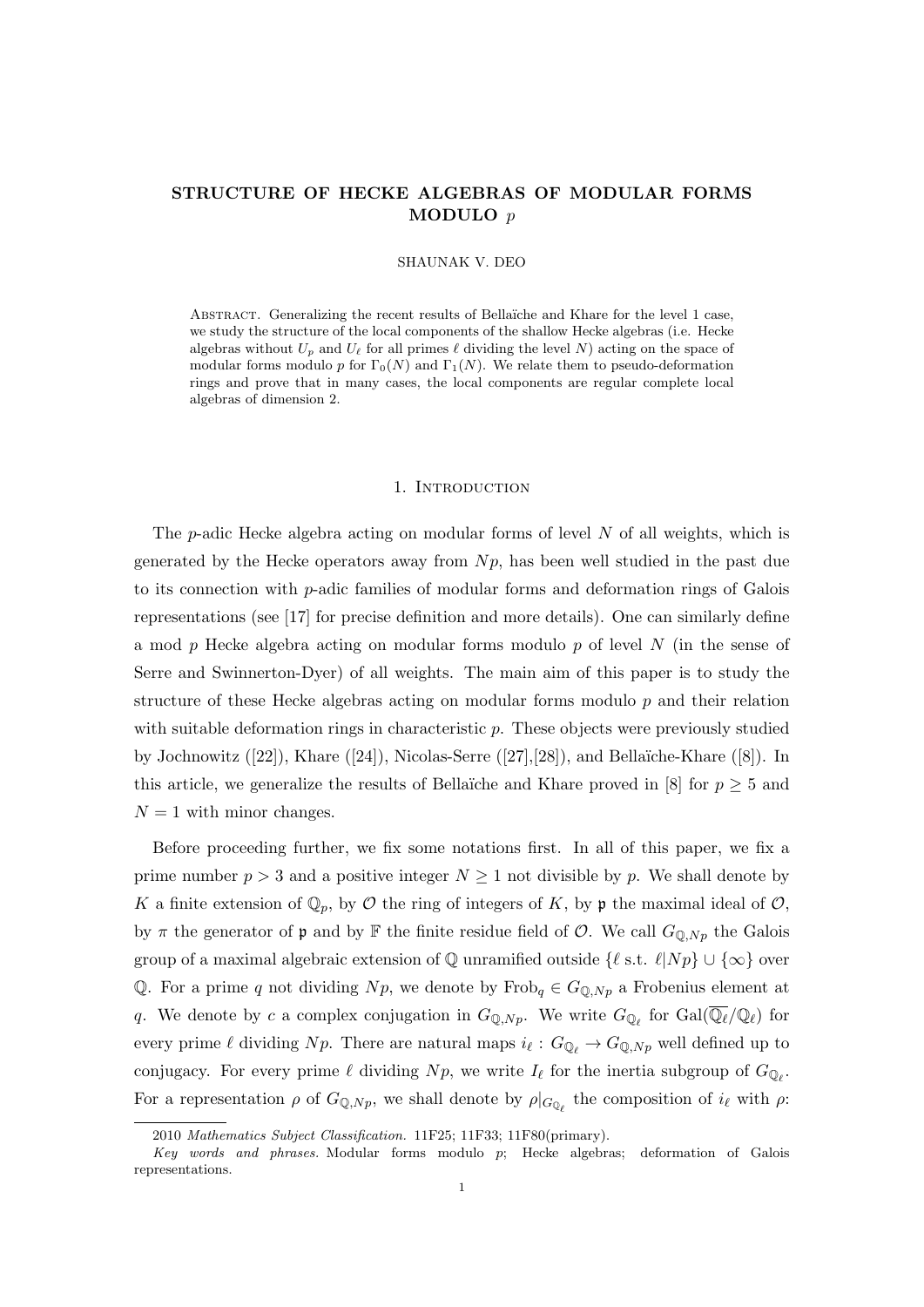this is a representation of  $G_{\mathbb{Q}_\ell}$ , well defined up to an isomorphism. We denote by  $\omega_p$ :  $G_{\mathbb{Q},Np} \to \mathbb{F}^*$  the cyclotomic character modulo p.

We will now define the Hecke algebra that we want to study and the space of modular forms on which it acts. For the rest of the introduction, Γ means either  $\Gamma_1(N)$  or  $\Gamma_0(N)$ and  $\Gamma(M)$  means either  $\Gamma_1(M)$  or  $\Gamma_0(M)$  accordingly. Following [8], we shall denote by  $S_k^{\Gamma}$ (*O*) the module of cuspidal modular forms of weight k for Γ with Fourier coefficients in  $\mathcal{O}$ . We see it as a submodule of  $\mathcal{O}[[q]]$  by the q-expansion. We denote by  $S_{\leq k}^{\Gamma}(\mathcal{O})$  the submodule  $\sum_{i=0}^{i=k} S_i^{\Gamma}(\mathcal{O})$  of  $\mathcal{O}[[q]]$ . Note that, this sum is direct (see section 1.2 of [8]). We denote by  $S_{\leq k}^{\Gamma}(\mathbb{F})$  the image of  $S_{\leq k}^{\Gamma}(\mathcal{O})$  under the reduction map  $\mathcal{O}[[q]] \to \mathbb{F}[[q]]$ , which reduces each coefficient of a power series in  $\mathcal{O}[[q]]$  modulo  $\mathfrak{p}$ . Thus,  $S_{\leq k}^{\Gamma}(\mathbb{F}) = \sum_{i=0}^{i=k} S_i^{\Gamma}(\mathbb{F}),$ where  $S_i^{\Gamma}(\mathbb{F})$  is the space of cuspidal modular forms of weight *i* for  $\Gamma$  over  $\mathbb F$  in the sense of Serre and Swinnerton-Dyer i.e. it is the image of  $S_i^{\Gamma}(\mathcal{O})$  under the reduction map considered above. The map  $S_{\leq k}^{\Gamma}(\mathcal{O})/\mathfrak{p}S_{\leq k}^{\Gamma}(\mathcal{O}) \to S_{\leq k}^{\Gamma}(\mathbb{F})$  is surjective but not an isomorphism in general. Let  $S^{\Gamma}(\mathcal{O}) = \cup_{k=0}^{\infty} S_{\leq k}^{\Gamma}(\mathcal{O})$  and  $S^{\Gamma}(\mathbb{F}) = \cup_{k=0}^{\infty} S_{\leq k}^{\Gamma}(\mathbb{F})$ .

All the modules considered above have a natural action of the Hecke operators  $T_n$  for  $(n, Np) = 1$ . We denote by  $\mathbb{T}_{k}^{\Gamma}$  the *O*-subalgebra of  $\text{End}_{\mathcal{O}}(S_{\leq k}^{\Gamma}(\mathcal{O}))$  generated by the  $T_n$ 's with  $(n, Np) = 1$ . We denote by  $A_k^{\Gamma}$  the F-subalgebra of  $\text{End}_{\mathbb{F}}(S_{\leq k}^{\Gamma}(\mathbb{F}))$  generated by the  $T_n$ 's with  $(n, Np) = 1$ . From the relations between the Hecke operators, we see that  $\mathbb{T}_k^{\Gamma}$ or  $A_k^{\Gamma}$  is generated by the Hecke operators  $T_q$  and  $S_q$  for primes q not dividing  $Np$  (see section 1.2 of [8] for more details). Here,  $S_q$  is the operator acting on forms of weight k as the multiplication by  $\langle q \rangle q^{k-2}$  where  $\langle q \rangle$  is the diamond operator corresponding to q.

We have a natural morphism of  $\mathbb{F}\text{-algebras }\mathbb{T}_k^{\Gamma}/\mathfrak{p}\mathbb{T}_k^{\Gamma} \to A_k^{\Gamma}$  which is surjective, but in general not an isomorphism. We set:

$$
\mathbb{T}^{\Gamma} = \varprojlim \mathbb{T}_{k}^{\Gamma}, A^{\Gamma} = \varprojlim A_{k}^{\Gamma}
$$

Thus, the Hecke algebras  $\mathbb{T}^{\Gamma}$  and  $A^{\Gamma}$  act on  $S^{\Gamma}(\mathcal{O})$  and  $S^{\Gamma}(\mathbb{F})$ , respectively. We obtain a surjective map  $\mathbb{T}^{\Gamma}/\mathfrak{p}\mathbb{T}^{\Gamma} \to A^{\Gamma}$  from the surjective maps considered above. We call  $A^{\Gamma}$ the Hecke algebra modulo  $p$  of level  $\Gamma$  and this is the central object of our study.

The rings  $\mathbb{T}^{\Gamma}$  and  $A^{\Gamma}$  are complete and semi-local. Actually, if  $\mathbb{F}$  is large enough, then, by the existence of Galois representations attached to eigenforms and by the Deligne-Serre lifting lemma, the maximal ideals and hence, the local components of both  $\mathbb{T}^{\Gamma}$  and  $A^{\Gamma}$ are in bijection with the set of isomorphism classes of Γ-modular Galois representations  $\bar{\rho}$  :  $G_{\mathbb{O},Np} \to GL_2(\mathbb{F})$  (see section 1.2 of [8] for more details). Here and below, Γmodular means that  $\bar{\rho}$  is the semi-simplified reduction of a stable lattice for the Galois representation  $\rho: G_{\mathbb{Q},Np} \to GL_2(K)$  attached by Deligne to an eigenform in  $S^{\Gamma}(\mathcal{O})$ . Observe that, since  $\bar{\rho}$  is odd, if  $\bar{\rho}$  is irreducible, then it is absolutely irreducible. We define  $\mathbb{T}_{\bar{\rho}}^{\Gamma}$  and  $A_{\bar{\rho}}^{\Gamma}$  to be the local components of  $\mathbb{T}^{\Gamma}$  and  $A^{\Gamma}$  corresponding to a  $\Gamma$ -modular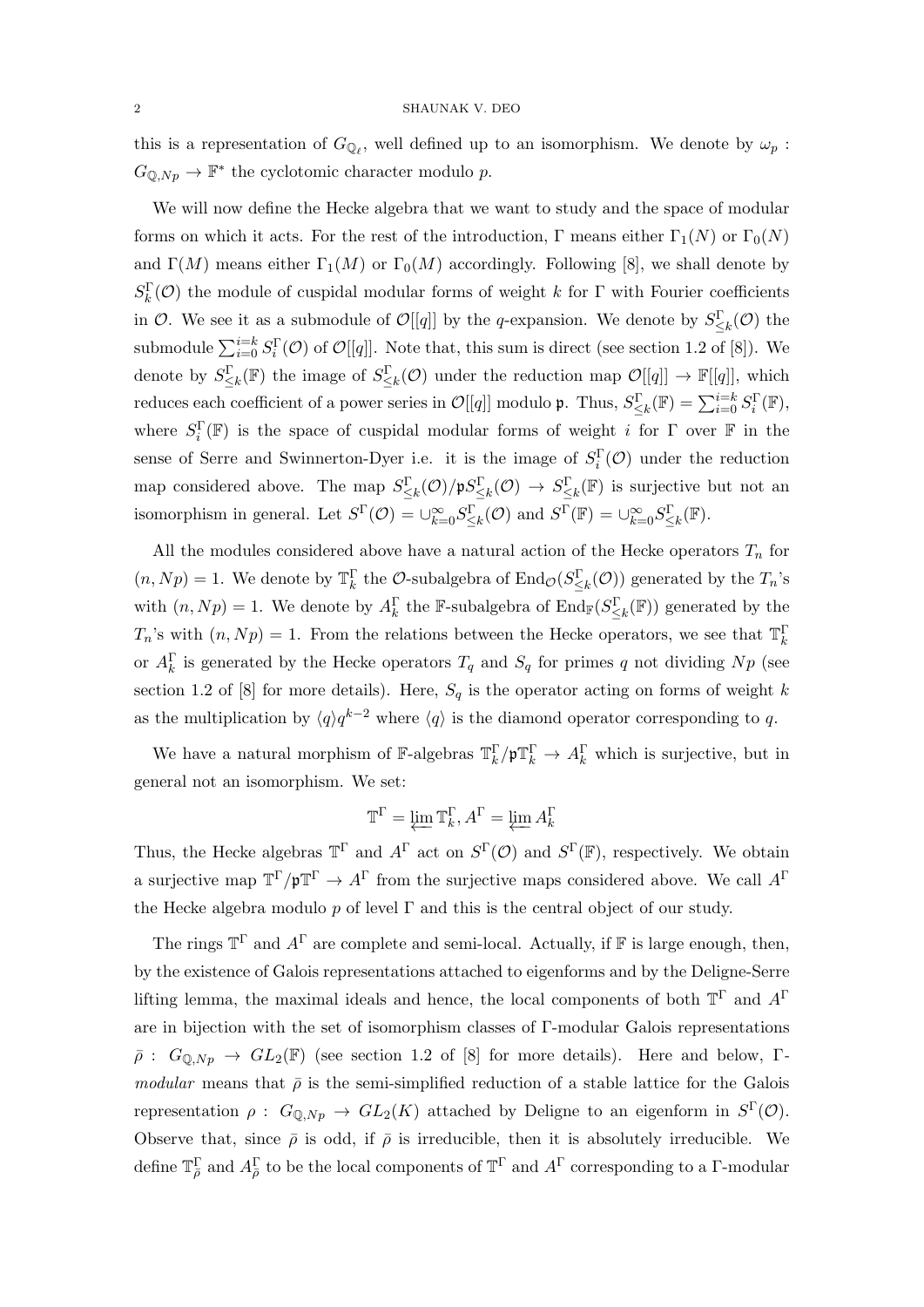representation  $\bar{\rho}$ . These rings are complete local rings. The surjective map  $\mathbb{T}^{\Gamma}/\mathfrak{p}\mathbb{T}^{\Gamma}\to A^{\Gamma}$ sends  $\mathbb{T}_{\bar{\rho}}^{\Gamma}/\mathfrak{p}\mathbb{T}_{\bar{\rho}}^{\Gamma}$  onto  $A_{\bar{\rho}}^{\Gamma}$ . As  $A^{\Gamma}$  (resp.  $\mathbb{T}^{\Gamma}$ ) is semi-local and an inverse limit of artinian rings,  $A^{\Gamma}$  (resp.  $\mathbb{T}^{\Gamma}$ ) splits into the product of its local components. Thus, it is enough to study the structure of each local component to understand the structure of  $A^{\Gamma}$ , once we determine the number of its local components.

The advantage of working with the local components is that one can relate them to suitable deformation rings. By gluing pseudo-representations attached to modular eigenforms of level Γ lifting the system of eigenvalues corresponding to a Γ-modular representation  $\bar{\rho}$ , one gets a pseudo-representation of  $G_{\mathbb{Q},Np}$  taking values in  $A_{\bar{\rho}}^{\Gamma}$  and deforming (tr  $\bar{\rho}$ , det  $\bar{\rho}$ ). Let  $\tilde{R}^0_{\bar{\rho}}$  be the universal deformation ring with constant determinant of the pseudo-representation  $(\text{tr } \bar{\rho}, \det \bar{\rho})$  in the category of local, pro-finite F-algebras with residue field F. The pseudo-representation obtained above induces a local, surjective morphism  $\tilde{R}^0_{\bar{\rho}} \to A^{\Gamma}_{\bar{\rho}}$  when either  $\Gamma = \Gamma_0(N)$  or  $p \nmid \phi(N)$  and  $\Gamma = \Gamma_1(N)$ . Otherwise, it induces a local, surjective map  $\tilde{R}^0_{\bar{\rho}} \to (A_{\bar{\rho}}^{\Gamma_1(N)})^{\text{red}}$ . See the next section for more details.

We define a Γ-modular representation  $\bar{\rho}$  to be *unobstructed* if the tangent space of  $\tilde{R}^0_{\bar{\rho}}$ has dimension 2. If  $\bar{\rho}$  is irreducible and  $p \nmid \phi(N)$ , then  $\bar{\rho}$  is unobstructed in our sense if and only if it is unobstructed in the sense of Mazur ([26], section 1.6). But our notion is weaker than Mazur's notion if  $p\phi(N)$ . See the last section where the notion of unobstructedness is studied in detail.

We prove the following results concerning the Hecke algebra  $A_{\bar{\rho}}^{\Gamma}$  and its relation with the deformation ring  $\tilde{R}_{\bar{\rho}}^0$ :

**Theorem 1.** Let  $\Gamma = \Gamma_1(N)$  or  $\Gamma_0(N)$ . If  $\bar{\rho}$  is a  $\Gamma$ -modular representation, then both  $\tilde{R}^0_{\bar{\rho}}$ and  $A_{\bar{\rho}}^{\Gamma}$  have Krull dimension at least 2.

**Theorem 2.** Suppose either  $\Gamma = \Gamma_0(N)$  or  $p \nmid \phi(N)$  and  $\Gamma = \Gamma_1(N)$ . If  $\overline{\rho}$  is a  $\Gamma$ -modular representation which is unobstructed, then the morphism  $\tilde{R}^0_{\bar{\rho}} \to A^{\Gamma}_{\bar{\rho}}$  is an isomorphism, and  $A_{\overline{\rho}}^{\Gamma}$  is isomorphic to a power series ring in two variables  $\mathbb{F}[[x,y]]$ . If  $p|\phi(N)$  and  $\overline{\rho}$ is an unobstructed  $\Gamma_1(N)$ -modular representation, then the morphism  $\tilde{R}^0_{\bar{\rho}} \to (A_{\bar{\rho}}^{\Gamma_1(N)})^{red}$ is an isomorphism, and  $(A_{\bar{\rho}}^{\Gamma_1(N)})^{red}$  is isomorphic to a power series ring in two variables  $\mathbb{F}[[x,y]].$ 

In the last section, we shall give some conditions under which a  $\Gamma_1(N)$ -modular representation  $\bar{\rho}$  is unobstructed and the corresponding local component  $A_{\bar{\rho}}^{\Gamma_1(N)}$  is not reduced: see Proposition 9 and Proposition 10. We shall also give some examples of non-reduced Hecke algebras: see the remarks and discussion after Proposition 10.

Remark. (1) Our approach to prove Theorem 1 and Theorem 2 does not depend on whether  $\bar{\rho}$  is irreducible or not. This is mainly because the results that we use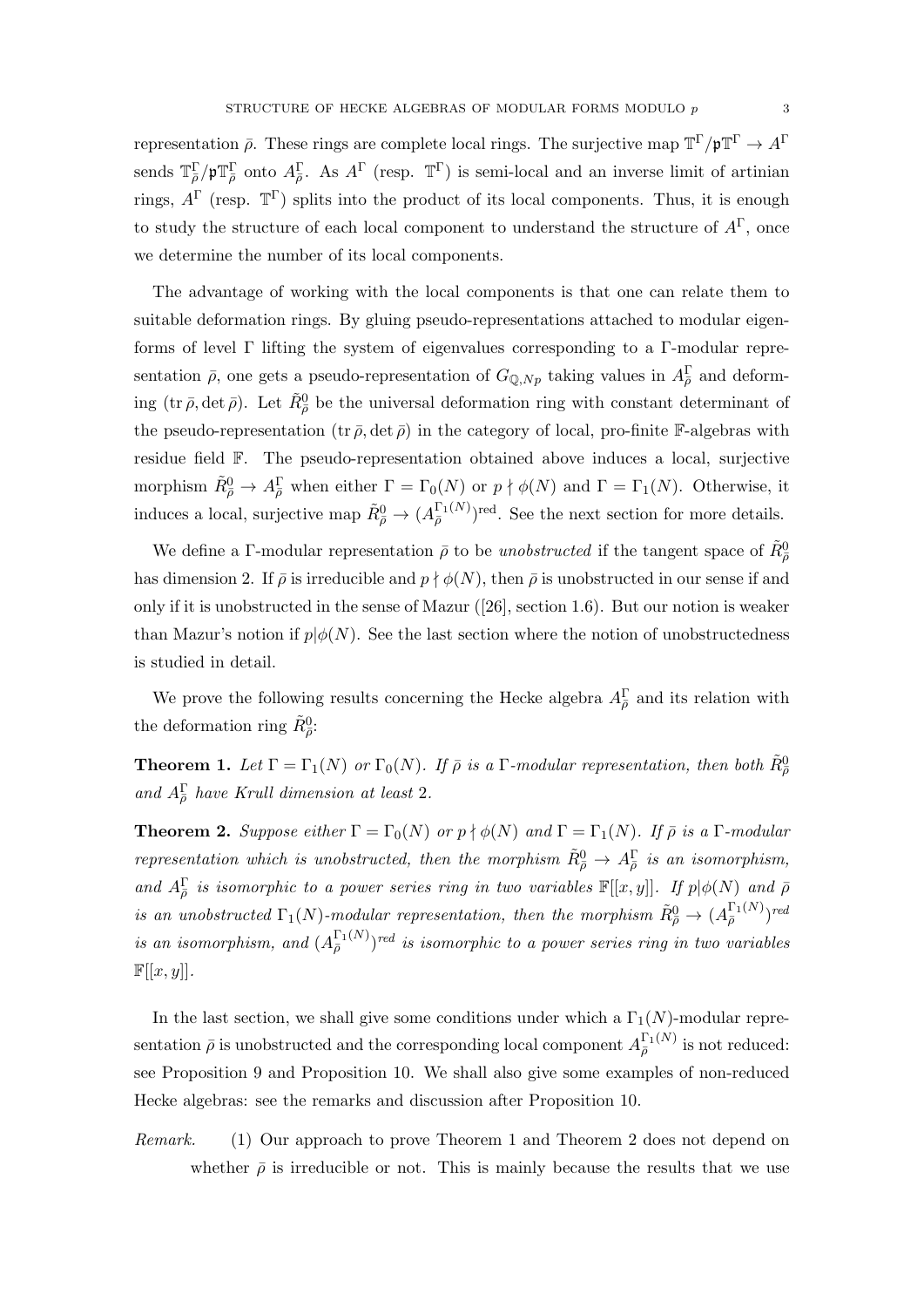from deformation theory of Galois representations are available for both reducible and irreducible  $\bar{\rho}$ 's. So, the proof does not become simpler when  $\bar{\rho}$  is irreducible.

(2) Note that from Theorem 2, it follows that if  $\bar{\rho}$  is a  $\Gamma_0(N)$ -modular representation which is unobstructed and if  $p \nmid \phi(N)$ , then the natural restriction morphism  $A_{\bar{\rho}}^{\Gamma_1(N)} \to A_{\bar{\rho}}^{\Gamma_0(N)}$  is an isomorphism. In fact, if  $p \nmid \phi(N)$ , then this happens for any  $\Gamma_0(N)$ -modular representation  $\bar{\rho}$ . Indeed, fixing such a  $\bar{\rho}$ , we see that the corresponding system of eigenvalues for the diamond operators is trivial. As  $p \nmid \phi(N)$ , by Hensel's lemma, any system of eigenvalues lifting  $\bar{\rho}$  is trivial for the diamond operators. Hence, the diamond operators act trivially on  $S^{\Gamma_1(N)}(\mathcal{O})_{\bar{\rho}}$ . Therefore,  $S^{\Gamma_1(N)}(\mathcal{O})_{\bar{\rho}} = S^{\Gamma_0(N)}(\mathcal{O})_{\bar{\rho}}$ . So,  $\mathbb{T}_{\bar{\rho}}^{\Gamma_1(N)}$  and  $\mathbb{T}_{\bar{\rho}}^{\Gamma_0(N)}$  are isomorphic. Thus,  $A_{\bar{\rho}}^{\Gamma_1(N)}$  and  $A_{\bar{\rho}}^{\Gamma_0(N)}$  are isomorphic for all the  $\Gamma_0(N)$ -modular representations  $\bar{\rho}$  if p does not divide  $\phi(N)$ . However, this argument breaks down if p divides  $\phi(N)$ .

**Theorem 3.** Assume that  $\bar{\rho}$  is a  $\Gamma_1(N)$ -modular representation coming from a newform of level N and is absolutely irreducible after restriction to the Galois group of  $\mathbb{Q}(\zeta_p)$ . If  $\ell | N, \, p | \ell^2 - 1 \,$  and  $\bar{\rho}|_{G_{\mathbb{Q}_{\ell}}}$  is unramified, then assume  $\ell^2 | N.$  If  $\ell | N, \, p | \ell - 1, \, \bar{\rho}|_{G_{\mathbb{Q}_{\ell}}}$  is reducible, ramified and not a sum of two ramified characters, then assume that the highest power of  $\ell$  dividing N is greater than the highest power of  $\ell$  dividing the Artin conductor of  $\bar{\rho}$ . If  $\bar{\rho}|_{G_{\mathbb{Q}_p}}$  is reducible, assume, in addition, that  $\bar{\rho}|_{G_{\mathbb{Q}_p}}$  is not isomorphic to  $\chi\otimes\begin{pmatrix} 1 & * \ 0 & 1 \end{pmatrix}$  nor to  $\chi \otimes \begin{pmatrix} 1 & * \\ 0 & \cdots \end{pmatrix}$ 0  $\omega_p$ ), where  $\chi$  is any character  $G_{\mathbb{Q}_p} \to \mathbb{F}^*$ . Then  $A_{\bar{\rho}}^{\Gamma_1(N)}$  has Krull dimension 2. Moreover,  $(\tilde{R}_{\overline{\rho}}^0)^{red}$  is isomorphic to  $(A_{\overline{\rho}}^{\Gamma_1(N)})^{red}$ .

Similarly, if  $\bar{\rho}$  is a  $\Gamma_0(N)$ -modular representation satisfying the hypotheses as above, then  $A_{\bar{\rho}}^{\Gamma_0(N)}$  has Krull dimension 2. Moreover, if p does not divide  $\phi(N)$ , then  $(\tilde{R}_{\bar{\rho}}^0)^{red}$  is isomorphic to  $(A_{\bar{\rho}}^{\Gamma_0(N)})^{red}$ .

These results are generalizations of Theorem III, Theorem I and Theorem II of [8], respectively. Note that, it is possible to have mod  $p$  deformation ring with constant determinant which are non-reduced but we do not know of any such examples.

Remark. If  $p \nmid N$ , then we know that the module of mod p modular forms for  $\Gamma_1(N)$  is the same as the module of mod p modular forms for  $\Gamma_1(Np^e)$  for  $e \geq 1$  (See the remark after corollary I.3.6 on page 23 of [19] for more details). Hence, the corresponding mod p Hecke algebras are also the same. So, even though we are assuming that  $p \nmid N$ , all the theorems that we prove for mod p Hecke algebras for  $\Gamma_1(N)$  above will still be true without this assumption on N.

Note that, Theorem 2 easily follows from Theorem 1 and the definition of unobstructed.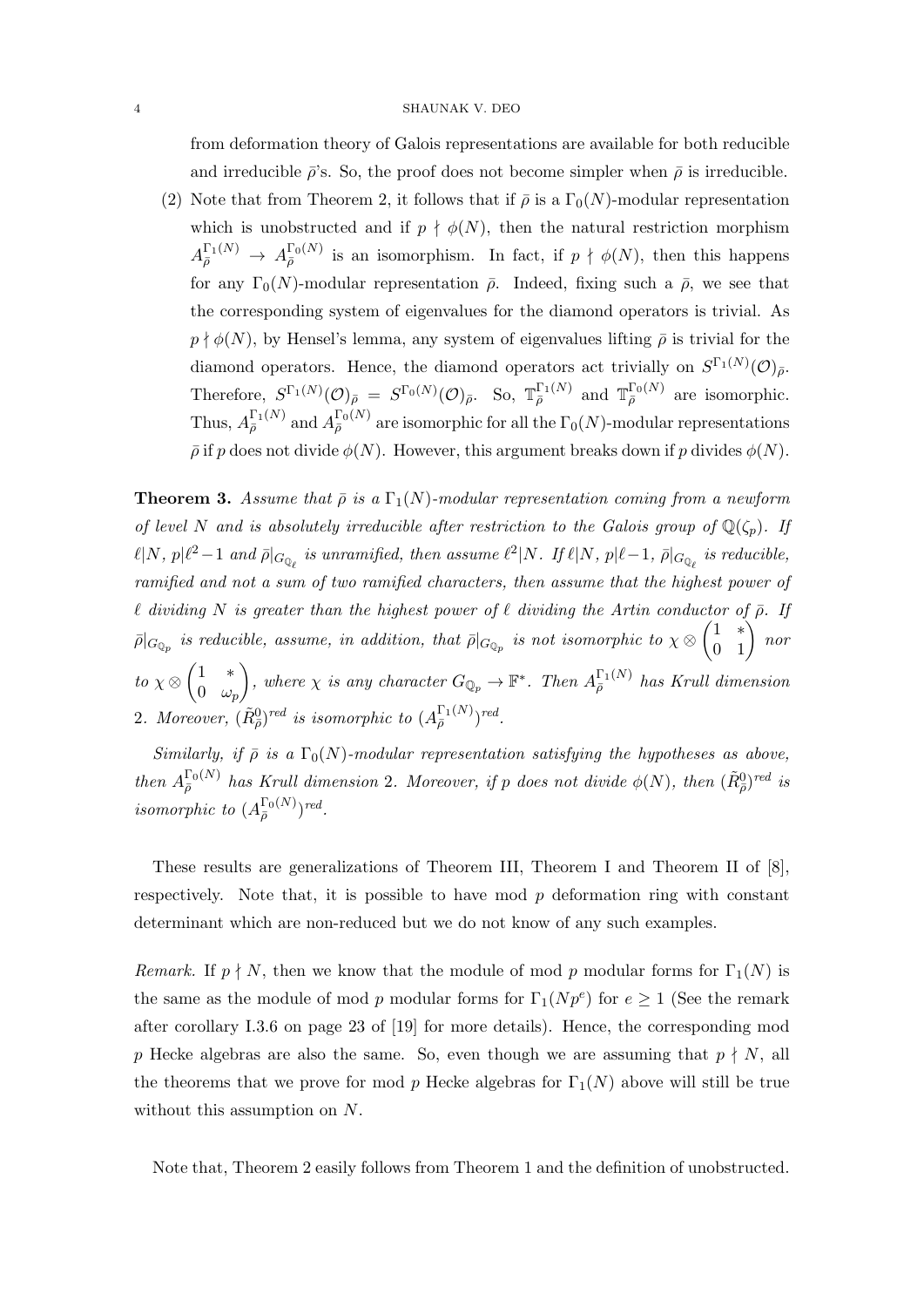The idea of the proof of Theorem 1 is similar to the idea used in proving Theorem III in [8]. So, we try to find a relation between the characteristic 0 Hecke algebra  $\mathbb{T}_{\bar{\rho}}^{\Gamma}$ with the characteristic p Hecke algebra  $A_{\bar{\rho}}^{\Gamma}$ . However, there are some difficulties, such as  $S^{\Gamma}(\mathcal{O})\otimes_{\mathcal{O}}\mathbb{F}$  not being isomorphic to  $S^{\Gamma}(\mathbb{F})$ , in comparing them directly. To overcome this problem, like [8], we also work with the divided congruence modules of Katz. Using the results of Katz and the methods of [8], we get the relation between characteristic 0 and characteristic p full Hecke algebras i.e. the relation between the characteristic 0 and characteristic p Hecke algebras generated by the Hecke operators  $T_q$ ,  $qS_q$  for primes q not dividing  $Np$ ,  $U_{\ell}$  for primes  $\ell$  dividing N and  $U_p$ .

Now, we need to analyze how the addition of the operators  $U_{\ell}$ 's and  $U_p$  changes our Hecke algebras in characteristic 0 and p. We can control the change caused by the  $U_p$ operator in a similar way as is done in the level 1 case in [8]. This allows us to get a relation between Hecke algebras in characteristic 0 and p generated by Hecke operators away from p. Note that, the proof for  $N = 1$  case gets over at this step. However, for  $N > 1$ , we still need to study the effect of adding the extra operators  $U_{\ell}$ 's for primes  $\ell$  dividing N to our original Hecke algebras. This differentiates the case of  $N > 1$  from  $N = 1$ . In this direction, we prove that in characteristic 0, if  $\bar{\rho}$  is new i.e. if  $\bar{\rho}$  is not  $\Gamma(N')$ -modular for any proper divisor N' of N, then the operator  $U_{\ell}$  acting on  $S^{\Gamma}(\mathcal{O})_{\bar{\rho}}$  is integral over  $\mathbb{T}_{\bar{\rho}}^{\Gamma}$  for every prime  $\ell$  dividing N. This gives us the finiteness of the  $U_{\ell}$ 's over the mod p Hecke algebra automatically for a new  $\bar{\rho}$  and, along with the Gouvêa-Mazur infinite fern argument, leads us to Theorem 1 in those cases. Finally, we prove that if  $\bar{\rho}$  is also a  $\Gamma(M)$ -modular representation for some M dividing N, then the natural map  $A_{\bar{\rho}}^{\Gamma} \to A_{\bar{\rho}}^{\Gamma(M)}$  $\bar{\rho}$ is surjective using the pseudo-representation attached to it and the Chebotarev density theorem. Theorem 1 in the case where  $\bar{\rho}$  is new, along with the surjectivity established above, leads us to Theorem 1 for all the local components of the mod p Hecke algebra. We would like to point out that, in contrast with [8], our method does not give the precise kernel of the map  $\mathbb{T}_{\bar{\rho}}^{\Gamma} \to A_{\bar{\rho}}^{\Gamma}$  in all the cases while proving Theorem 1. However, in many cases, we can find the kernel up to some nilpotence.

To prove Theorem 3, we need to use a result of Böckle and flatness of  $\mathbb{T}_{\bar{\rho}}^{\Gamma_1(N)}$  over the Iwasawa algebra  $\mathcal{O}[[T]]$  which is proved in the same way as in [8]. This, along with Theorem 1, would imply the first part of Theorem 3. We prove, using techniques and results similar to the ones sketched in the previous paragraph, that the map  $\mathbb{T}_{\bar{\rho}}^{\Gamma_1(N)}/(\mathfrak{p},T) \to A_{\bar{\rho}}^{\Gamma_1(N)}$  has nilpotent kernel if  $\bar{\rho}$  satisfies the hypotheses of Theorem 3. We use it, along with the results of Böckle, to conclude the second part of Theorem 3 for the  $\Gamma_1(N)$  case. The theorem for the  $\Gamma_0(N)$  case then follows easily from the theorem for the  $\Gamma_1(N)$  case.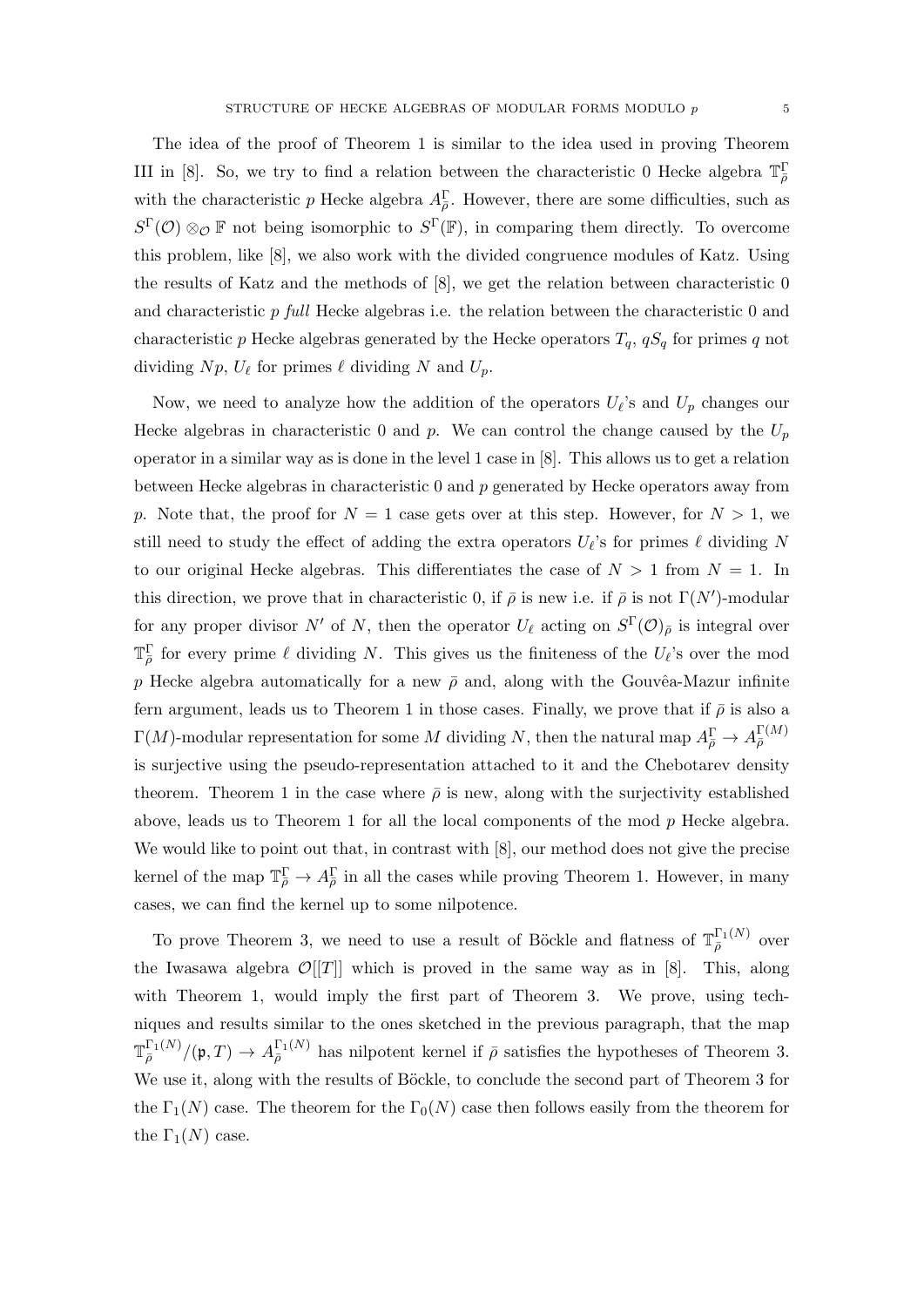Finally, we would like to remark on possible generalization of these results to the case of Hilbert modular forms. A well behaved theory for mod  $p$  Hilbert modular forms with arbitrary weights, which includes a lot of tools and facts for mod  $p$  modular forms that we use, is available (see the works of Andreatta-Goren ([1]) for more details). Moreover, an analogue of Gouvêa-Mazur infinite fern argument is also true for certain local components of the p-adic Hecke algebra acting on the space of Hilbert modular forms due to work of Chenevier (see Theorem 5.9 of [13]). However, contrary to the case of modular forms, the theory of divided congruence modules of Katz and properties of Hecke operators acting on them is not known for Hilbert modular forms. We expect results similar to what we have proved above to hold for Hilbert modular forms once we know the theory of divided congruence modules of Hilbert modular forms and the infinite fern argument for all the local components. The results will depend on the space of mod p Hilbert modular forms we consider. For instance, we expect the lower bound on the Krull dimension of the mod p Hecke algebra for Hilbert modular forms of parallel weights to be 2, while the corresponding lower bound for the mod p Hecke algebra for Hilbert modular forms of arbitrary weights to be  $2n$ , where n is the degree of extension of the totally real field over  $\mathbb{O}$ .

Acknowledgements: I would like to thank my Ph.D. advisor Joël Bellaïche for suggesting this problem to me and for his patience, guidance, encouragement and support during the completion of this paper. His suggestions have also played an instrumental role in making the exposition clearer and simplifying a lot of proofs. I would also like to thank Aditya Karnataki for numerous helpful mathematical discussions. I would like to thank the referee as well for a careful reading and helpful suggestions.

### 2. Deformation rings and Hecke algebras

The goal of this section is to relate mod p Hecke algebras with appropriate deformation rings.

Using  $[3, \text{Step 1 of the proof of Theorem 1}]$ , which is essentially an argument of gluing pseudo-representations attached to modular eigenforms of a fixed level and all weights, we get the following lemma (see [8, Proposition 2] also):

**Lemma 1.** Let  $\Gamma$  be either  $\Gamma_0(N)$  or  $\Gamma_1(N)$ . For a  $\Gamma$ -modular representation  $\bar{\rho}$ , there exists a unique continuous pseudo-representation  $(\tau^{\Gamma}, \delta^{\Gamma}) : G_{\mathbb{Q}, N_p} \to \mathbb{T}^{\Gamma}_{\bar{\rho}}$  such that  $\tau^{\Gamma}(c) =$  $0, \tau^{\Gamma}(Frob_q) = T_q$  and  $\delta^{\Gamma}(Frob_q) = qS_q$  for all the primes q not dividing Np. We have τ <sup>Γ</sup> (mod m<sup>T</sup> Γ ρ¯ ) = tr ¯ρ, δ <sup>Γ</sup> (mod m<sup>T</sup> Γ ρ¯ ) = det ¯ρ. By composing (τ <sup>Γ</sup>, δΓ) with the natural morphism  $\mathbb{T}_{\bar{\rho}}^{\Gamma} \to A_{\bar{\rho}}^{\Gamma}$ , we get a pseudo-representation  $(\tilde{\tau}^{\Gamma}, \tilde{\delta}^{\Gamma}) : G_{\mathbb{Q},Np} \to A_{\bar{\rho}}^{\Gamma}$  lifting  $(\text{tr } \overline{\rho}, \det \overline{\rho}).$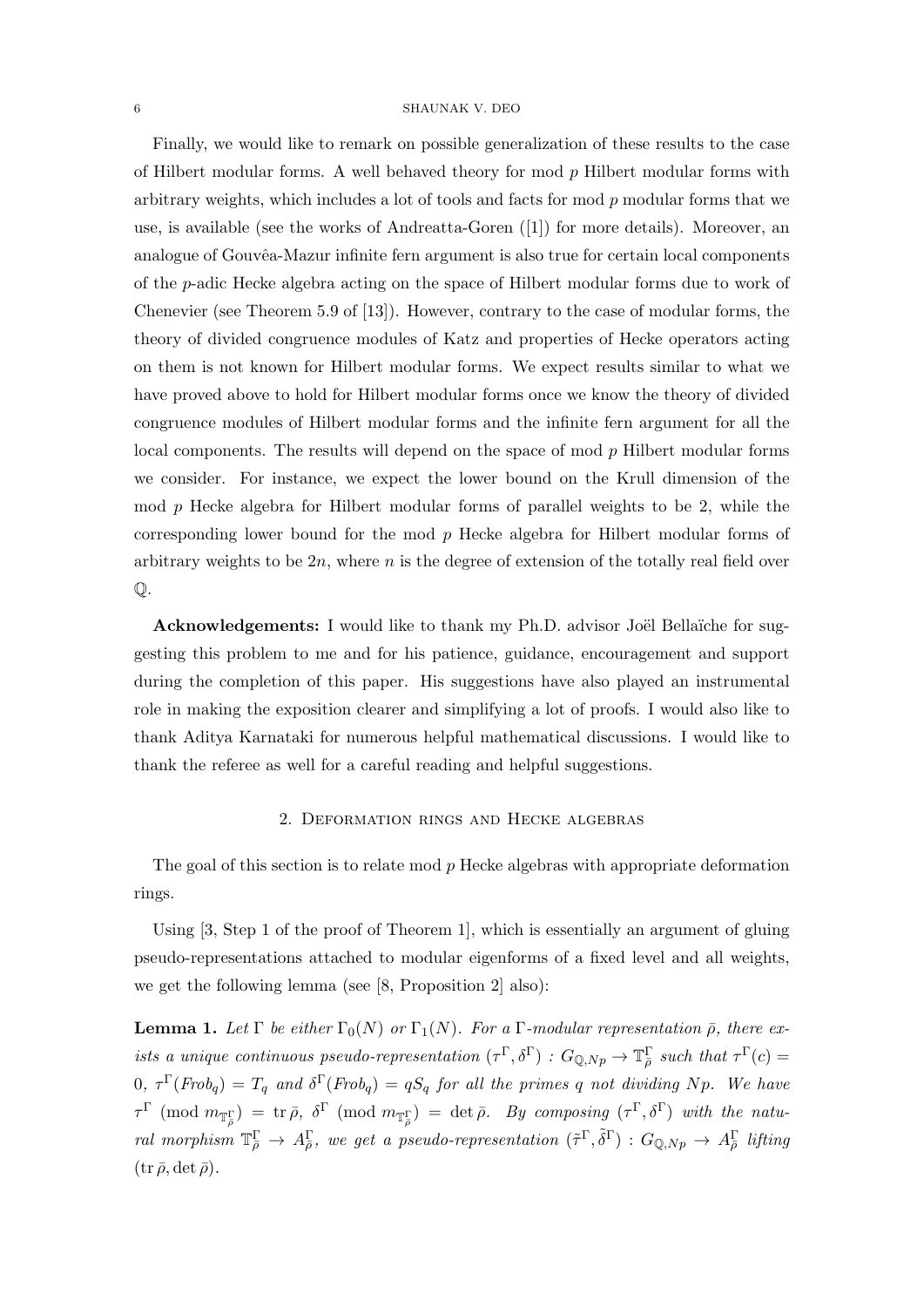A deformation  $(t, d)$  of a pseudo-representation  $(\bar{t}, \bar{d})$  is called a deformation with constant determinant if  $d = \overline{d}$ .

**Lemma 2.** If  $\Gamma = \Gamma_0(N)$  or if  $p \nmid \phi(N)$  and  $\Gamma = \Gamma_1(N)$ , then for a  $\Gamma$ -modular representation  $\bar{\rho}$ ,  $(\tilde{\tau}^{\Gamma}, \tilde{\delta}^{\Gamma})$  is a deformation of  $(\text{tr } \bar{\rho}, \det \bar{\rho})$  with constant determinant.

*Proof.* Let q be a prime not dividing Np. Note that, in the  $\Gamma_0(N)$  case,  $S_q$  acts as multiplication by  $q^{k-2}$  on a weight k modular form with Fourier coefficients in  $\mathcal{O}$ . If two modular forms of level N are congruent modulo  $\mathfrak{p}$ , then their weights are congruent modulo  $p-1$ . So,  $S_q$  acts like a constant on  $S^{\Gamma_0(N)}(\mathbb{F})_{\bar{\rho}}$  for every  $\bar{\rho}$ . Since  $\tilde{\delta}^{\Gamma}(\text{Frob}_q) = qS_q$  and the set of Frob<sub>q</sub> for primes q not dividing  $Np$  is dense in  $G_{\mathbb{Q},Np}$ , we get that  $\tilde{\delta}$  is constant and we are done in the  $\Gamma_0(N)$  case.

Applying the same reasoning to the  $\Gamma_1(N)$  case, we get that, for every prime q not dividing  $Np$ ,  $S_q$  acts like  $c_q \langle q \rangle$  on  $S^{\Gamma_1(N)}(\mathbb{F})_{\bar{\rho}}$  where  $c_q$  is an invertible constant. Since  $S_q \in A_{\bar{\rho}}^{\Gamma_1(N)}$ , it follows that  $\langle q \rangle \in A_{\bar{\rho}}^{\Gamma_1(N)}$  for every prime q not dividing Np. If p does not divide  $\phi(N)$ , then the order of every diamond operator  $\langle q \rangle$  is co-prime to p. We have chosen  $\mathbb F$  to be large enough so that it contains all the mod p system of eigenvalues. Thus, by Hensel's lemma,  $\langle q \rangle$  and hence  $S_q$ , will be constant in  $A_{\bar{\rho}}^{\Gamma_1(N)}$  for every  $\bar{\rho}$  and every prime q not dividing N<sub>p</sub>. Therefore,  $\tilde{\delta}^{\Gamma}$  is constant in the  $\Gamma_1(N)$  case if p does not divide  $\phi(N)$  by the same argument as in the  $\Gamma_0(N)$  case.

If  $p | \phi(N)$ , then the determinant  $\tilde{\delta}^{\Gamma}$  may not be constant. See the last section for more details. If the order of  $\langle q \rangle$  is  $p^e$ , then  $(\langle q \rangle - 1)^{p^e} = 0$  in  $A_{\bar{\rho}}^{\Gamma_1(N)}$ . Therefore, in  $(A_{\bar{\rho}}^{\Gamma_1(N)})^{\text{red}}$ , we have  $\langle q \rangle = 1$  for all such  $\langle q \rangle$ 's. Thus, from the proof of the lemma above, it follows that if  $p | \phi(N)$ , then the determinant  $(\tilde{\delta}^{\Gamma_1(N)})^{\text{red}}$  :  $G_{\mathbb{Q},Np} \to ((A_{\overline{\rho}}^{\Gamma_1(N)})^{\text{red}})^*$  is constant.

Let  $R_{\bar{\rho}}$  be the universal deformation ring of the pseudo-representation (tr  $\bar{\rho}$ , det  $\bar{\rho}$ ) in the category of local pro-finite  $\mathcal{O}$ -algebras with residue field  $\mathbb{F}$ ,  $\tilde{R}_{\bar{\rho}}$  be the corresponding universal deformation ring mod  $\mathfrak{p}$  and  $\tilde{R}^0_{\bar{\rho}}$  be the corresponding universal deformation ring mod p with constant determinant (see [12], [8, Section 1.4] for more details regarding the existence and properties of these rings). For a Γ-modular representation  $\bar{\rho}$ , the pseudorepresentation  $(\tau^{\Gamma}, \delta^{\Gamma})$  defines a local morphism  $R_{\bar{\rho}} \to \mathbb{T}^{\Gamma}_{\bar{\rho}}$  which is identity modulo their maximal ideals. Similarly, we get a local morphism  $\tilde{R}_{\bar{\rho}} \to A_{\bar{\rho}}^{\Gamma}$ . From the previous paragraphs, we see that the morphism  $\tilde{R}_{\bar{\rho}} \to A_{\bar{\rho}}^{\Gamma}$  factors through  $\tilde{R}_{\bar{\rho}}^0$  if  $\Gamma = \Gamma_0(N)$  or if  $p \nmid \phi(N)$ and  $\Gamma = \Gamma_1(N)$ . However, this is not true in general. But, from above, we see that for a  $\Gamma_1(N)$ -modular representation  $\bar{\rho}$ , the map  $\tilde{R}_{\bar{\rho}} \to (A_{\bar{\rho}}^{\Gamma_1(N)})^{\text{red}}$  factors through  $\tilde{R}_{\bar{\rho}}^0$ . All the morphisms considered above are surjective. Indeed, for a prime q not dividing  $N_p$ , the images of the trace and the determinant, coming from the universal pseudo-representation, of Frob<sub>q</sub> under the morphisms above are  $T_q$  and  $qS_q$ , respectively.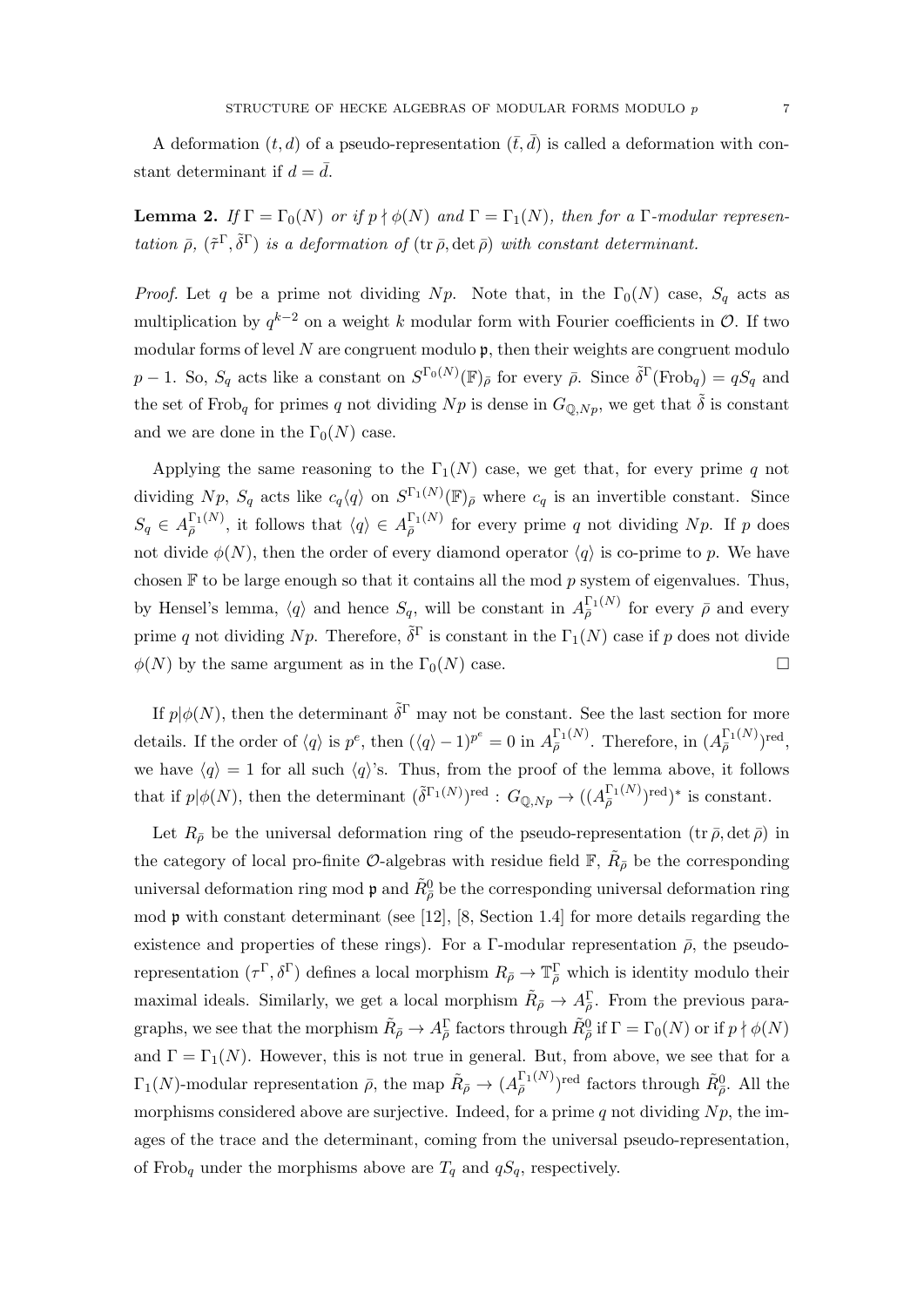# 3. RELATION BETWEEN THE FULL HECKE ALGEBRAS IN CHARACTERISTIC  $0$  and  $p$

The goal of this section is to get a relation between the full Hecke algebras like the one obtained in Proposition 16 in [8]. We will be following the approach of [8] to get a result similar to Proposition 16 of [8] for both the cases,  $\Gamma_1(N)$  and  $\Gamma_0(N)$ . We will briefly recall, without proofs, some important results of the theory of divided congruences of Katz needed for our purpose. Then, we will state some results about the comparisons of various Hecke algebras which are similar to the results given in sections 3, 4, 5 and 6 of [8]. Since the proofs of these results are more or less the same as the ones given in [8], we shall not give them in full detail here. Instead, we will mostly refer readers to the proofs of corresponding results in [8] and will provide some additional details when required. In this section, we will follow the notation of [8] for the divided congruence modules and the Hecke algebras along with an additional index representing the level. For instance,  $D^{\Gamma_1(N)}(\mathcal{O})$  will represent the divided congruence module of cuspidal forms for  $\Gamma_1(N)$  over  $\mathcal O$ . These modules and the Hecke algebras acting on them are defined in exactly the same way as their level 1 counterparts in [8] after making appropriate level changes. Main references for this section are [23], [21] and [8]. Throughout this section, Γ means either  $\Gamma_1(N)$  or  $\Gamma_0(N)$ .

3.1. The divided congruence modules of Katz. In this and the following subsection, we quickly list all the results that are needed from the theory of divided congruence modules. These results are the level  $N$  counterparts of the results that appear in [8].

We will now define the divided congruence modules of Katz. Let  $S_{\leq k}^{\Gamma}(K)$  be the subspace of  $K[[q]]$  given by  $\sum_{i=0}^{i=k} S_i^{\Gamma}(K)$ , where  $S_i^{\Gamma}(K)$  is the space of cusp forms of weight i and level  $\Gamma$  with Fourier coefficients in K which is identified as a subspace of  $K[[q]]$  via q-expansions. Let  $D_{\leq k}^{\Gamma}(\mathcal{O})$  be the  $\mathcal{O}$ -submodule of  $\mathcal{O}[[q]]$  given by the intersection of  $S_{\leq k}^{\Gamma}(K)$  with  $\mathcal{O}[[q]]$ . They are called *divided congruence modules* because they capture congruences between cusp forms of different weights (see Remark 3 of section 2 of [8] for more details). We define  $D_{\leq k}^{\Gamma}(\mathbb{F})$  as the image of  $D_{\leq k}^{\Gamma}(\mathcal{O})$  under the reduction map  $\mathcal{O}[[q]] \to \mathbb{F}[[q]]$ . Let  $D^{\Gamma}(\mathcal{O}) = \cup_{k=0}^{\infty} D^{\Gamma}_{\leq k}(\mathcal{O})$  and  $D^{\Gamma}(\mathbb{F}) = \cup_{k=0}^{\infty} D^{\Gamma}_{\leq k}(\mathbb{F})$ . We call  $D^{\Gamma}(\mathcal{O})$  the divided congruence module of cuspidal forms of level  $\Gamma$  and  $D^{\Gamma}(\mathbb{F})$  the divided congruence module of cuspidal forms modulo p of level  $\Gamma$ . See section 2 of [8] for more details.

**Lemma 3.** The natural map  $D_{\leq k}^{\Gamma}(\mathcal{O}) \otimes_{\mathcal{O}} \mathbb{F} \to D_{\leq k}^{\Gamma}(\mathbb{F})$  is an isomorphism.

*Proof.* If  $f \in D_{\leq k}^{\Gamma}(\mathcal{O})$  lies in the kernel of the natural surjective map  $D_{\leq k}^{\Gamma}(\mathcal{O}) \to D_{\leq k}^{\Gamma}(\mathbb{F}),$ then  $\frac{f}{\pi}$  lies in both  $S^{\Gamma}_{\leq k}(K)$  and  $\mathcal{O}[[q]]$ . Hence, it lies in  $D^{\Gamma}_{\leq k}(\mathcal{O})$  which implies the lemma. See the proof of Lemma 5 of [8].  $\Box$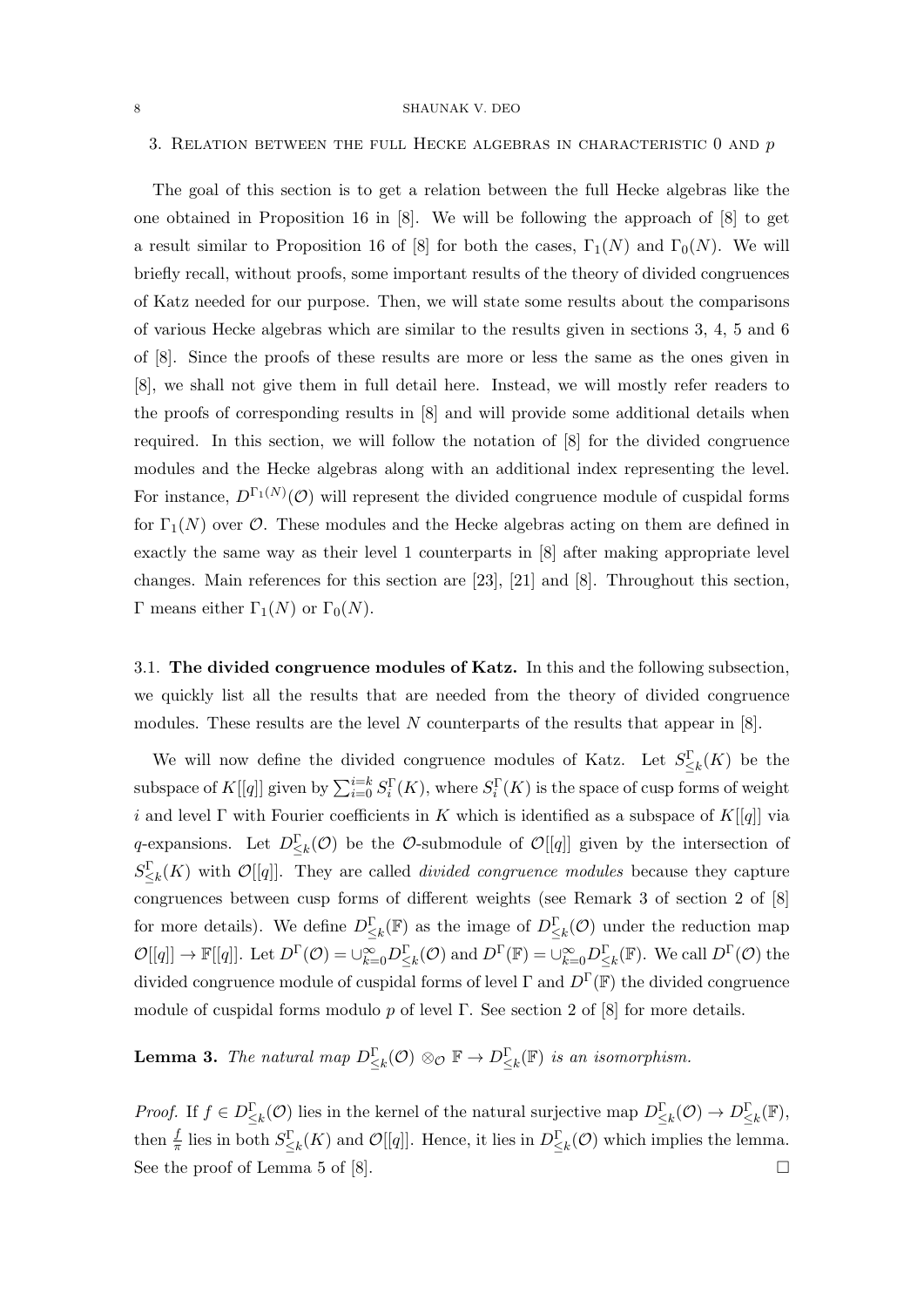We now recall, without proofs, two theorems of Katz which relate the divided congruence module of cuspidal forms mod p of level  $\Gamma$  with the space of mod p cuspforms of level Γ:

# Proposition 1. (Katz)

- (1) There exists a unique action of  $\mathbb{Z}_p^* \times (\mathbb{Z}/N\mathbb{Z})^*$  on  $D^{\Gamma_1(N)}(\mathcal{O})$  denoted by  $((x, y), f)$  $\mapsto (x, y) \cdot f$ , such that for  $(x, y) \in \mathbb{Z}_p^* \times (\mathbb{Z}/N\mathbb{Z})^*$ , and  $f \in S_k^{\Gamma_1(N)}$  $h_k^{(\Gamma_1(N)}(\mathcal{O}) \subset D^{\Gamma_1(N)}(\mathcal{O}),$  $(x, y).f = x^k \langle y \rangle f.$
- (2) There exists a unique action of  $\mathbb{Z}_p^*$  on  $D^{\Gamma_0(N)}(\mathcal{O})$  denoted by  $(x, f) \mapsto x.f$  such that for  $x \in \mathbb{Z}_p^*$ , and  $f \in S_k^{\Gamma_0(N)}$  $\mathcal{L}_k^{(\Gamma_0(N)}(\mathcal{O}) \subset D^{\Gamma_0(N)}(\mathcal{O}), \ x.f = x^k f$

See [23, Cor 1.7] for the proof.

**Theorem 4.** (Katz) The space  $S^{\Gamma}(\mathbb{F})$  is the space of invariants of  $1 + p\mathbb{Z}_p$  acting on  $D^{\Gamma}(\mathbb{F}).$ 

This is proved in [23, Sec.4]; see also [21, Thm. 1.1].

The two results of Katz recalled in this subsection are proved only for  $p > 3$ . We do not know whether they also hold for  $p = 2, 3$ .

3.2. Hecke operators on the divided congruence modules. We can define the Hecke operators  $T_q$ ,  $S_q$  for primes q not dividing  $Np$  and  $U_\ell$  for primes  $\ell$  dividing N on  $D^{\Gamma}(\mathcal{O})$ . Their action on the q-expansions is given in the same way as it is given on the q-expansions of the classical modular forms.

See the proof of Corollary and Definition 7 of [8] and [21, Page 243] for more details.

Now we introduce *partially full* Hecke algebras which are generated by the  $U_{\ell}$ 's for every prime  $\ell$  dividing N along with the  $T_n$ 's for  $(n, N_p) = 1$ . We add an extra pf in the index to denote these Hecke algebras. Thus,  $\mathbb{T}_k^{\Gamma, \text{pf}}$ <sup>Γ,pf</sup> is the *O*-subalgebra of  $\text{End}_{\mathcal{O}}(S_{\leq k}^{\Gamma}(\mathcal{O}))$ generated by the  $T_n$ 's with  $(n, Np) = 1$  and  $U_{\ell}$ 's with  $\ell$  prime dividing N, while  $A_k^{\Gamma,pl}$  $\frac{1}{k}$ , <sup>pr</sup> is the F-subalgebra of  $\text{End}_{\mathbb{F}}(S_{\leq k}^{\Gamma}(\mathbb{F}))$  generated by the  $T_n$ 's with  $(n, Np) = 1$  and  $U_{\ell}$ 's with  $\ell$  prime dividing N. We can consider the projective limits:

$$
\mathbb{T}^{\Gamma,\rm pf} = \varprojlim \mathbb{T}^{\Gamma,\rm pf}_k, A^{\Gamma,\rm pf} = \varprojlim A^{\Gamma,\rm pf}_k
$$

**Lemma 4.** (1) The sub-algebra of  $End_{\mathcal{O}}(D_{\leq k}^{\Gamma}(\mathcal{O}))$  generated by the Hecke operators  $T_q,~S_q$  for primes  $q$  not dividing  $Np$  and  $U_\ell$  for primes  $\ell$  dividing  $N$  is naturally *isomorphic to*  $\mathbb{T}^{\Gamma,pf}_k$  $\frac{1}{k}$ ,  $\frac{p}{q}$ .

(2) The sub-algebra of  $End_{\mathcal{O}}(D_{\leq k}^{\Gamma}(\mathcal{O}))$  generated by the Hecke operators  $T_q$ ,  $S_q$  for primes q not dividing  $Np$  is naturally isomorphic to  $\mathbb{T}_{k}^{\Gamma}$ .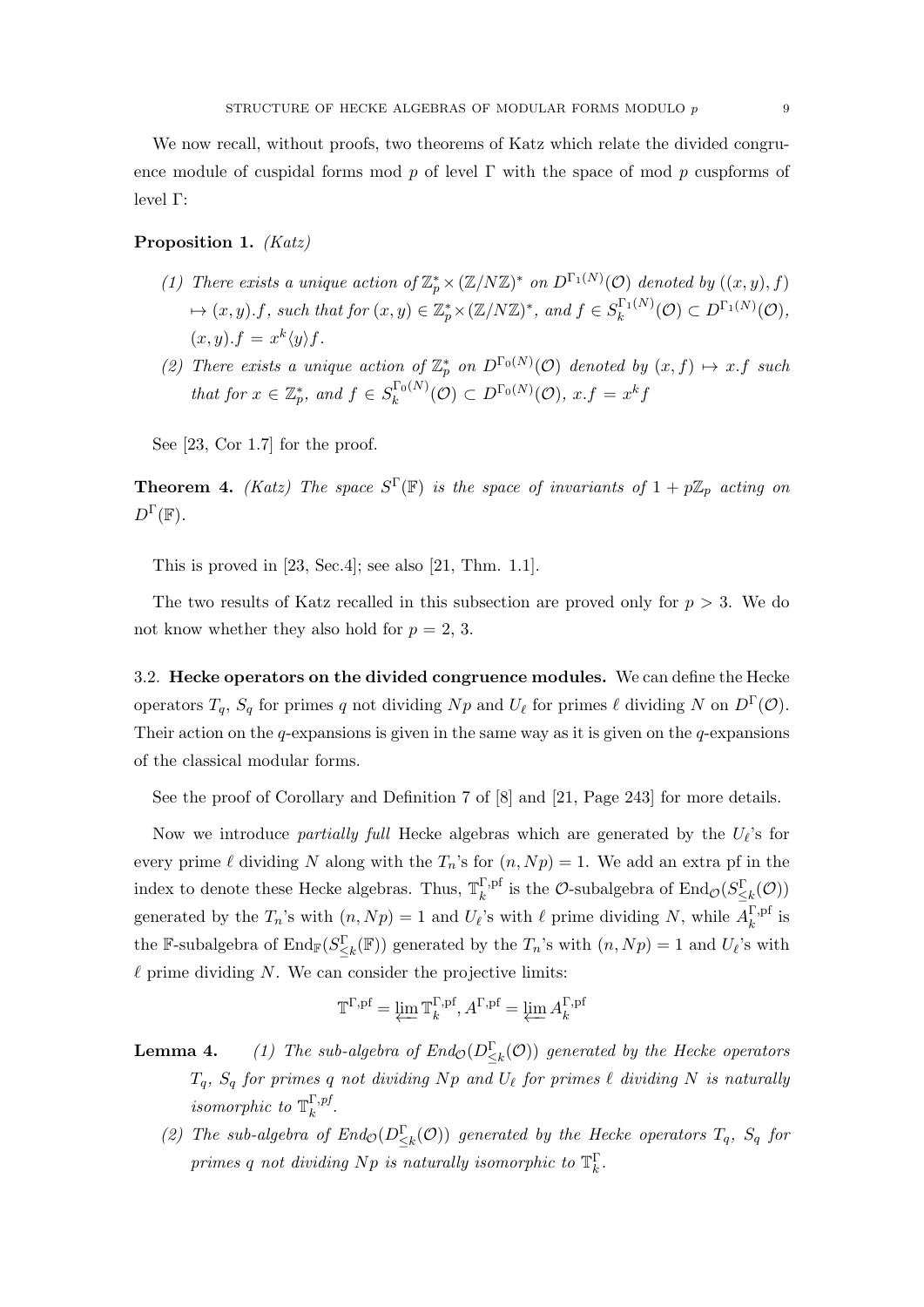*Proof.* Both parts of the lemma follow from the observations that  $S_{\leq k}^{\Gamma}(\mathcal{O})$  is a co-torsion submodule of  $D_{\leq k}^{\Gamma}(\mathcal{O})$  and the action of Hecke operators on  $D_{\leq k}^{\Gamma}(\mathcal{O})$  extends their action on  $S_{\leq k}^{\Gamma}(\mathcal{O})$ . Indeed, as  $S_{\leq k}^{\Gamma}(\mathcal{O})$  is a co-torsion submodule of  $D_{\leq k}^{\Gamma}(\mathcal{O})$ , if  $f \in D_{\leq k}^{\Gamma}(\mathcal{O})$ , then  $\pi^n f \in S^{\Gamma}_{\leq k}(\mathcal{O})$  for some *n* which implies that an Hecke operator vanishing on  $S^{\Gamma}_{\leq k}(\mathcal{O})$  also vanishes on  $D_{\leq k}^{\Gamma}(\mathcal{O})$ . See the proof of Lemma 8 of [8] for more details.

- **Lemma 5.** (1) The homomorphism  $\phi : \mathbb{Z}_p^* \to \text{End}_{\mathcal{O}}(D^{\Gamma_1(N)}(\mathcal{O}))$ , defined by  $\phi(x)f =$  $(x,1)$ . f for  $f \in D^{\Gamma_1(N)}(\mathcal{O})$ , takes values in the sub-algebra  $\mathbb{T}^{\Gamma_1(N)}$  and hence, in  $\mathbb{T}^{\Gamma_1(N), pf}$ .
	- (2) The homomorphism  $\phi : \mathbb{Z}_p^* \to End_{\mathcal{O}}(D^{\Gamma_0(N)}(\mathcal{O}))$ , defined by  $\phi(x)f = x.f$  for  $f \in$  $D^{\Gamma_0(N)}(\mathcal{O})$  takes values in the sub-algebra  $\mathbb{T}^{\Gamma_0(N)}$  and hence, in  $\mathbb{T}^{\Gamma_0(N),pf}$ .

Proof. The proof of part 1 is almost the same as the proof of Lemma 9 of [8]. We only need to change the last step of the proof slightly, so we sketch it briefly here. Following the same proof, we see that  $\mathbb{T}^{\Gamma_1(N)}$  is a closed subset of  $\text{End}_{\mathcal{O}}(D^{\Gamma_1(N)}(\mathcal{O}))$  under the weak topology, and the map  $\phi: \mathbb{Z}_p^* \to \text{End}_{\mathcal{O}}(D^{\Gamma_1(N)}(\mathcal{O}))$  is continuous for the weak topology. For a prime q which does not divide  $Np$  and is 1 (mod N), one has  $\phi(q) = q^2 S_q \in \mathbb{T}^{\Gamma_1(N)}$ , since  $\langle q \rangle$  is the trivial operator as q is 1 (mod N). If  $x \in \mathbb{Z}_p^*$ , there exists, by the Chinese remainder theorem and Dirichlet's theorem on primes in arithmetic progression, a sequence of primes  $q_n$  (different from primes dividing  $N_p$ ) which are 1 (mod N) and which converges to x p-adically. Hence,  $\phi(q_n)$  converges to  $\phi(x)$  in  $\text{End}_{\mathcal{O}}(D^{\Gamma_1(N)}(\mathcal{O}))$ . Therefore,  $\phi(x) \in \mathbb{T}^{\Gamma_1(N)}$ . The proof of the part 2 is the same as the proof of Lemma 9 of  $[8]$ .

Let  $\Lambda$  be the Iwasawa algebra,  $\mathcal{O}[[1 + p\mathbb{Z}_p]]$ . By choosing a topological generator of  $1 + p\mathbb{Z}_p$ , say  $1 + p$ , one gets an isomorphism  $\Lambda \simeq \mathcal{O}[[T]]$ . Under this isomorphism, the maximal ideal  $m_{\Lambda}$  of  $\Lambda$  gets mapped to  $(\pi, T)$ . We get a morphism  $\psi : \Lambda \to \mathbb{T}^{\Gamma}$  of  $\mathcal{O}$ algebras from the group homomorphism  $\phi: 1 + p\mathbb{Z}_p \to (\mathbb{T}^{\Gamma})^*$ . Using the morphism  $\psi$ , we can consider  $\mathbb{T}^{\Gamma}$  as a A-algebra.

3.3. Divided congruence modules of level  $\Gamma_0(Np)$  and  $\Gamma_1(Np)$ . In this subsection, we consider the divided congruence modules of cuspidal forms for levels  $\Gamma_0(Np)$  and  $\Gamma_1(Np)$ . They are defined in the same way as in the level N case after just changing the level. For the rest of this section, Γ still means  $\Gamma_0(N)$  or  $\Gamma_1(N)$  and  $\Gamma(p)$  means either  $\Gamma_0(Np)$  or  $\Gamma_1(Np)$  accordingly.

**Proposition 2.** The closures of  $D^{\Gamma}(\mathcal{O})$  and  $D^{\Gamma(p)}(\mathcal{O})$  in  $\mathcal{O}[[q]]$ , which is provided with the topology of uniform convergence, are equal.

*Proof.* See [19, Proposition I.3.9] and section 1 of [21].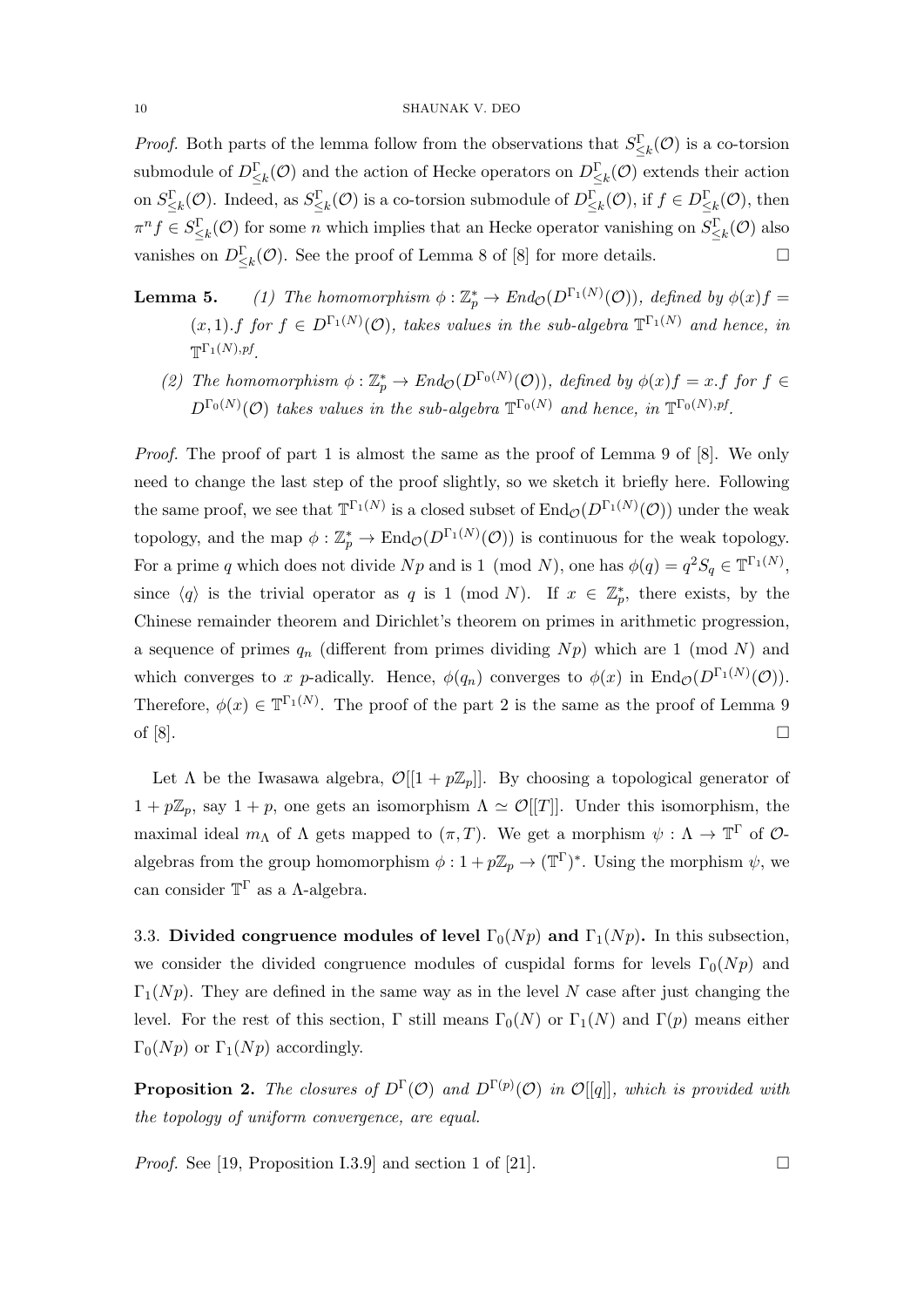**Corollary 1.** There is an isomorphism preserving q-expansions of  $D^{\Gamma(p)}(\mathcal{O}) \otimes_{\mathcal{O}} \mathbb{F} \simeq$  $D^{\Gamma}(\mathbb{F}).$ 

**Corollary 2.** The algebras  $\mathbb{T}^{\Gamma(p),pf}$  and  $\mathbb{T}^{\Gamma,pf}$  are naturally isomorphic. The algebras  $\mathbb{T}^{\Gamma(p)}$ and  $\mathbb{T}^{\Gamma}$  are naturally isomorphic.

*Proof.* The natural restriction maps between the Hecke algebras of level  $Np$  and N are isomorphisms because their action is continuous and the modules on which they are acting have the same closure. See the proof of Cor. 13 of [8] for more details.  $\square$ 

3.4. Full Hecke algebras. In this subsection, we consider full Hecke algebras i.e. the Hecke algebras generated by all the operators  $T_q$ ,  $S_q$  for primes q with  $(q, Np) = 1$ ,  $U_\ell$ for primes  $\ell$  dividing N and  $U_p$ . So,  $\mathbb{T}_k^{\Gamma(p),\text{full}}$  $_{k}^{\Gamma(p),\text{full}},\,DA_{k}^{\Gamma,\text{full}}$  and  $A_{k}^{\Gamma,\text{full}}$  $\frac{1}{k}$ <sup>1</sup>,<sup>tun</sup> are the Hecke algebras generated by the Hecke operators  $T_q$ ,  $S_q$  for primes q with  $(q, Np) = 1, U_\ell$  for primes  $\ell$  dividing N and  $U_p$  acting on  $D_{\leq k}^{\Gamma(p)}$  $\frac{\Gamma(p)}{\leq k}(\mathcal{O}), D_{\leq k}^{\Gamma}(\mathbb{F})$  and  $S_{\leq k}^{\Gamma}(\mathbb{F}),$  respectively. We denote by  $\mathbb{T}^{\Gamma(p),\text{full}}$ ,  $DA^{\Gamma,\text{full}}$  and  $A^{\Gamma,\text{full}}$  the full Hecke algebras acting on  $D^{\Gamma(p)}(\mathcal{O}), D^{\Gamma}(\mathbb{F})$  and  $S^{\Gamma}(\mathbb{F})$ , respectively which are obtained by taking the inverse limits over the weights k of appropriate Hecke algebras as before.

**Proposition 3.** The pairings  $\mathbb{T}_k^{\Gamma(p),full} \times D_{\leq k}^{\Gamma(p)}$  $\frac{\Gamma(p)}{\leq k}(\mathcal{O}) \to \mathcal{O},\, DA^{\Gamma,full}_k \times D^{\Gamma}_{\leq k}(\mathbb{F}) \to \mathbb{F},\, A^{\Gamma,full}_k \times$  $S_{\leq k}^{\Gamma}(\mathbb{F}) \to \mathbb{F}$  given by  $(t, f) \mapsto a_1(tf)$  are perfect.

*Proof.* This is well known but we recall the proof here. Suppose  $f \in D_{\leq k}^{\Gamma(p)}$  $\sum_{k=1}^{N} (1-\mathcal{O})$  be such that  $a_1(tf) = 0$  for all  $t \in \mathbb{T}_k^{\Gamma(p), \text{full}}$  $a_k^{T(p),\text{run}}$ . This means  $a_1(T_nf) = a_n(f) = 0$  for all n co-prime to  $N p$ ,  $a_1(U_\ell f) = a_\ell(f) = 0$  for all primes  $\ell$  dividing N and  $a_1(U_p f) = a_p(f) = 0$ . Thus, we have  $a_n(f) = 0$  for all n which implies  $f = 0$ . Now, suppose  $t \in \mathbb{T}_k^{\Gamma(p),\text{full}}$  $\int_k^{L(p),\text{tun}}$  is such that  $a_1(tf) = 0$  for all  $f \in D_{\leq k}^{\Gamma(p)}$  $\frac{\Gamma(p)}{\leq k}(\mathcal{O})$ . This means  $a_1(s(tf)) = a_1(t(sf)) = 0$  for all  $s \in \mathbb{T}_k^{\Gamma(p),\text{full}}$  $\frac{d}{k}$  (*p*), iuii. Thus, from the previous part, we get that  $tf = 0$  for all  $f \in D_{\leq k}^{\Gamma(p)}$  $\bigcup_{k=1}^{L(p)}(\mathcal{O})$  which means  $t=0$ . The proof for other cases goes in the exact same way.  $\Box$ 

Corollary 3. The map  $\mathbb{T}_k^{\Gamma(p),full} \to DA_k^{\Gamma,full}$  induces an isomorphism  $\mathbb{T}_k^{\Gamma(p),full} \otimes_{\mathcal{O}} \mathbb{F} \to$  $DA_k^{\Gamma,full}$ . Hence, we get an isomorphism  $\mathbb{T}^{\Gamma(p),full} \otimes_{\mathcal{O}} \mathbb{F} \simeq DA^{\Gamma,full}$ .

Proof. By the perfect duality above and Lemma 3, we see that the rank of torsion-free *O*-module  $\mathbb{T}_k^{\Gamma(p),\text{full}}$  $k_k^{\Gamma(p),\text{full}}$  and the dimension of  $DA_k^{\Gamma,\text{full}}$  as F-vector space are the same which implies the corollary above. See the proof of Cor. 15 of [8] for more details.  $\square$ 

The composition  $\Lambda \to \mathbb{T}^{\Gamma, \mathrm{pf}} \to \mathbb{T}^{\Gamma(p), \mathrm{full}}$  defines a structure of  $\Lambda$ -algebra on  $\mathbb{T}^{\Gamma(p), \mathrm{full}}$ .

Proposition 4. One has  $\mathbb{T}^{\Gamma(p),full}/m_\Lambda \mathbb{T}^{\Gamma(p),full} \simeq A^{\Gamma,full}.$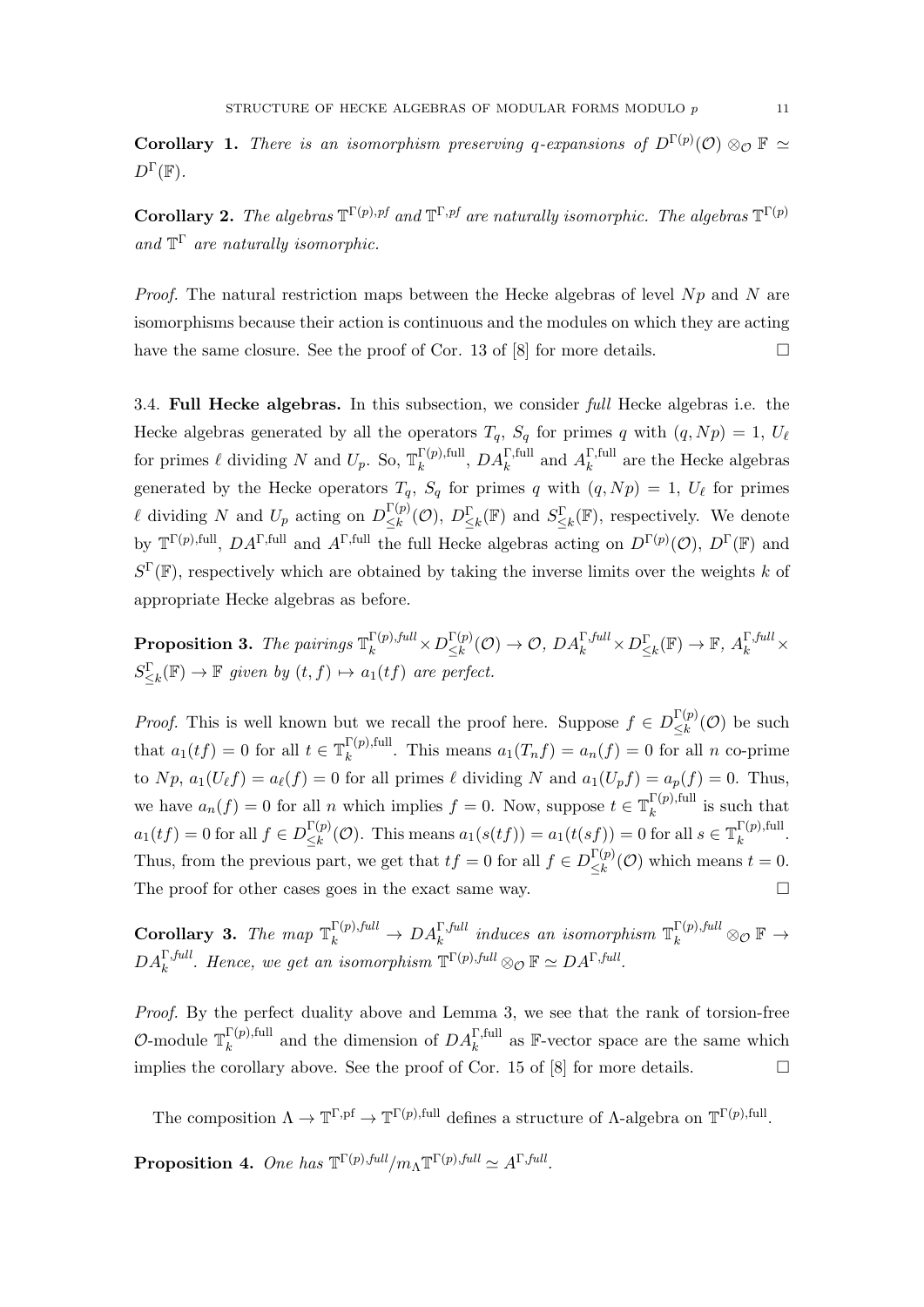Proof. The proposition follows from Theorem 4 (a theorem of Katz that we recalled in section 3.1), the perfect duality and its corollary above. See the proof of Prop. 16 of [8] for more details.  $\Box$ 

#### 4. Relation between the components of Partial and Full Hecke algebras

Throughout this section Γ means either  $\Gamma_1(N)$  or  $\Gamma_0(N)$  and  $\Gamma(p)$  means either  $\Gamma_1(Np)$ or  $\Gamma_0(Np)$  accordingly. Recall that we have a direct product decomposition  $\mathbb{T}^{\Gamma} = \prod \mathbb{T}_{\bar{\rho}}^{\Gamma}$ and a direct sum decomposition  $S^{\Gamma}(\mathcal{O}) = \bigoplus S^{\Gamma}(\mathcal{O})_{\bar{\rho}}$  where the product and sum are taken over all the Γ-modular representations. Note that,  $S^{\Gamma}(\mathcal{O})_{\bar{\rho}}$  is the intersection of the subspace of  $S^{\Gamma}(\overline{\mathbb{Q}_p})$  generated by the eigenforms lifting the system of eigenvalues corresponding to  $\bar{\rho}$  with  $S^{\Gamma}(\mathcal{O})$ . The decompositions above are such that  $\mathbb{T}_{\bar{\rho}}^{\Gamma}$  is also the largest quotient of  $\mathbb{T}^{\Gamma}$  which acts faithfully on  $S^{\Gamma}(\mathcal{O})_{\bar{\rho}}$ . Let  $\mathbb{T}_{\bar{\rho}}^{\Gamma,pf}$  be the largest quotient of  $\mathbb{T}^{\Gamma,pf}$  which acts faithfully on  $S^{\Gamma}(\mathcal{O})_{\bar{\rho}}$ . Define  $A_{\bar{\rho}}^{\Gamma,pf}$  in a similar way.

Note that, since  $D^{\Gamma}(\mathcal{O})$  contains  $S^{\Gamma}(\mathcal{O})$  as a co-torsion submodule, we have a direct sum decomposition  $D^{\Gamma}(\mathcal{O}) = \bigoplus D^{\Gamma}(\mathcal{O})_{\bar{\rho}}$  similar to that of  $S^{\Gamma}(\mathcal{O})$ . Moreover,  $\mathbb{T}_{\bar{\rho}}^{\Gamma, \text{pf}}$  and  $\mathbb{T}_{\bar{\rho}}^{\Gamma}$ are the largest of quotients of  $T^{\Gamma,pf}$  and  $T^{\Gamma}$  respectively, acting faithfully on  $D^{\Gamma}(\mathcal{O})_{\bar{\rho}}$ .

By a result of Serre and Tate (see [22, Lemma 4.4]), the sub-algebras of  $\mathbb{T}^{\Gamma(p),\text{full}}$  and  $A^{\Gamma, \text{full}}$  generated by the Hecke operators  $T_q$ ,  $S_q$  for primes q not dividing  $Np$  and  $U_p$ are semi-local and the local components of both of them are in bijection with the set of **F-valued systems of eigenvalues of the Hecke operators**  $T_q$ **,**  $S_q$  **for primes q not dividing** Np and  $U_p$  appearing in  $S^{\Gamma}(\mathbb{F})$ . Hence, they are in bijection with the pairs  $(\bar{\rho}, \lambda)$ , where  $\bar{\rho}$ :  $G_{\mathbb{Q},Np} \to GL_2(\mathbb{F})$  is a  $\Gamma$ -modular representation attached to some eigenform  $f \in S^{\Gamma}(\mathbb{F})$ and  $\lambda$  is the eigenvalue of  $U_p$  on f (see [22]).

So, we get a direct sum decomposition  $D^{\Gamma(p)}(\mathcal{O}) = \bigoplus D^{\Gamma(p)}(\mathcal{O})_{\bar{\rho},\lambda}$  similar to that of  $S^{\Gamma}(\mathcal{O})$  seen above. Now, let us define  $\mathbb{T}_{\overline{\partial}_{\lambda}}^{\Gamma(p),\text{full}}$  $\Gamma(p)$ ,full to be the largest quotient of  $\mathbb{T}^{\Gamma(p)}$ ,full acting faithfully on  $D^{\Gamma(p)}(\mathcal{O})_{\bar{\rho},\lambda}$  and  $A_{\bar{\rho},\lambda}^{\Gamma,\text{full}}$  $\overline{P}_{\overline{p},\lambda}^{\Gamma,\text{full}}$  to be the largest quotient of  $A^{\Gamma,\text{full}}$  acting faithfully on  $S^{\Gamma}(\mathbb{F})_{\bar{\rho},\lambda}$ .

We get, using the Chinese Remainder Theorem and the definitions above, the product decompositions  $\mathbb{T}^{\Gamma(p),\text{full}} = \prod \mathbb{T}_{\bar{\rho}}^{\Gamma(p),\text{full}}$  $\Gamma(p),$ full,  $\mathbb{T}^{\Gamma,pf} = \prod \mathbb{T}_{\bar{\rho}}^{\Gamma,pf}$ . Similarly, we get product decompositions of  $A^{\Gamma,\text{full}}$  and  $A^{\Gamma,pf}$ . Here, the products are finite products as the pairs  $(\bar{\rho}, \lambda)$ are finitely many.

- **Proposition 5.** (1) For a Γ-modular representation  $\bar{\rho}$ , one has a natural isomorphism of  $A_{\overline{\rho}}^{\Gamma,pf}$ -algebras  $A_{\overline{\rho}}^{\Gamma,pf}[[U_p]] \simeq A_{\overline{\rho},0}^{\Gamma,full}$  $\frac{1}{\bar{\rho},0}$ .
	- (2) For a  $\Gamma$ -modular representation  $\bar{\rho}$ , one has a natural isomorphism of  $\mathbb{T}_{\bar{\rho}}^{\Gamma,pf}$ -algebras  $\mathbb{T}^{\Gamma,pf}_{\bar{\rho}}[[U_p]]\simeq \mathbb{T}^{\Gamma(p),full}_{\bar{\rho},0}$  $\frac{1}{\bar{\rho},0}$ .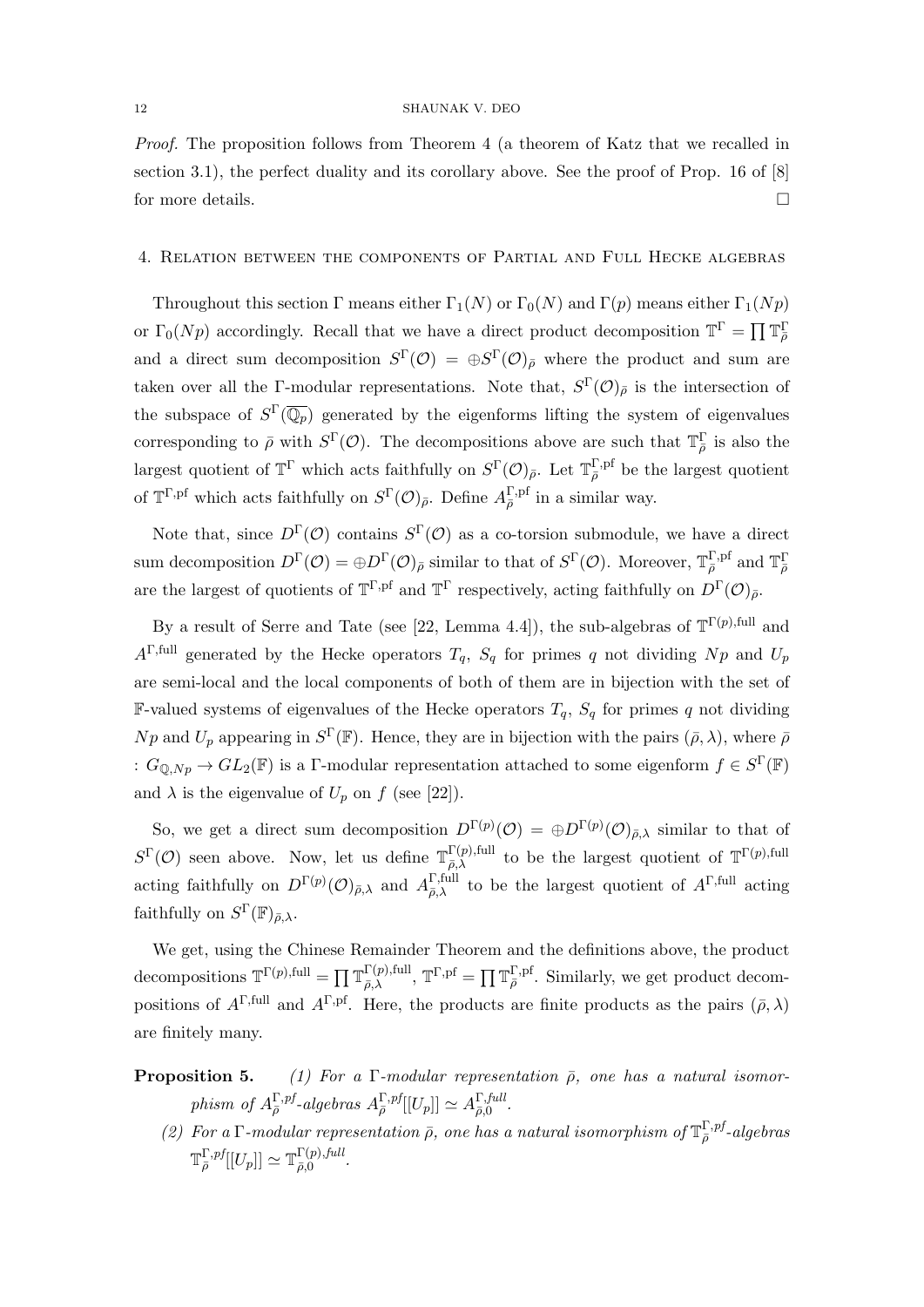Proof. The first part of this proposition is proved by Jochnowitz (see the proof of Theorem 6.3 of [22]). The proof of the second part of the proposition is the same as that of Proposition 17 of [8]. In the proof of Proposition 17 in [8], they adapt the proof of Jochnowitz in characteristic 0 which relies on the interplay between the operators  $U_p$  and V. Here, V is the operator which sends  $\sum a_n q^n$  to  $\sum a_n q^{pn}$ . The same argument works here.

5. FINITENESS OF 
$$
\mathbb{T}_{\bar{\rho}}^{\Gamma,pf}
$$
 over  $\mathbb{T}_{\bar{\rho}}^{\Gamma}$  for new  $\bar{\rho}$ 

Throughout this section, Γ means either  $\Gamma_1(N)$  or  $\Gamma_0(N)$  and  $\Gamma(M)$  means either Γ<sub>1</sub>(M) or Γ<sub>0</sub>(M) accordingly. Let us call a Γ-modular representation  $\bar{\rho}$  new if it is not  $\Gamma(M)$ -modular for any proper divisor M of N. Thus, the system of eigenvalues of the Hecke operators corresponding to  $\bar{\rho}$  does not have a nontrivial eigenspace in  $S^{\Gamma(M)}(\mathbb{F})$  for any proper divisor M of N. Let  $S_k^{\Gamma,\text{new}}$  $\binom{\Gamma,\text{new}}{k}(\overline{\mathbb{Q}_p})$  be the *O*-submodule of  $S_k^{\Gamma}(\overline{\mathbb{Q}_p})$  consisting of new modular forms of weight k and level Γ. Let  $S_{\leq k}^{\Gamma,\text{new}}$  $\frac{\sum_{i=0}^{N}\sum_{i=0}^{\infty}S_{i}^{\Gamma,\text{new}}}{\leq k}$  $\binom{n}{i}^{\text{C,new}}(\overline{\mathbb{Q}_p})$  and  $S^{\Gamma,\text{new}}(\overline{\mathbb{Q}_p}) = \bigcup_{k=0}^{\infty} S^{\Gamma,\text{new}}_{\leq k}$  $\frac{\sum_{k=1}^{\infty} \sum_{k=1}^{\infty} \mathbb{Z}_{p}}{\leq k}$  The following lemma follows directly from the discussion above and the description of  $S^{\Gamma}(\mathcal{O})_{\bar{\rho}}$  given in the previous section:

**Lemma 6.** If  $\bar{\rho}$  is a new  $\Gamma$ -modular representation, then  $S^{\Gamma}(\mathcal{O})_{\bar{\rho}}$  is an  $\mathcal{O}$ -submodule of  $S^{\Gamma,new}(\overline{\mathbb{Q}_p}).$ 

Now we recall a well-known result regarding the Galois representations attached to level N newforms:

**Lemma 7.** Let f be a classical newform of tame level N over  $\overline{\mathbb{Q}_p}$ . Let  $\rho_f$  be the p-adic Galois representation attached to f and let  $V_f$  denote its underlying space. Let  $\ell$  be a prime dividing N and let  $a_{\ell}(f)$  be the  $U_{\ell}$  eigenvalue of f. Let  $(V_f)_{I_{\ell}}$  be the vector space of  $I_\ell$  co-invariants of  $V_f$ . Then the following are equivalent:

- (1)  $a_{\ell}(f)$  is a non-unit (2)  $a_{\ell}(f) = 0$
- $(3) (V_f)_{I_\ell} = 0$

If these equivalent conditions do not hold, then we have that  $(V_f)_{I_\ell}$  is one dimensional and  $a_{\ell}(f)$  is equal to the eigenvalue of Frob<sub>l</sub> acting on this line.

(See Lemma 2.6.1 of [18]).

**Proposition 6.** If  $\bar{\rho}$  is a new  $\Gamma$ -modular representation, then  $\mathbb{T}^{\Gamma,pf}_{\bar{\rho}}$  is finite over  $\mathbb{T}^{\Gamma}_{\bar{\rho}}$ . More precisely,  $U_{\ell}$  (for every  $\ell|N$ ) is integral over  $\mathbb{T}_{\bar{\rho}}^{\Gamma}$  of degree at most 2. If one of the following condition holds: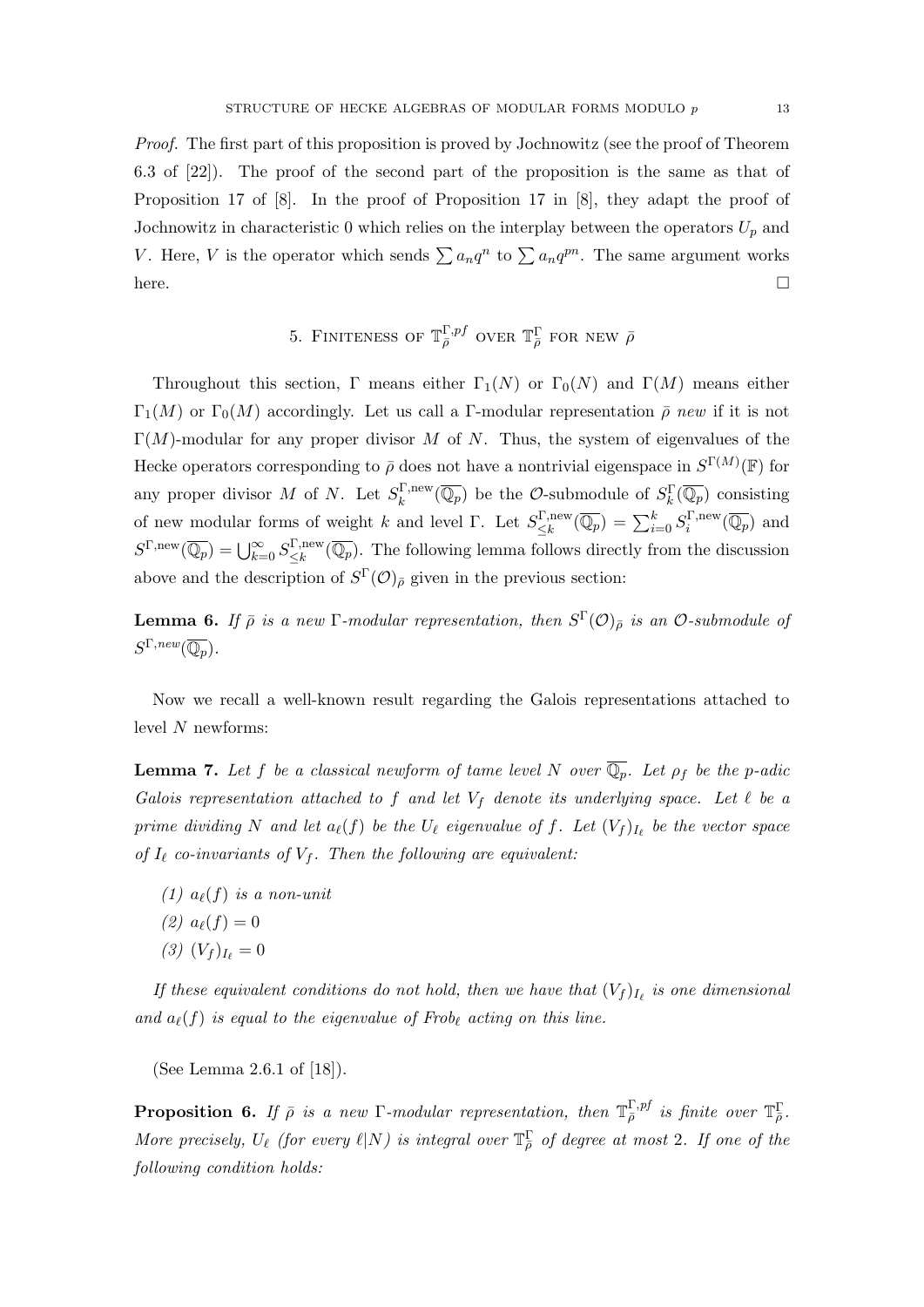- (1)  $\Gamma = \Gamma_0(N)$  and there does not exist a prime  $\ell$  such that  $\ell || N$  and  $p | \ell + 1$ ,
- (2)  $\Gamma = \Gamma_1(N)$  and if there exists a prime  $\ell$  such that  $p|\ell^2 1$  and  $\ell||N$ , then  $p|\ell + 1$ and det  $\bar{\rho}(I_\ell) \neq 1$

then  $\mathbb{T}_{\bar{\rho}}^{\Gamma,pf}=\mathbb{T}_{\bar{\rho}}^{\Gamma}.$ 

*Proof.* Let  $\Gamma = \Gamma_0(N)$ . Since  $\bar{\rho}$  is new, we know, from Lemma 6, that  $S^{\Gamma}(\mathcal{O})_{\bar{\rho}} \subset$  $S^{\Gamma,new}(\overline{\mathbb{Q}_p})$ . Now,  $\mathbb{T}_{\overline{\rho}}^{\Gamma,pf}$  is the largest quotient of  $\mathbb{T}^{\Gamma,pf}$  which acts faithfully on  $S^{\Gamma}(\mathcal{O})_{\overline{\rho}}$ . Let  $\ell$  be a prime dividing N. By Theorem 5 of [2], if  $\ell^2$  divides N, then  $U_{\ell}$  acts like 0 on  $S_k^{\Gamma,new}$  $\int_k^{\Gamma,new}(\overline{\mathbb{Q}_p})$  and if  $\ell||N$ , then  $U_\ell^2$  acts like  $\ell^{k-2}$  on  $S_k^{\Gamma,new}$  $\int_k^{\Gamma, new} (\overline{\mathbb{Q}_p})$ . Hence, if  $\ell^2$  divides N, then  $U_{\ell}$  acts like 0 on  $S^{\Gamma}(\mathcal{O})_{\bar{\rho}}$  and if  $\ell||N$ , then  $U_{\ell}^2$  acts like  $\ell^{-2}\phi(\ell)$  on  $S^{\Gamma}(\mathcal{O})_{\bar{\rho}}$ , where  $\phi$ :  $\mathbb{Z}_p^* \to \mathbb{T}_{\bar{\rho}}^{\Gamma}$  is the map considered in Lemma 5. Thus, if  $\ell^2|N$ , then  $U_{\ell} = 0$ , and if  $\ell||N$ , then  $U_{\ell}^2 - {\ell}^{-2}\phi({\ell}) = 0$  in  ${\mathbb T}_{\bar{\rho}}^{\Gamma, {\rm pf}}$ .

Suppose  $\ell||N$  and let f be a newform of level  $\Gamma_0(N)$  lifting the system of eigenvalues corresponding to  $\bar{\rho}$ . Let  $\pi_{\ell}$  be the  $\ell$ -component of the automorphic representation corresponding to f and  $\rho_f$  be the p-adic Galois representation attached to f. As  $\ell^2 \nmid N$ ,  $\pi_{\ell}$  is either principal series or special (see section 1.2 of [11]). So, it follows from the local Langlands correspondence, that  $\rho_f |_{G_{\mathbb{Q}_\ell}}$  is either a direct sum of two characters or a non-trivial extension of a character by its cyclotomic twist (see section 3 and 5 of [31]). As f is a newform of level Γ, the Artin conductor of  $\rho_f$  is N (level of f). Since  $\ell||N$ , the exponent of  $\ell$  appearing in the Artin conductor of  $\rho_f$  is exactly 1 which means  $(\rho_f)^{I_\ell}$ , the subspace of  $\rho_f$  on which  $I_\ell$  acts trivially, is one dimensional. So, if  $\rho_f |_{G_{\mathbb{Q}_\ell}}$  is a direct sum of two characters, then one of them is unramified and the other is tamely ramified. Otherwise,  $\rho_f |_{G_{\mathbb{Q}_\ell}}$  is a non-trivial extension of an unramified character by its cyclotomic twist. As f is a modular form of level  $\Gamma_0(N)$ , its nebentypus is trivial, which means det  $\rho_f(I_\ell) = 1$ . This implies that  $\rho_f |_{G_{\mathbb{Q}_\ell}}$  is not a direct sum of two characters and hence,  $\rho_f|_{G_{\mathbb{Q}_{\ell}}}\simeq \begin{pmatrix} \epsilon_p \chi & *\ 0 & \chi \end{pmatrix}$  $0 \quad \chi$ ), where  $*$  is non-zero and ramified,  $\chi$  is an unramified character and  $\epsilon_p$  is the *p*-adic cyclotomic character of  $G_{\mathbb{Q}_{\ell}}$ .

As  $a_{\ell}(f)$ , the  $U_{\ell}$  eigenvalue of f, is non-zero, by Lemma 7 above, it is the eigenvalue of Frob<sub>l</sub> acting on  $(\rho_f)_{I_\ell}$ . Thus,  $a_\ell(f) = \chi(\text{Frob}_\ell)$ . Let x be a lift of Frob<sub>l</sub> in  $G_{\mathbb{Q}_\ell}$ . Note that,  $tr(\rho_f \circ i_\ell(x)) = \epsilon_p \chi(Frob_\ell) + \chi(Frob_\ell) = (\ell + 1)\chi(Frob_\ell) = (\ell + 1)a_\ell(f)$ , which means  $a_{\ell}(f) = \frac{\text{tr}(\rho_f \circ i_{\ell}(x))}{\ell+1}$ . Suppose  $p \nmid \ell+1$  which implies that  $\ell+1$  is a unit in  $\mathbb{T}_{\bar{\rho}}^{\Gamma}$ . Then on every newform f of level Γ lifting  $\bar{\rho}$ , the action of  $U_{\ell}$  coincides with the action of  $\frac{(\tau \Gamma_{o i_{\ell}})(x)}{\ell+1}$  $\ell+1$ which lies in  $\mathbb{T}_{\bar{\rho}}^{\Gamma}$  as  $\ell+1$  is a unit in  $\mathbb{T}_{\bar{\rho}}^{\Gamma}$ . As  $\bar{\rho}$  is new, every eigenform of level  $\Gamma$  lifting  $\bar{\rho}$  is a newform. This implies that  $U_\ell - \frac{(\tau^{\Gamma} \circ i_{\ell})(x)}{\ell+1}$  acts like 0 on  $S^{\Gamma}(\mathcal{O})_{\bar{\rho}}$  and hence,  $U_\ell = \frac{(\tau^{\Gamma} \circ i_{\ell})(x)}{\ell+1}$  $\ell+1$ in  $\mathbb{T}_{\bar{\rho}}^{\Gamma,pf}$ . Therefore,  $U_{\ell} \in \mathbb{T}_{\bar{\rho}}^{\Gamma}$  if  $\ell \mid N$  and  $p \nmid \ell + 1$ .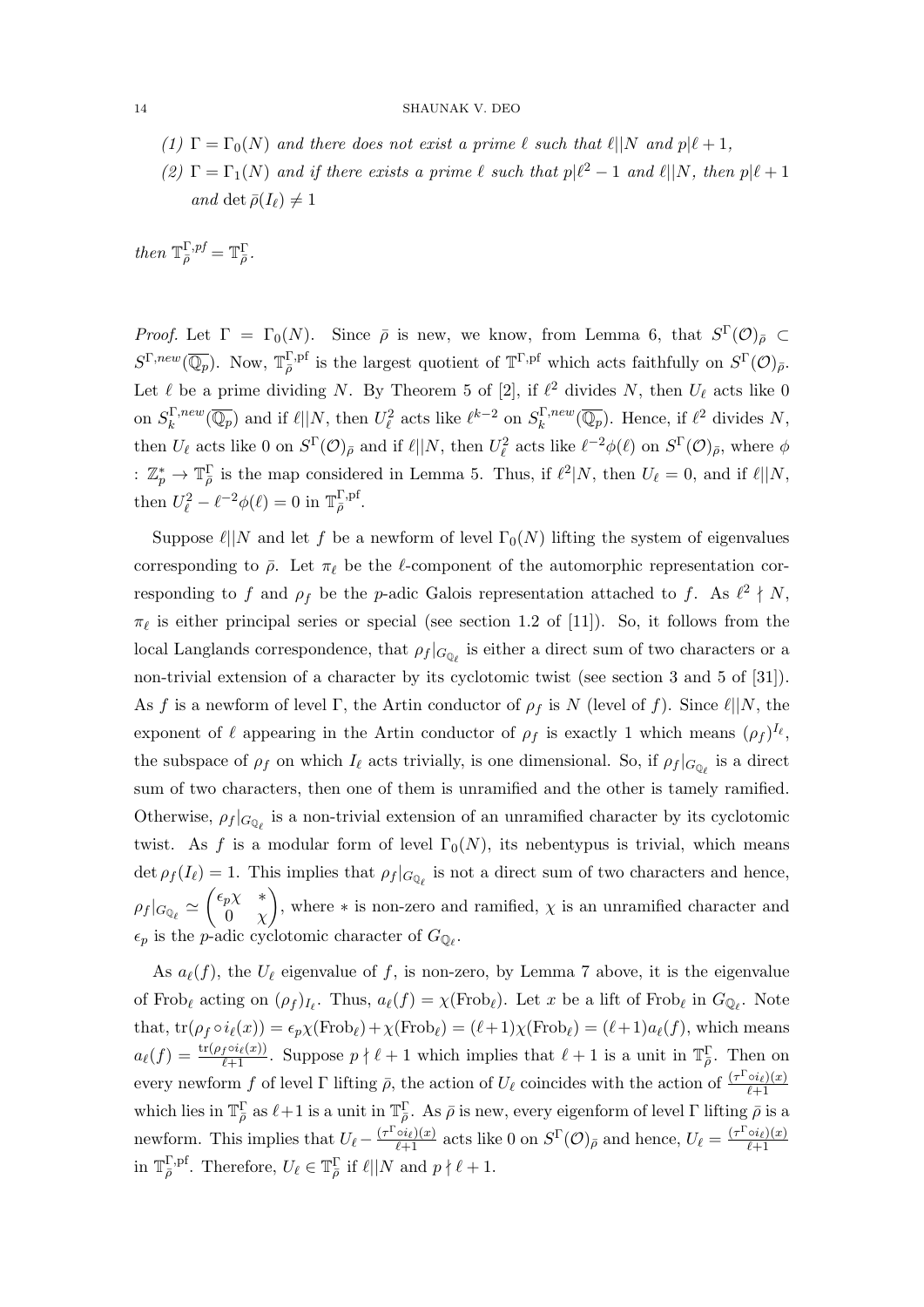Note that,  $\mathbb{T}_{\bar{\rho}}^{\Gamma,pf}$  is generated by the Hecke operators  $U_{\ell}$  over  $\mathbb{T}_{\bar{\rho}}^{\Gamma}$ . So, by combining the discussion of the last two paragraphs, we get that  $\mathbb{T}_{\bar{\rho}}^{\Gamma,pf} = \mathbb{T}_{\bar{\rho}}^{\Gamma}$  if there does not exist a prime  $\ell$  such that  $\ell || N$  and  $p | \ell + 1$ . Otherwise, we have  $U_{\ell} \in \mathbb{T}_{\bar{\rho}}^{\Gamma}$  if either  $\ell^2 | N$  or  $p \nmid \ell + 1$ and  $U_{\ell}^2 - {\ell}^{-2}\phi(\ell) = 0$  if  $\ell||N$ . Therefore, we conclude that  $\mathbb{T}_{\bar{\rho}}^{\Gamma, \text{pf}}$  is a finite extension of  $\mathbb{T}_{\bar{\rho}}^{\Gamma}.$ 

Let  $\Gamma = \Gamma_1(N)$ . There is a continuous pseudo-representation  $(\tau^{\Gamma}, \delta^{\Gamma}) : G_{\mathbb{Q},Np} \to \mathbb{T}_{\bar{\rho}}^{\Gamma}$ such that  $\tau^{\Gamma}(\text{Frob}_{q}) = T_{q}, \delta^{\Gamma}(\text{Frob}_{q}) = qS_{q}$  for primes q not dividing Np. Hence, we get a continuous pseudo-representation  $(t, d) : G_{\mathbb{Q}, Np} \to \mathbb{T}_{\bar{\rho}}^{\Gamma, \text{pf}}$  since  $\mathbb{T}_{\bar{\rho}}^{\Gamma} \subset \mathbb{T}_{\bar{\rho}}^{\Gamma, \text{pf}}$ . For every prime  $\ell$  dividing N, let us choose an element  $g_\ell$  of  $G_{\mathbb{Q}_\ell}$  which gets mapped to Frob<sub> $\ell$ </sub> under the quotient map  $G_{\mathbb{Q}_\ell} \to G_{\mathbb{Q}_\ell}/I_\ell$ . We have already fixed a natural map  $i_\ell : G_{\mathbb{Q}_\ell} \to G_{\mathbb{Q},Np}$ . Hence, we get a pseudo-representation  $(t \circ i_{\ell}, d \circ i_{\ell}) : G_{\mathbb{Q}_{\ell}} \to \mathbb{T}_{\bar{\rho}}^{\Gamma_1(N), \text{pf}}$ .

Now, consider the characteristic polynomial  $Q_{\ell}(x)$  of  $g_{\ell}$  which is defined by  $Q_{\ell}(x) =$  $x^2 - (t \circ i_\ell)(g_\ell)x + (d \circ i_\ell)(g_\ell)$ . Let f be a newform of level N lifting the system of eigenvalues corresponding to  $\bar{\rho}$ . Denote by  $\rho_f$  the p-adic Galois representation attached to f and by  $a_{\ell}(f)$  its  $U_{\ell}$  eigenvalue. By Lemma 7, if  $a_{\ell}(f) = 0$ , then  $U_{\ell}$  kills f. If  $a_{\ell}(f) \neq 0$ , then  $a_{\ell}(f)$  is the root of the characteristic polynomial  $P_f(x)$  of  $\rho_f \circ i_{\ell}(g_{\ell})$ . But  $Q_{\ell}(U_{\ell})f = P_{f}(a_{\ell}(f))f = 0.$  Thus, in this case,  $Q_{\ell}(U_{\ell})$  kills f. We will now determine if it is possible to have two newforms f and g of level N lifting  $\bar{\rho}$  such that  $a_{\ell}(f) \neq 0$  but  $a_{\ell}(g) = 0$  or equivalently (by Lemma 7),  $(\rho_f)_{I_{\ell}}$  is one dimensional but  $(\rho_g)_{I_{\ell}} = 0$ .

Let f be a newform of level Γ lifting  $\bar{\rho}$  as above and  $\pi_{\ell}$  be the  $\ell$ -component of the automorphic representation corresponding to f. So,  $\pi_{\ell}$  is one of the following: principal series, special and supercuspidal (see section 3 of  $[31]$ ). As f is a newform, the Artin conductor of  $\rho_f$  is N (level of f). Suppose  $\ell | N$  but  $\ell^2 \nmid N$ . Then, from the analysis carried out in the  $\Gamma_0(N)$  case above, we see that  $\rho_f |_{G_{\mathbb{Q}_\ell}}$  is either a sum of an unramified character and a tamely ramified character or a non-trivial extension of an unramified character by its cyclotomic twist. Hence, the space  $(\rho_f)_{I_\ell}$  of  $I_\ell$  co-invariants is also one dimensional. Therefore, if  $\ell||N$ , then for every newform f of level Γ lifting  $\bar{\rho}$ ,  $(\rho_f)_{I_\ell}$  is one dimensional and hence,  $a_{\ell}(f) \neq 0$ .

Now suppose  $\ell^2 | N$  and moreover, the space of  $I_\ell$  co-invariants of  $\rho_f$  is one dimensional. So, the exponent of  $\ell$  appearing in the Artin conductor of  $\rho_f$  is at least 2. This means that  $\pi_\ell$  is not special as otherwise,  $(\rho_f)_{I_\ell}$  being one dimensional will imply that  $\rho_f |_{G_{\mathbb{Q}_\ell}}$  is a non-trivial extension of an unramified character by its cyclotomic twist and hence, the exponent of  $\ell$  appearing in the Artin conductor of  $\rho_f$  is 1. The non-triviality of  $(\rho_f)_{I_\ell}$ also implies that  $\pi_{\ell}$  is not extraordinary supercuspidal (see proof of [31, Proposition 3.2] for more details). Suppose  $\pi_{\ell}$  is supercuspidal but not extraordinary. Then, by the local Langlands correspondence,  $\rho_f|_{G_{\mathbb{Q}_\ell}} = \text{Ind}_{G_K}^{G_{\mathbb{Q}_\ell}} \chi$ , where K is a quadratic extension of  $\mathbb{Q}_\ell$ ,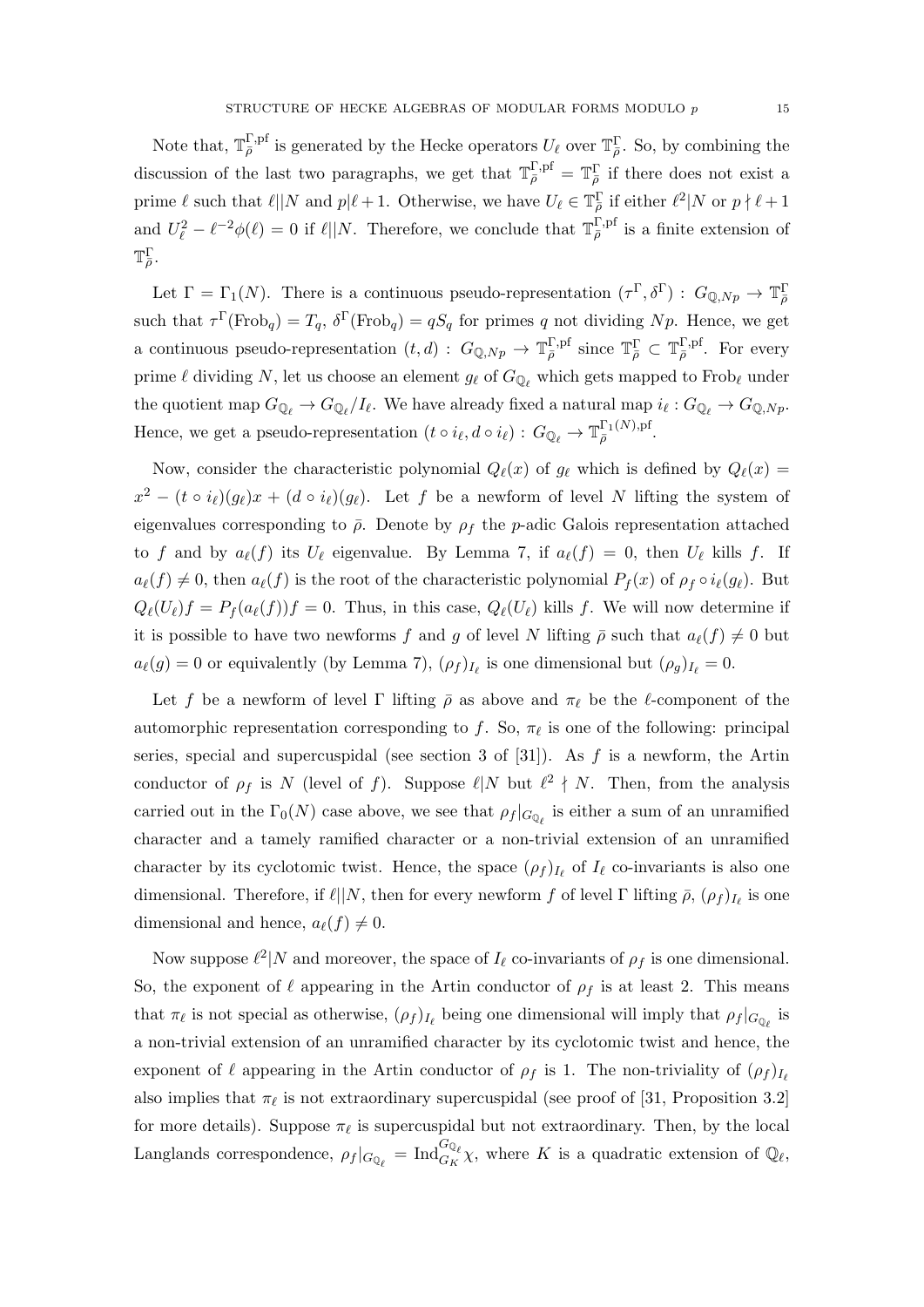$G_K$  is the absolute Galois group of K,  $\chi$  is a character of  $G_K$  taking values in  $\overline{\mathbb{Q}_p}$  and moreover,  $\rho_f$  is irreducible (see section 3 of [31]). But as  $(\rho_f)_{I_\ell}$  is one dimensional, we get that  $\chi$  is an unramified character of  $G_K$ . However, since the maximal unramified extension of K is an abelian extension of  $\mathbb{Q}_\ell$ , this implies that  $\rho_f |_{G_{\mathbb{Q}_\ell}}$  is a sum of two characters contradicting the hypothesis that  $\rho_f |_{G_{\mathbb{Q}_\ell}}$  is irreducible. Hence,  $\pi_\ell$  is not supercuspidal. Therefore,  $\pi_{\ell}$  is principal series which means that  $\rho_f |_{G_{\mathbb{Q}_{\ell}}}$  is a sum of two characters  $\chi_1$ and  $\chi_2$ . Moreover,  $(\rho_f)_{I_\ell} \neq 0$  implies that one of them is unramified, while  $\ell^2 | N$  implies that the other is wildly ramified. Without loss of generality, suppose  $\chi_1$  is wildly ramified and  $\chi_2$  is unramified.

Thus,  $\bar{\rho}|_{G_{\mathbb{Q}_\ell}} = \overline{\chi_1} \oplus \overline{\chi_2}$ , where  $\overline{\chi_1}$  and  $\overline{\chi_2}$  are the reductions of  $\chi_1$  and  $\chi_2$  in characteristic p, respectively. Note that,  $\overline{\chi_2}$  is unramified while  $\overline{\chi_1}$  is wildly ramified as  $\ell \neq p$ . Let g be another newform of level  $\Gamma$  lifting  $\bar{\rho}$  and  $\pi'_{\ell}$  be the  $\ell$ -component of the automorphic representation corresponding to g. If  $\pi'_\ell$  is special, then  $\rho_g|_{G_{\mathbb{Q}_\ell}}$  is a non-trivial extension of a character by the cyclotomic twist of itself. This would imply that both  $\overline{\chi_1}$  and  $\overline{\chi_2}$  are either unramified or ramified which is not the case. Hence,  $\pi'_\ell$  is not special. If  $\pi'_{\ell}$  is extraordinary supercuspidal, then  $\bar{\rho}|_{I_{\ell}}$  is irreducible as  $p \geq 5$  (see proof of [31, Proposition 3.2]). So,  $\pi'_{\ell}$  is not extraordinary supercuspidal. If  $\pi'_{\ell}$  is supercuspidal but not extraordinary, then  $\rho_g|_{G_{\mathbb{Q}_\ell}}$  is induced from a character of the absolute Galois group of a quadratic extension of  $\mathbb{Q}_\ell$ . Moreover, the subspace of  $\rho_g$  fixed by  $I_\ell$  is trivial. But the subspace of  $\bar{\rho}$  fixed by  $I_{\ell}$  is one dimensional. Thus, the exponent of  $\ell$  in the Artin conductor of  $\rho_g$  is greater than the exponent of  $\ell$  in the Artin conductor of  $\bar{\rho}$  (see section 1.1 of [11]). But [11, Proposition 2], along with the assumption that  $\pi'_{\ell}$  is supercuspidal, implies that  $\bar{\rho}$  is unramified at  $\ell$  which gives us a contradiction. Therefore,  $\pi'_{\ell}$  is not supercuspidal.

This means that  $\pi'_\ell$  is principal series and hence,  $\rho_g|_{G_{\mathbb{Q}_\ell}}$  is a sum of two characters, say  $\chi'_1$  and  $\chi'_2$ . Without loss of generality, suppose  $\chi'_1$  is a lift of  $\overline{\chi_1}$  and  $\chi'_2$  is a lift of  $\overline{\chi_2}$ . As  $\overline{\chi_1}$  is wildly ramified, the Artin conductor of  $\overline{\chi_1}$  is same as the Artin conductor of  $\chi'_1$ and the Artin conductor of  $\chi_1$  (see section 1.2 of [11]). As the exponent of  $\ell$  in the Artin conductor of  $\rho_f$  is the sum of the exponents of  $\ell$  in the Artin conductors of  $\chi_1$  and  $\chi_2$ and its exponent in the Artin conductor of  $\rho_g$  is the sum of its exponents in the Artin conductors of  $\chi'_1$  and  $\chi'_2$ . As both f and g are newforms of level N, the exponents of  $\ell$  in the Artin conductors of  $\rho_f$  and  $\rho_g$  are same. This implies that the Artin conductors of  $\chi_2$ and  $\chi'_2$  are same, which means that  $\chi'_2$  is also unramified. In particular, we see that  $(\rho_g)_{I_\ell}$ is one dimensional. As a consequence, we see that if f is a newform of level Γ lifting  $\bar{\rho}$ and  $(\rho_f)_{I_\ell}$  is one dimensional, then, for every newform g of level  $\Gamma$  lifting  $\bar{\rho}, (\rho_g)_{I_\ell}$  is one dimensional.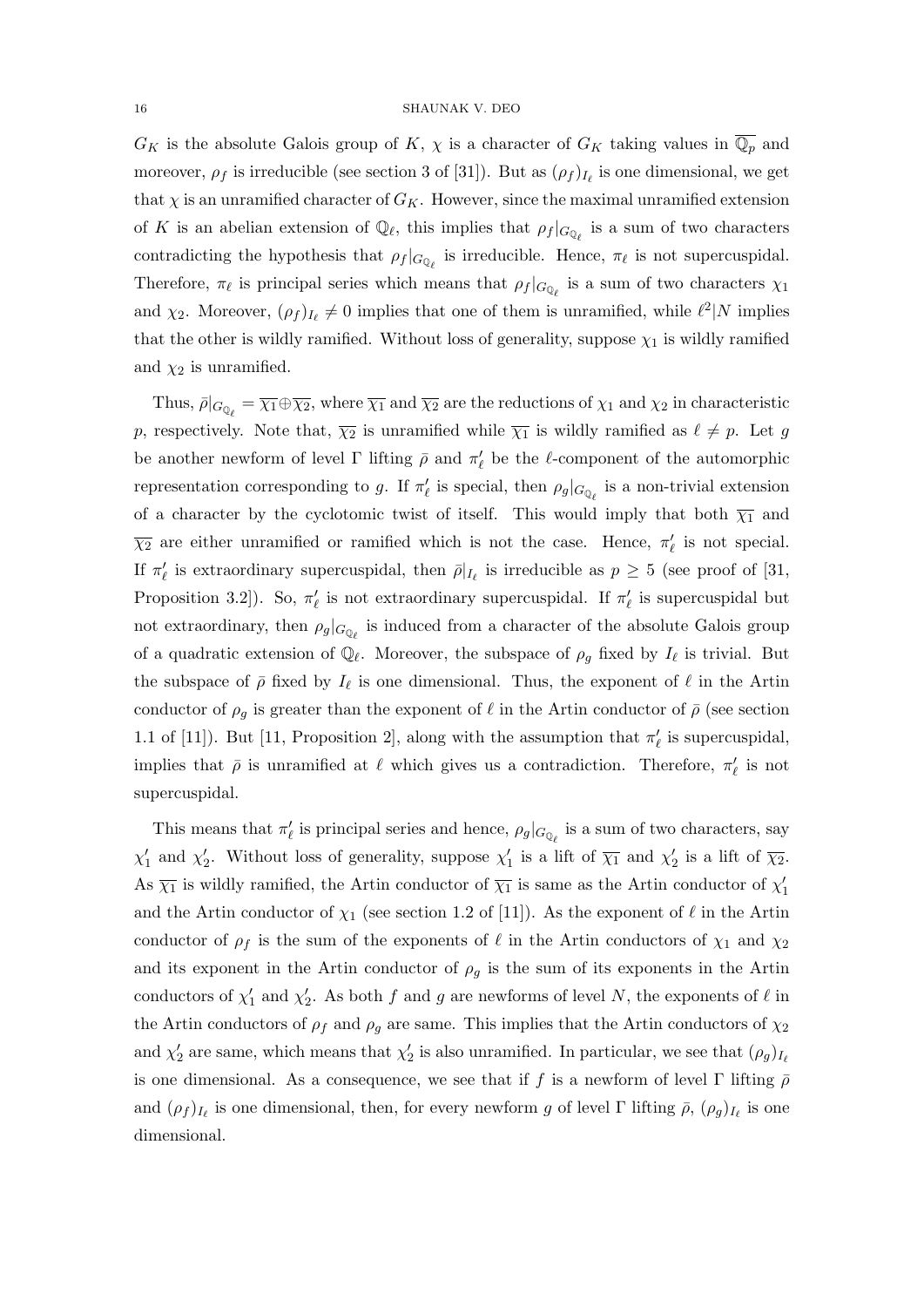Let us continue with the assumption that there is a newform  $f_0$  of level Γ lifting  $\bar{\rho}$ such that  $(\rho_{f_0})_{I_\ell}$  is one dimensional. Observe that in this case, from the discussion so far, we get that for every newform g of level  $\Gamma$  lifting  $\bar{\rho}$ ,  $\rho_g|_{G_{\mathbb{Q}_\ell}}$  is reducible and moreover, at least one character appearing in the semi-simplification of  $\rho_g|_{G_{\mathbb{Q}_\ell}}$  is unramified. Thus,  $(\bar{\rho}|_{G_{\mathbb{Q}_\ell}})^{ss} = \alpha \oplus \beta$ , where  $(\bar{\rho}|_{G_{\mathbb{Q}_\ell}})^{ss}$  is the semi-simplification of  $\bar{\rho}|_{G_{\mathbb{Q}_\ell}}$  and  $\alpha$  and  $\beta$  are characters of  $G_{\mathbb{Q}_{\ell}}$  such that at least one of them is unramified. Note that, both  $\alpha$  and  $\beta$ are defined over  $\mathbb F$ . Indeed, both  $\alpha|_{I_\ell}$  and  $\beta|_{I_\ell}$  take values in  $\mathbb F$  as one of them is unramified and  $\det(\bar{\rho})$  is defined over F. So it follows from the previous discussion that the image of  $I_\ell$  under  $\bar{\rho}$  in  $GL_2(\mathbb{F})$  is abelian and hence, is upper-triangular under a suitable basis. Therefore, since  $I_\ell$  is normal in  $G_{\mathbb{Q}_\ell}$ , it follows that if  $\bar{\rho}$  is ramified at  $\ell$ , then under the same basis, the image of  $G_{\mathbb{Q}_{\ell}}$  under  $\bar{\rho}$  in  $GL_2(\mathbb{F})$  is also upper-triangular which implies that both  $\alpha$  and  $\beta$  are defined over F. If  $\bar{\rho}$  is unramified at  $\ell$ , then  $\bar{\rho}$  is reducible as it is new. As  $\bar{\rho}$  is semi-simple, it follows that both  $\alpha$  and  $\beta$  are defined over F.

Suppose  $\alpha \neq \beta$ . Then, by [6, Theorem 1.4.4, Chapter 1],  $\mathbb{T}_{\bar{\rho}}^{\Gamma}[G_{\mathbb{Q}_{\ell}}]/(\ker(\tau^{\Gamma} \circ i_{\ell}(G_{\mathbb{Q}_{\ell}})))$  is a Generalized Matrix Algebra (GMA) of the form  $\begin{pmatrix} \mathbb{T}_P^{\Gamma} & B \\ C & \mathbb{T}^{\Gamma} \end{pmatrix}$  $\dot C$  T $_{\bar\rho}^{\Gamma}$ ), where  $B$  and  $C$  are finitely generated  $\mathbb{T}_{\bar{\rho}}^{\Gamma}$ -modules contained in the total fraction ring of  $\mathbb{T}_{\bar{\rho}}^{\Gamma}$ , and the diagonal entries reduce to  $\alpha$  and  $\beta$  modulo the maximal ideal of  $\mathbb{T}_{\bar{\rho}}^{\Gamma}$ . Moreover,  $BC \subset \mathbb{T}_{\bar{\rho}}^{\Gamma}$  and it is an ideal of  $\mathbb{T}_{\bar{\rho}}^{\Gamma}$ . Let us call it I.

For a newform f of level  $\Gamma$  lifting  $\bar{\rho}$ , let  $\phi_f : \mathbb{T}_{\bar{\rho}}^{\Gamma} \to \overline{\mathbb{Q}_p}$  be the map which sends a Hecke operator to its f-eigenvalue and denote its kernel by  $P_f$ . From the previous paragraph, we see that the 2 dimensional pseudocharacter  $\tau^{\Gamma} \circ i_{\ell}$  of  $G_{\mathbb{Q}_{\ell}}$  is a sum of two characters modulo  $P_f$  and hence, is reducible modulo  $P_f$  for every newform f of level Γ lifting  $\bar{\rho}$ . Therefore, by [6, Proposition 1.5.1, Chapter 1], it follows that  $I \subset P_f$  for every newform f of level Γ lifting  $\bar{\rho}$ . This means that if  $x \in I$ , then  $x(f) = 0$  for every newform f of level Γ lifting  $\bar{\rho}$ . As every eigenform of level Γ lifting  $\bar{\rho}$  is a newform, we see that  $I = 0$ . Thus, the projection on the diagonal entries of the GMA  $\begin{pmatrix} \mathbb{T}_P^{\Gamma} & B \\ C & \mathbb{T}^{\Gamma} \end{pmatrix}$  $\dot{C}$  T $_{\bar{\rho}}^{\Gamma}$  above gives two characters  $\tilde{\alpha}$  and  $\tilde{\beta}$  of  $G_{\mathbb{Q}_{\ell}}$  taking values in  $\mathbb{T}_{\bar{\rho}}^{\Gamma}$  such that,  $\tilde{\alpha}$  is a deformation of  $\alpha$ , while  $\tilde{\beta}$  is a deformation of  $\beta$ .

As at least one of  $\alpha$  and  $\beta$  is unramified, without loss of generality, assume that  $\beta$  is unramified. Suppose  $\alpha$  is ramified. Then, it follows, from the analysis above, that for a newform f of level  $\Gamma$  lifting  $\bar{\rho}$ ,  $\rho_f |_{G_{\mathbb{Q}_\ell}}$  is a direct sum of an unramified character and a ramified character. As  $\alpha$  is ramified, the unramified character appearing in  $\rho_f |_{G_{\mathbb{Q}_\ell}}$  is a lift of  $\beta$  and hence, it is the image of  $\tilde{\beta}$  modulo  $P_f$ . This means that the reduction of  $\tilde{\beta}$ modulo  $P_f$  gives an unramified character for every newform f of level Γ lifting  $\bar{\rho}$ . Hence, by the reasoning used in the previous paragraph, we see that  $\tilde{\beta}$  is an unramified character of  $G_{\mathbb{Q}_\ell}$ . By Lemma 7, it follows that for every newform f of level  $\Gamma$  lifting  $\bar{\rho}$ , the  $U_\ell$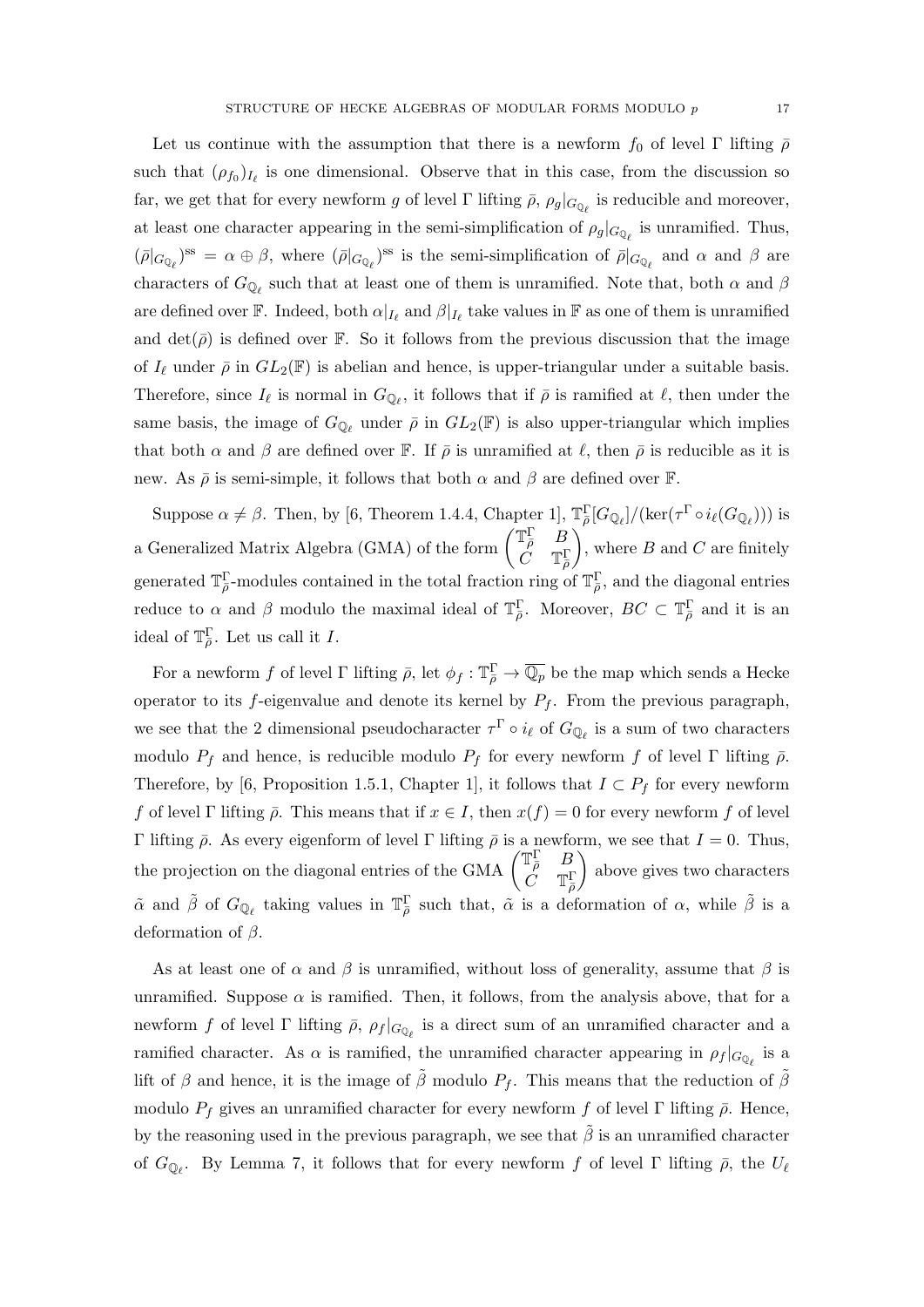eigenvalue of f is the reduction of  $\tilde{\beta}$ (Frob<sub>l</sub>) modulo P<sub>f</sub>. Thus,  $U_{\ell} - \tilde{\beta}$ (Frob<sub>l</sub>) annihilates every newform f of level  $\Gamma$  lifting  $\bar{\rho}$ . Therefore,  $U_{\ell} = \tilde{\beta}(\text{Frob}_{\ell})$  in  $\mathbb{T}_{\bar{\rho}}^{\Gamma, \text{pf}}$  and hence,  $U_{\ell} \in \mathbb{T}_{\bar{\rho}}^{\Gamma}$ as  $\tilde{\beta}(\text{Frob}_{\ell}) \in \mathbb{T}_{\bar{\rho}}^{\Gamma}.$ 

Now, suppose  $\alpha$  is also unramified. This means that for a newform f of level Γ lifting  $\bar{\rho}$ ,  $\rho_f |_{G_{\mathbb{Q}_\ell}}$  is either a non-trivial extension of an unramified character by its cyclotomic twist or a direct sum of an unramified character and a tamely ramified character and in both cases,  $\ell||N$  (see [11, Proposition 2]). Moreover, in the second case,  $p|\ell - 1$ . Suppose  $\rho_f |_{G_{\mathbb{Q}_\ell}}$  is a direct sum of an unramified character and a tamely ramified character. Let  $\epsilon$ be the nebentypus of f. Note that,  $\det(\rho_f(I_\ell)) = \epsilon((\mathbb{Z}/\ell\mathbb{Z})^*) \neq 1$  but its reduction is 1 in characteristic p. So, by [11, Proposition 3], there exists a newform g of level Γ lifting  $\bar{\rho}$ such that  $\epsilon'((\mathbb{Z}/\ell\mathbb{Z})^*)=1$ , where  $\epsilon'$  is the nebentypus of g. Thus,  $\rho_g|_{G_{\mathbb{Q}_\ell}}$  is a non-trivial extension of an unramified character by its cyclotomic twist. This means that either  $\alpha/\beta$ or  $\beta/\alpha$  is the cyclotomic character  $\omega_p$ . But as  $p|\ell - 1$ ,  $\omega_p(Frob_\ell) = 1$  and hence,  $\omega_p$  is the trivial character. However, this means that  $\alpha = \beta$  which contradicts our assumption that  $\alpha \neq \beta$ . Therefore, we get that, if  $\alpha$  is unramified, then  $\rho_f |_{G_{\mathbb{Q}_\ell}}$  is a non-trivial extension of an unramified character by the cyclotomic twist of itself for every newform  $f$  of level Γ lifting  $\bar{\rho}$ . By [11, Proposition 3] and the discussion above, it follows that  $p \nmid \ell − 1$ . Indeed, if  $p|\ell - 1$ , then by [11, Proposition 3], there exists a newform g lifting  $\bar{\rho}$  such that  $\det(\rho_q(I_\ell)) \neq 1$  which gives a contradiction.

As  $\alpha$  is also unramified, we saw above that either  $\alpha/\beta$  or  $\beta/\alpha$  is  $\omega_p$ . If both of them are  $\omega_p$ , then  $\omega_p^2 = 1$  which means  $p|\ell^2 - 1$ . As  $p \nmid \ell - 1$ , we get that  $p|\ell + 1$  if both of them are  $\omega_p$ . Suppose  $p \nmid \ell + 1$  which implies that exactly one of them is  $\omega_p$ . Without loss of generality, assume  $\alpha/\beta$  is  $\omega_p$ . Now in this case, the image of  $\tilde{\alpha}$  is the cyclotomic twist of the image of  $\beta$  modulo  $P_f$  for every newform f of level Γ lifting  $\bar{\rho}$ . Thus, for every such newform f,  $G_{\mathbb{Q}_\ell}$  acts by the image of  $\tilde{\beta}$  modulo  $P_f$  on  $(\rho_f)_{I_\ell}$ . Hence, the  $U_\ell$ eigenvalue of f is the reduction of  $\beta$ (Frob<sub>l</sub>) modulo  $P_f$  for every newform f of level Γ lifting  $\bar{\rho}$ . Therefore, by the reasoning used in the previous case, we see that  $U_{\ell} = \bar{\beta}(\text{Frob}_{\ell})$ in  $\mathbb{T}_{\bar{\rho}}^{\Gamma,pf}$  which means that  $U_{\ell} \in \mathbb{T}_{\bar{\rho}}^{\Gamma}.$ 

Now suppose that there exists a newform  $f_0$  of level  $\Gamma$  lifting  $\bar{\rho}$  such that  $(\rho_{f_0})_{I_\ell} = 0$ which means  $U_{\ell} f_0 = 0$ . Then, by our analysis above, it follows that  $\ell^2 | N$  and  $U_{\ell} f = 0$  for all newforms f of level Γ lifting  $\bar{\rho}$ . As  $\bar{\rho}$  is new of level Γ, we get, by the reasoning used above, that  $U_{\ell} = 0$  in  $\mathbb{T}_{\bar{\rho}}^{\Gamma, \mathrm{pf}}$ .

By combining the discussion so far, we see that for a prime  $\ell$  dividing  $N, U_{\ell} \in \mathbb{T}_{\bar{\rho}}^{\Gamma}$  if one of the following conditions hold:

(1)  $\ell^2 | N,$ (2)  $\ell$ ||N and  $p \nmid \ell^2 - 1$ ,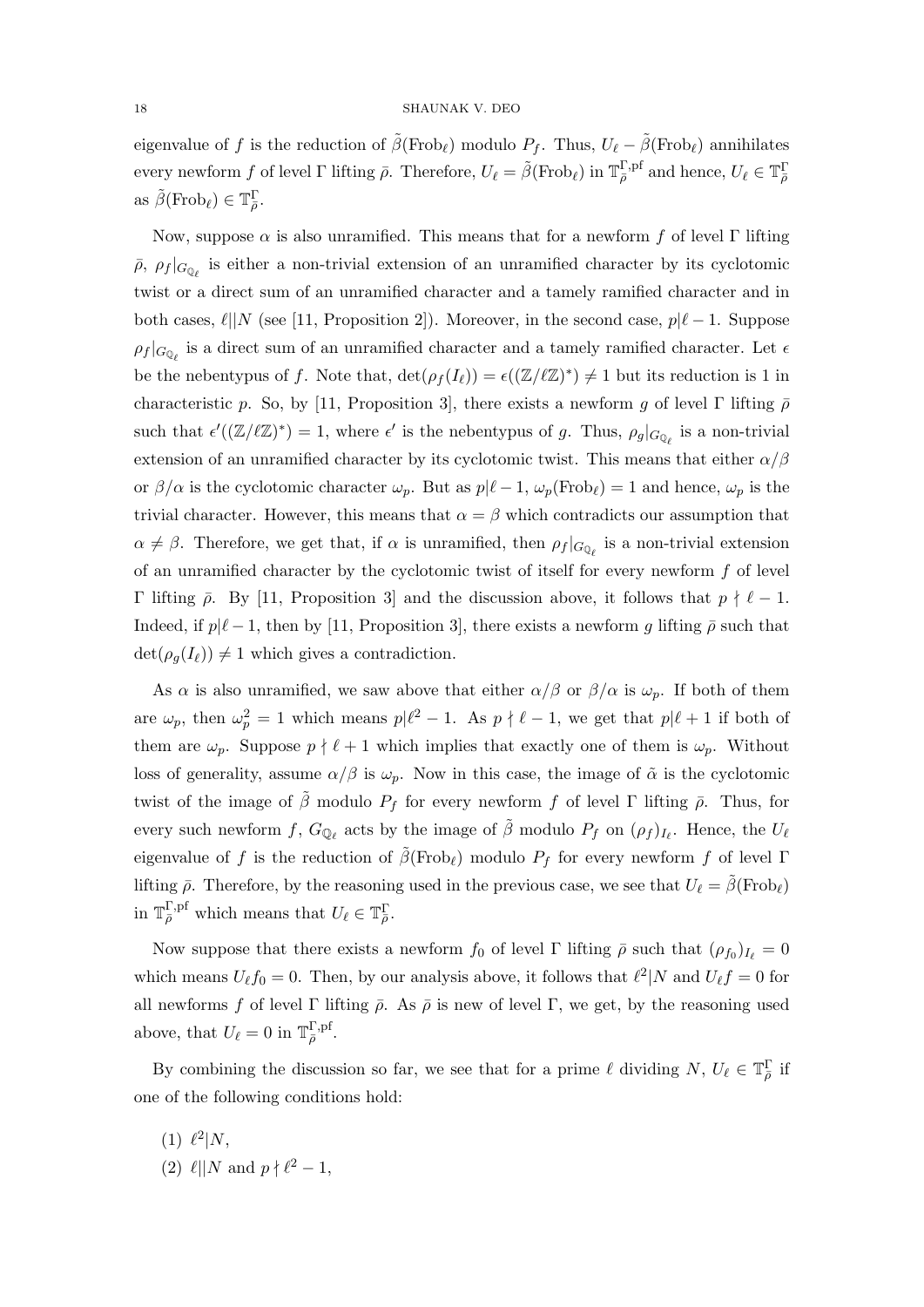(3)  $\ell |N, p|\ell + 1$  and det  $\bar{\rho}(I_\ell) \neq 1$ .

Otherwise,  $Q_{\ell}(U_{\ell})$  kills every newform f of level N lifting  $\bar{\rho}$ . Since  $\bar{\rho}$  is new, every eigenform of level N lifting  $\bar{\rho}$  is a newform. This implies that either  $U_\ell \in \mathbb{T}_{\bar{\rho}}^{\Gamma}$  or  $Q_{\ell}(U_\ell) = 0$ for every prime  $\ell$  dividing N. For every prime  $\ell$  dividing N,  $Q_{\ell}(x)$  is a monic polynomial with coefficients in  $\mathbb{T}_{\bar{\rho}}^{\Gamma}$  as the pseudo-representation  $(t, d)$  takes values in  $\mathbb{T}_{\bar{\rho}}^{\Gamma}$ . Hence,  $U_{\ell}$ is integral over  $\mathbb{T}_{\bar{\rho}}^{\Gamma}$  for every prime  $\ell$  dividing N of degree at most 2. Therefore,  $\mathbb{T}_{\bar{\rho}}^{\Gamma,pf}$ is finite over  $\mathbb{T}_{\bar{\rho}}^{\Gamma}$  and moreover,  $\mathbb{T}_{\bar{\rho}}^{\Gamma,pf} = \mathbb{T}_{\bar{\rho}}^{\Gamma}$  if  $\ell||N$  and  $p|\ell^2 - 1$  implies that  $p|\ell + 1$  and  $\det \bar{\rho}(I_\ell) \neq 1$  as  $\mathbb{T}_{\bar{\rho}}^{\Gamma,\text{pf}}$  is generated by these  $U_\ell$ 's over  $\mathbb{T}_{\bar{\rho}}^{\Gamma}$ .

- Remark. (1) Note that, the proof given above for the  $\Gamma_1(N)$  case works for the  $\Gamma_0(N)$ case as well. But we give a different proof because it gives us a more precise result in the  $\Gamma_0(N)$  case and it is also simpler than the proof in the  $\Gamma_1(N)$  case.
	- (2) Even though we do a detailed analysis in the  $\Gamma_1(N)$  case above, it is not really necessary to only prove that  $U_\ell$  integral over  $\mathbb{T}_{\bar{\rho}}^{\Gamma_1(N)}$ . Indeed, by the reasoning used in the last paragraph of the proof above, we can easily prove that  $U_\ell Q_\ell(U_\ell) = 0$ which proves that  $U_{\ell}$  is integral over  $\mathbb{T}_{\bar{\rho}}^{\Gamma_1(N)}$ . For most of our purposes, we only need the result that  $U_{\ell}$  is integral over  $\mathbb{T}_{\bar{\rho}}^{\Gamma_1(N)}$ . But we give this detailed analysis to obtain a more precise result which is helpful in getting more precise version of Theorem 3 in some cases (see the remark after the proof of Theorem 3).

## 6. THE CASE OF  $\bar{\rho}$  which is not new

Throughout this section Γ means either  $\Gamma_1(N)$  or  $\Gamma_0(N)$  and  $\Gamma(M)$  means either  $\Gamma_1(M)$ or  $\Gamma_0(M)$  accordingly. Let  $\bar{\rho}$  be a Γ-modular representation which is not new. Thus, the system of F-valued eigenvalues corresponding to  $\bar{\rho}$  has a nontrivial eigenspace in  $S^{\Gamma(M)}(\mathbb{F})$ for some proper divisor M of N. Let us denote by  $M_{\bar{\rho}}$  the smallest divisor of N such that the system of F-valued eigenvalues corresponding to  $\bar{\rho}$  has a nontrivial eigenspace in  $S^{\Gamma(M_{\bar{\rho}})}(\mathbb{F})$ . Note that,  $\bar{\rho}$  is then a new  $\Gamma(M_{\bar{\rho}})$ -modular representation.

**Lemma 8.** If  $\bar{\rho}$  is a Γ-modular representation which is not new, then the natural map of local algebras  $r: A^{\Gamma}_{\bar{\rho}} \to A^{\Gamma(M_{\bar{\rho}})}_{\bar{\rho}}$  obtained by restriction is surjective.

*Proof.* First note that  $S^{\Gamma(M_{\bar{\rho}})}(\mathbb{F})_{\bar{\rho}} \subset S^{\Gamma}(\mathbb{F})_{\bar{\rho}}$ . Hence, using this inclusion, we obtain a natural map  $r: A_{\bar{\rho}}^{\Gamma} \to A_{\bar{\rho}}^{\Gamma(M_{\bar{\rho}})}$  by restriction. Its image Im(*r*) is complete and hence, closed. It contains all the Hecke operators  $T_q$  and  $qS_q$  (considered as operators on  $S^{\Gamma(M_{\bar{\rho}})}(\mathbb{F})_{\bar{\rho}}$  for all the primes q not dividing Np. There is a continuous pseudorepresentation  $(\tilde{\tau}^{\Gamma(M_{\bar{\rho}})}, \tilde{\delta}^{\Gamma(M_{\bar{\rho}})})$  :  $G_{\mathbb{Q},M_{\bar{\rho}P}} \to A_{\bar{\rho}}^{\Gamma(M_{\bar{\rho}})}$  and  $\text{Im}(r)$  contains the Hecke operators  $T_q = \tilde{\tau}^{\Gamma(M_{\bar{\rho}})}(\text{Frob}_q)$  for primes q not dividing Np. By the Chebotarev density theorem, the set of Frob<sub>q</sub> for primes q not dividing  $Np$  is dense in  $G_{\mathbb{Q},M_{\bar{p}}p}$ . Since  $\tilde{\tau}^{\Gamma(M_{\bar{p}})}$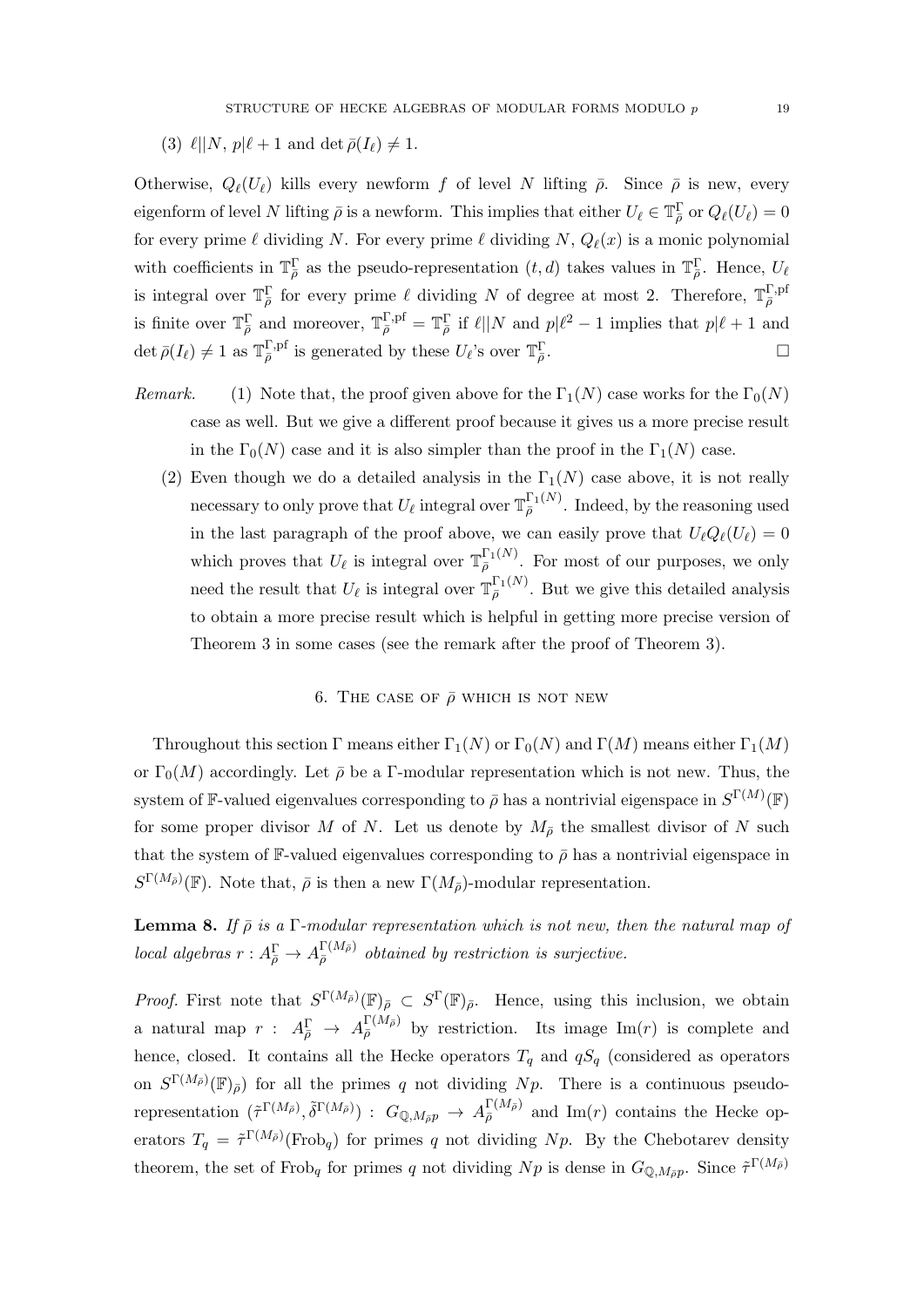is continuous and Im(*r*) is closed, it contains  $\tilde{\tau}^{\Gamma(M_{\bar{\rho}})}(g)$  for every  $g \in G_{\mathbb{Q},M_{\bar{\rho}}p}$ . It also contains  $qS_q = \tilde{\delta}^{\Gamma(M_{\bar{\rho}})}(\text{Frob}_q)$  for all the primes q not dividing Np. As  $\tilde{\delta}^{\Gamma(M_{\bar{\rho}})}$  is continuous and Im(r) is closed, by the Chebotarev density theorem, we see that it contains  $\tilde{\delta}^{\Gamma(M_{\bar{\rho}})}(g)$ for every  $g \in G_{\mathbb{Q},M_{\bar{p}}p}$ . For every prime q not dividing  $M_{\bar{p}}$ , we have  $\tilde{\tau}^{\Gamma(M_{\bar{p}})}(\text{Frob}_q) = T_q$ and  $\tilde{\delta}^{\Gamma(M_{\bar{\rho}})}(\text{Frob}_q) = qS_q$ . Hence, we see that Im(*r*) contains  $T_q$ ,  $qS_q$  for all the primes q not dividing  $M_{\bar{\rho}}p$ . Thus, Im(r) is a closed sub-algebra of  $A_{\bar{\rho}}^{\Gamma(M_{\bar{\rho}})}$  containing all of its generators. Hence,  $\text{Im}(r) = A_{\bar{\rho}}^{\Gamma(M_{\bar{\rho}})}$ . This proves the lemma.

# 7. Proof of Theorem 1

Throughout this section Γ means either  $\Gamma_1(N)$  or  $\Gamma_0(N)$ ,  $\Gamma(p)$  means either  $\Gamma_1(Np)$  or  $\Gamma_0(Np)$  accordingly and  $\Gamma(M)$  means  $\Gamma_1(M)$  or  $\Gamma_0(M)$  accordingly. As we noted before, the natural map  $\mathbb{T}^{\Gamma,pf} \to \prod \mathbb{T}_{\bar{\rho}}^{\Gamma,pf}$  is an isomorphism and it lifts the natural map  $\mathbb{T}^{\Gamma} \to$  $\Pi \mathbb{T}_{\bar{\rho}}^{\Gamma}$ . The corresponding statement for  $A^{\Gamma,pf}$  and  $A^{\Gamma}$  is also true. The natural surjective  $\text{map } \mathbb{T}^{\Gamma, \text{pf}} \to A^{\Gamma, \text{pf}} \text{ sends } \mathbb{T}_{\bar{\rho}}^{\Gamma, \text{pf}} \text{ onto } A_{\bar{\rho}}^{\Gamma, \text{pf}}.$  The natural surjective map  $\mathbb{T}^{\Gamma(p), \text{full}} \to A^{\Gamma, \text{full}}$ takes  $\mathbb{T}_{\bar{\rho}}^{\Gamma(p),\text{full}}$  $\Gamma(p),$ full onto  $A_{\bar{\rho},\lambda}^{\Gamma,\mathrm{full}}$  $\frac{1}{\bar{\rho},\lambda}$ .

Thus, from Proposition 4 and the discussion above, it follows that  $A_{\bar{a}0}^{\Gamma,\text{full}}$  $\frac{1}{\bar{\rho},0}$  is isomorphic to  $\mathbb{T}_{\bar{a},0}^{\Gamma(p),\text{full}}$  $\frac{\Gamma(p), \mathrm{full}}{\bar{\rho}, 0} / m_{\Lambda} \mathbb{T}^{\Gamma(p), \mathrm{full}}_{\bar{\rho}, 0}$  $\Gamma(p),$ full. By Proposition 5,  $\mathbb{T}_{\bar{\rho},0}^{\Gamma(p),\text{full}} = \mathbb{T}_{\bar{\rho}}^{\Gamma,pf}[[U_p]]$  and  $A_{\bar{\rho},0}^{\Gamma,\text{full}} = A_{\bar{\rho}}^{\Gamma}[[U_p]]$ . Thus,  $A_{\bar{\rho}}^{\Gamma,pf}$  is isomorphic to  $\mathbb{T}_{\bar{\rho}}^{\Gamma,pf}/m_{\Lambda}\mathbb{T}_{\bar{\rho}}^{\Gamma,pf}$ . As the ideal  $m_{\Lambda}$  is generated by two elements, the *hauptidealsatz* implies that  $\dim A_{\bar{\rho}}^{\Gamma,pf} \geq \dim \mathbb{T}_{\bar{\rho}}^{\Gamma(p),pf} - 2$ .

Suppose  $\bar{\rho}$  is a new Γ-modular representation. Then, we have proved so far that  $\mathbb{T}_{\bar{\rho}}^{\Gamma,pf}$ is a finite extension of  $\mathbb{T}_{\bar{\rho}}^{\Gamma}$ . Observe that under the surjective map  $\mathbb{T}_{\bar{\rho}}^{\Gamma,pf} \to A_{\bar{\rho}}^{\Gamma,pf}, \mathbb{T}_{\bar{\rho}}^{\Gamma}$  is mapped onto  $A_{\bar{\rho}}^{\Gamma}$ . This follows from the fact that the map between the partially full Hecke algebras is obtained by first reducing the partially full Hecke algebra in characteristic 0 modulo **p** to get an action on  $D^{\Gamma}(\mathbb{F})_{\bar{\rho}}$  and then restricting it to the subspace  $S^{\Gamma}(\mathbb{F})_{\bar{\rho}}$ . Hence, we see that  $A_{\bar{\rho}}^{\Gamma,pf}$  is finite over  $A_{\bar{\rho}}^{\Gamma}$ .

Therefore,  $\dim A_{\overline{\rho}}^{\Gamma,\text{pf}} = \dim A_{\overline{\rho}}^{\Gamma}$  and  $\dim \mathbb{T}_{\overline{\rho}}^{\Gamma,\text{pf}} = \dim \mathbb{T}_{\overline{\rho}}^{\Gamma}$ . By the Gouvêa-Mazur infinite fern argument, we see that dim  $\mathbb{T}_{\bar{\rho}}^{\Gamma} \geq 4$  (see [17, Corollary 2.28] and [20, Theorem 1]). Hence,  $\dim A_{\overline{\rho}}^{\Gamma} \ge \dim \mathbb{T}_{\overline{\rho}}^{\Gamma} - 2 \ge 2$ .

Now suppose that  $\bar{\rho}$  is not a new Γ-modular representation. Thus, as remarked before, there exists a proper divisor  $M_{\bar{\rho}}$  of N such that  $\bar{\rho}$  is a new  $\Gamma(M_{\bar{\rho}})$ -modular representation (we can take it to be the smallest divisor of  $N$  such that the eigenspace corresponding to the system of eigenvalues corresponding to  $\bar{\rho}$  is nonzero in  $S^{\Gamma_1(M_{\bar{\rho}})}(\mathbb{F})$ ). If  $M_{\bar{\rho}}=1$ , then we know that  $\dim A_{\bar{\rho}}^{\Gamma(M_{\bar{\rho}})}=2$  by Theorem III of [8]. If  $M_{\bar{\rho}} > 1$ , then since  $\bar{\rho}$  is a new  $\Gamma(M_{\bar{\rho}})$ -modular representation, repeating the argument given in the previous paragraph for  $A_{\bar{\rho}}^{\Gamma(M_{\bar{\rho}})}$  and  $\mathbb{T}_{\bar{\rho}}^{\Gamma(M_{\bar{\rho}})}$  gives dim  $A_{\bar{\rho}}^{\Gamma(M_{\bar{\rho}})} \geq 2$  (we can do this since, all the results till the previous section are valid for any level not divisible by p. This condition is satisfied by  $M_{\bar{\rho}}$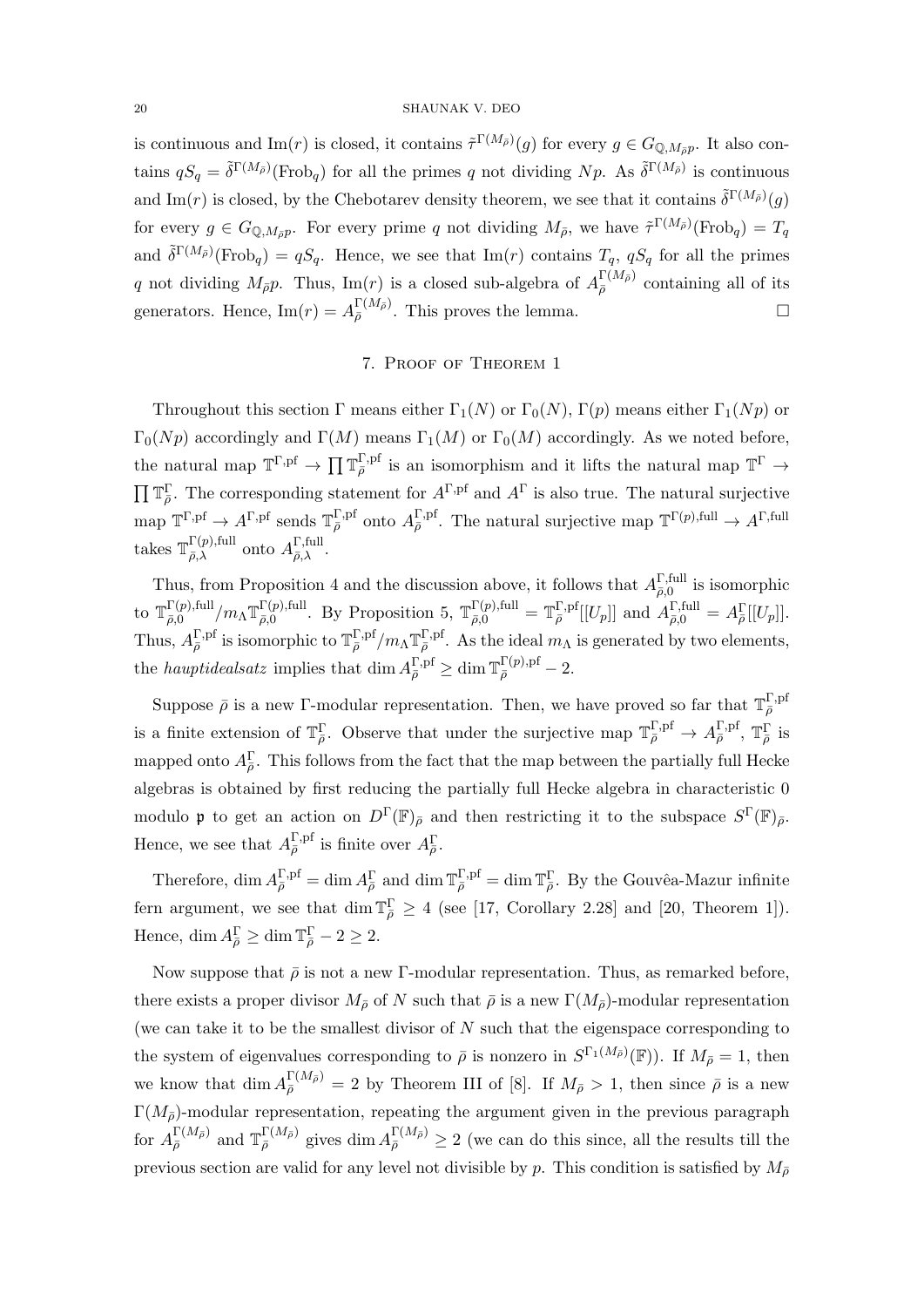as it divides N which is co-prime to p). Thus, in any case, we see that  $\dim A_{\overline{\rho}}^{\Gamma(M_{\overline{\rho}})} \geq 2$ . By Lemma 8, we have a surjective map  $A_{\bar{\rho}}^{\Gamma} \to A_{\bar{\rho}}^{\Gamma(M_{\bar{\rho}})}$ . Hence,  $\dim A_{\bar{\rho}}^{\Gamma} \geq 2$  when  $\bar{\rho}$  is not a new Γ-modular representation. Thus, Theorem 1 is proved for all the Γ-modular representations  $\bar{\rho}$ .

# 8. Proof of Theorem 3

Theorem 5. (Böckle, Diamond-Flach-Guo, Gouvêa-Mazur, Kisin) Under the hypotheses of Theorem 3, the natural map  $R_{\bar{\rho}} \to \mathbb{T}_{\bar{\rho}}^{\Gamma_1(N)}$  is an isomorphism between local rings of dimension 4.

*Proof.* If  $\bar{\rho}$  is a  $\Gamma_1(N)$ -modular representation which also satisfies the hypotheses of Theorem 3, then mimicking the proof of Theorem 18 of [8] gives the result of the theorem. We can mimic the argument since, under all these assumptions, the infinite fern argument of Gouvêa-Mazur,  $[9,$  Theorem 2.8, Theorem 3.1 and Theorem 3.9,  $[14,$  Theorem 1.1], [15, Theorem 3.6] and [25, Main Theorem], which are the key ingredients of the proof of Theorem 18 of [8], hold. Note that the Hecke algebra appearing in [9, Theorem 3.9] is of a higher level N' such that  $N|N'$  and N' and N' have the same prime factors (see the discussion after [9, Theorem 2.7] for more details). But the hypotheses of Theorem 3, along with [11, Proposition 2], ensure that all eigenforms of level N' lifting  $\bar{\rho}$  arise from newforms of level dividing N which means that the natural restriction map  $\mathbb{T}_{\bar{\rho}}^{\Gamma_1(N')} \to \mathbb{T}_{\bar{\rho}}^{\Gamma_1(N)}$ is an isomorphism.

**Lemma 9.** Under the hypotheses of Theorem 3, the algebra  $\mathbb{T}_{\bar{\rho}}^{\Gamma_1(N)}$  is flat over  $\Lambda$  for the structure of  $\Lambda$ -algebra on  $\mathbb{T}_{\bar{\rho}}^{\Gamma_1(N)}$  defined at the end of section 2.2.

*Proof.* The proof is similar to that of Lemma 19 of  $[8]$ . But we need to make a few changes. Let  $\bar{\rho}$  be a  $\Gamma_1(N)$ -modular representation. If the p-primary part of  $(\mathbb{Z}/N\mathbb{Z})^*$  is  $\prod_{i=1}^{i=n} \mathbb{Z}/p^{e_i}\mathbb{Z}$ , then the universal deformation ring  $R_{\det \bar{\rho}}$  of det  $\bar{\rho}$  is  $\Lambda[Y_1, ..., Y_n]/(Y_1^{p^{e_1}} 1, \dots, Y_n^{p^{e_n}} - 1$ ). Thus, if p does not divide  $\phi(N)$ , then  $R_{\det \bar{\rho}} = \Lambda$ . Using the same arguments as used in the proof of Lemma 19 of [8], we get that  $R_{\bar{\rho}}$  is flat over  $R_{\det \bar{\rho}}$ . Since  $R_{\det \bar{\rho}}$  is finite and free over  $\Lambda$ , it is also flat over  $\Lambda$ . So, we get that  $R_{\bar{\rho}}$  is flat over A. To verify that the map  $Λ → R_{\bar{\rho}} → \mathbb{T}_{\bar{\rho}}^{\Gamma_1(N)}$  is the same as the map  $Λ → \mathbb{T}_{\bar{\rho}}^{\Gamma_1(N)}$  given at the end of section 2.2, we first show that it is true for all the primes  $q \in 1 + p\mathbb{Z}_p$  which are 1 (mod  $N$ ). This is shown in exactly the same way as it is showed for all the primes  $q \in 1 + p\mathbb{Z}_p$  in the proof of Lemma 19 of [8]. Since we are choosing the primes which are 1  $\pmod{N}$ , the nebentypus is trivial at those primes and hence, we can use the argument used in the proof of Lemma 19 of [8] without modifications. By Dirichlet's theorem on primes in arithmetic progressions, we know that the set of all such primes is dense in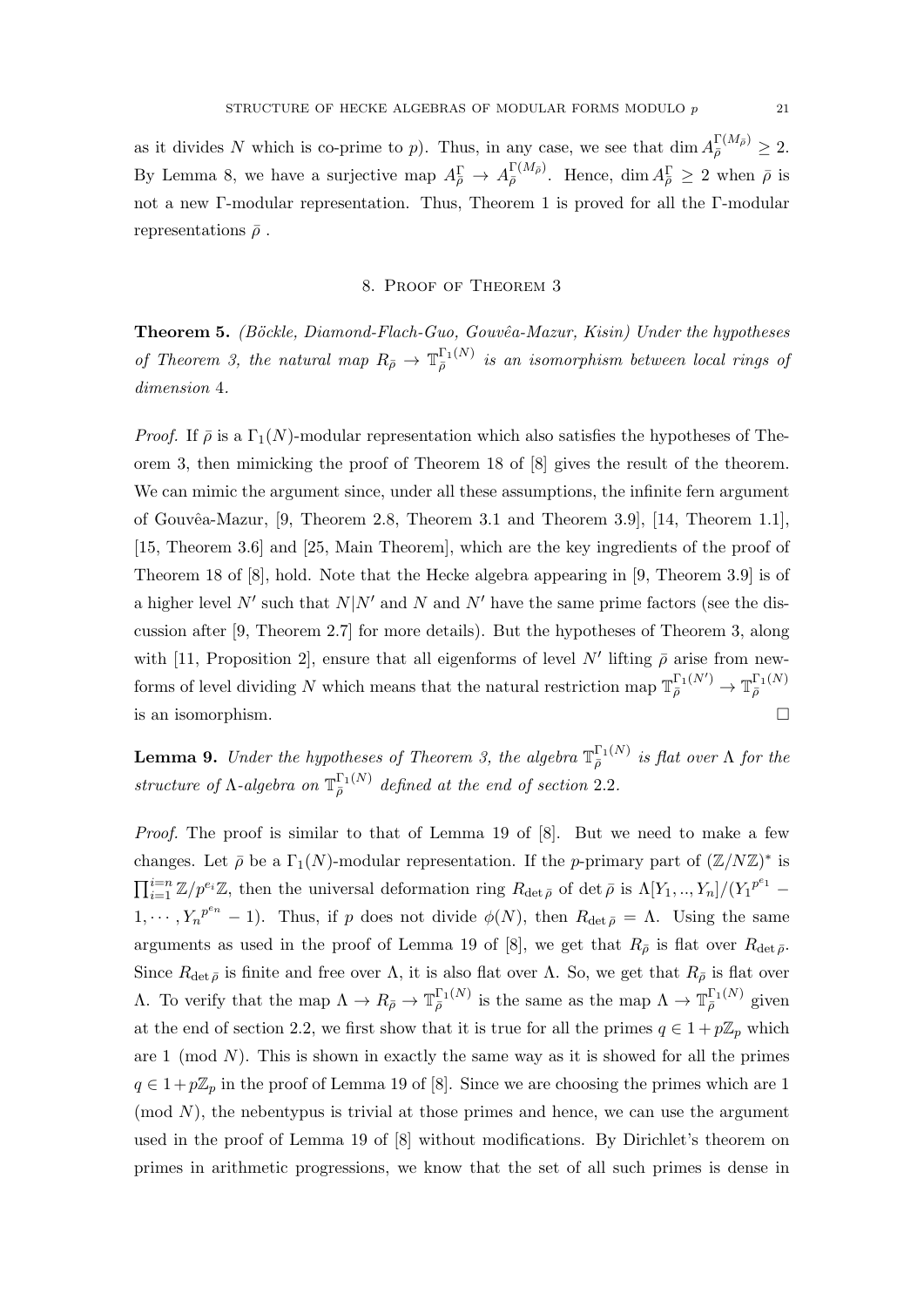$1 + p\mathbb{Z}_p$ . Thus, by continuity, we see that the two maps considered above are the same. Under the hypotheses of Theorem 3, the map  $R_{\bar{\rho}} \to \mathbb{T}_{\bar{\rho}}^{\Gamma_1(N)}$  is an isomorphism. Hence, we conclude that  $\mathbb{T}_{\bar{\rho}}^{\Gamma_1(N)}$  is flat over  $\Lambda$  for the  $\Lambda$ -algebra structure defined on  $\mathbb{T}_{\bar{\rho}}^{\Gamma_1(N)}$  at the end of section 2.2.

There is a surjective map  $\mathbb{T}_{\bar{\rho}}^{\Gamma_1(N)} \to A_{\bar{\rho}}^{\Gamma_1(N)}$  whose kernel contains  $m_{\Lambda} \mathbb{T}_{\bar{\rho}}^{\Gamma_1(N)}$  by Proposition 4. Hence, we get a surjective map  $\mathbb{T}_{\bar{\rho}}^{\Gamma_1(N)}/m_{\Lambda} \mathbb{T}_{\bar{\rho}}^{\Gamma_1(N)} \to A_{\bar{\rho}}^{\Gamma_1(N)}$ . Since  $\mathbb{T}_{\bar{\rho}}^{\Gamma_1(N)}$  is flat over  $\Lambda$  by Lemma 9, it follows, from [16, Theorem 10.10], that the Krull dimension of  $\mathbb{T}_{\bar{\rho}}^{\Gamma_1(N)}/m_\Lambda \mathbb{T}_{\bar{\rho}}^{\Gamma_1(N)}$  is equal to dim  $\mathbb{T}_{\bar{\rho}}^{\Gamma_1(N)}-2=4-2=2$ . Thus, the Krull dimension of  $A_{\bar{\rho}}^{\Gamma_1(N)}$  is at most 2. But, by Theorem 1, the dimension of  $A_{\bar{\rho}}^{\Gamma_1(N)}$  is at least 2. Hence, the dimension of  $A_{\bar{\rho}}^{\Gamma_1(N)}$  is exactly 2. This concludes the proof of first part of Theorem 3 for  $\Gamma_1(N)$  case.

Let us assume that  $\bar{\rho}$  satisfies the hypothesis of Theorem 3 and is also new. Then we have proved that  $\mathbb{T}_{\bar{\rho}}^{\Gamma_1(N),\mathrm{pf}}$  is an integral extension of  $\mathbb{T}_{\bar{\rho}}^{\Gamma_1(N)}$  and  $A_{\bar{\rho}}^{\Gamma_1(N),\mathrm{pf}}$  is an integral extension of  $A_{\bar{\rho}}^{\Gamma_1(N)}$ . By Proposition 4, we see that the kernel of the natural map  $\mathbb{T}^{\Gamma_1(N),\mathrm{pf}} \to A^{\Gamma_1(N),\mathrm{pf}}$  is  $m_\Lambda \mathbb{T}^{\Gamma_1(N),\mathrm{pf}}$ . Thus, the kernel of the natural map  $\mathbb{T}_{\bar{\rho}}^{\Gamma_1(N)} \to A_{\bar{\rho}}^{\Gamma_1(N)}$  is contained in every prime ideal of  $\mathbb{T}_{\bar{\rho}}^{\Gamma_1(N),p^{\text{f}}}$  containing  $m_{\Lambda} \mathbb{T}_{\bar{\rho}}^{\Gamma_1(N),p^{\text{f}}}$ . Hence, by going-up theorem, the kernel is contained in every prime ideal of  $\mathbb{T}_{\bar{\rho}}^{\Gamma_1(N)}$ containing  $m_{\Lambda} \mathbb{T}_{\bar{\rho}}^{\Gamma_1(N)}$ . Therefore, the natural surjective map  $(\mathbb{T}_{\bar{\rho}}^{\Gamma_1(N)}/m_{\Lambda} \mathbb{T}_{\bar{\rho}}^{\Gamma_1(N)})^{\text{red}} \rightarrow$  $(A_{\bar{\rho}}^{\Gamma_1(N)})^{\text{red}}$  is an isomorphism. Under the hypothesis of Theorem 3, the surjective map  $R_{\bar{\rho}} \to \mathbb{T}_{\bar{\rho}}^{\Gamma_1(N)}$  is an isomorphism. Thus, from the proof of Lemma 9, it follows that  $(\tilde{R}^0_{\bar{\rho}})^{\text{red}}$  is isomorphic to  $(R_{\bar{\rho}}/m_{\Lambda}R_{\bar{\rho}})^{\text{red}}$  (this follows from the fact that the universal deformation ring of det  $\bar{\rho}$  is  $R_{\det \bar{\rho}} = \Lambda[Y_1, ..., Y_n]/(Y_1^{p^{e_1}} - 1, ..., Y_n^{p^{e_n}} - 1)$  and hence, its maximal ideal is Rad $(m_\Lambda)$ ) and the map  $R_{\bar{\rho}} \to \mathbb{T}_{\bar{\rho}}^{\Gamma_1(N)}$  considered above induces an isomorphism  $(\tilde{R}_{\bar{\rho}}^0)^{\text{red}} \to (\mathbb{T}_{\bar{\rho}}^{\Gamma_1(N)}/m_\Lambda \mathbb{T}_{\bar{\rho}}^{\Gamma_1(N)})^{\text{red}}$ . As seen before, we have a surjective map  $(\tilde{R}^0_{\bar{\rho}})^{\text{red}} \to (A_{\bar{\rho}}^{\Gamma_1(N)})^{\text{red}}$  and this map factors through  $(\mathbb{T}_{\bar{\rho}}^{\Gamma_1(N)}/m_\Lambda \mathbb{T}_{\bar{\rho}}^{\Gamma_1(N)})^{\text{red}}$ . Since both the maps  $(\tilde{R}_{\bar{\rho}}^0)^{\text{red}} \to (\mathbb{T}_{\bar{\rho}}^{\Gamma_1(N)}/m_{\Lambda} \mathbb{T}_{\bar{\rho}}^{\Gamma_1(N)})^{\text{red}}$  and  $(\mathbb{T}_{\bar{\rho}}^{\Gamma_1(N)}/m_{\Lambda} \mathbb{T}_{\bar{\rho}}^{\Gamma_1(N)})^{\text{red}} \to (A_{\bar{\rho}}^{\Gamma_1(N)})^{\text{red}}$  are isomorphisms, we see that  $(\tilde{R}_{\bar{\rho}}^0)^{\text{red}}$  is isomorphic to  $(A_{\bar{\rho}}^{\Gamma_1(N)})^{\text{red}}$  under the map mentioned above.

Now suppose  $\bar{\rho}$  satisfies the hypotheses of Theorem 3 but it is not new. Note that, while proving the theorem for a new  $\bar{\rho}$  of level N, we use the result that  $\mathbb{T}_{\bar{\rho}}^{\Gamma_1(N),p^f}$  is an integral extension of  $\mathbb{T}_{\bar{\rho}}^{\Gamma_1(N)}$  to prove that the kernel of the surjective map  $\mathbb{T}_{\bar{\rho}}^{\Gamma_1(N)} \to$  $A_{\bar{\rho}}^{\Gamma_1(N)}$  is nilpotent modulo  $m_{\Lambda} \mathbb{T}_{\bar{\rho}}^{\Gamma_1(N)}$ , which in turn implies the isomorphism between  $(\mathbb{T}_{\bar{\rho}}^{\Gamma_1(N)}/m_\Lambda \mathbb{T}_{\bar{\rho}}^{\Gamma_1(N)})^{\text{red}}$  and  $(A_{\bar{\rho}}^{\Gamma_1(N)})^{\text{red}}$ . This, along with the isomorphism between  $R_{\bar{\rho}}$ and  $\mathbb{T}_{\bar{\rho}}^{\Gamma_1(N)}$ , gives us the isomorphism between  $(\tilde{R}_{\bar{\rho}}^0)$ <sup>red</sup> and  $(A_{\bar{\rho}}^{\Gamma_1(N)})^{\text{red}}$ . In the present situation, we know that  $R_{\bar{\rho}}$  and  $\mathbb{T}_{\bar{\rho}}^{\Gamma_1(N)}$  are isomorphic. So, to prove the theorem in the current case, it suffices to prove that  $\mathbb{T}_{\bar{\rho}}^{\Gamma_1(N),p}$  is an integral extension of  $\mathbb{T}_{\bar{\rho}}^{\Gamma_1(N)}$ . To prove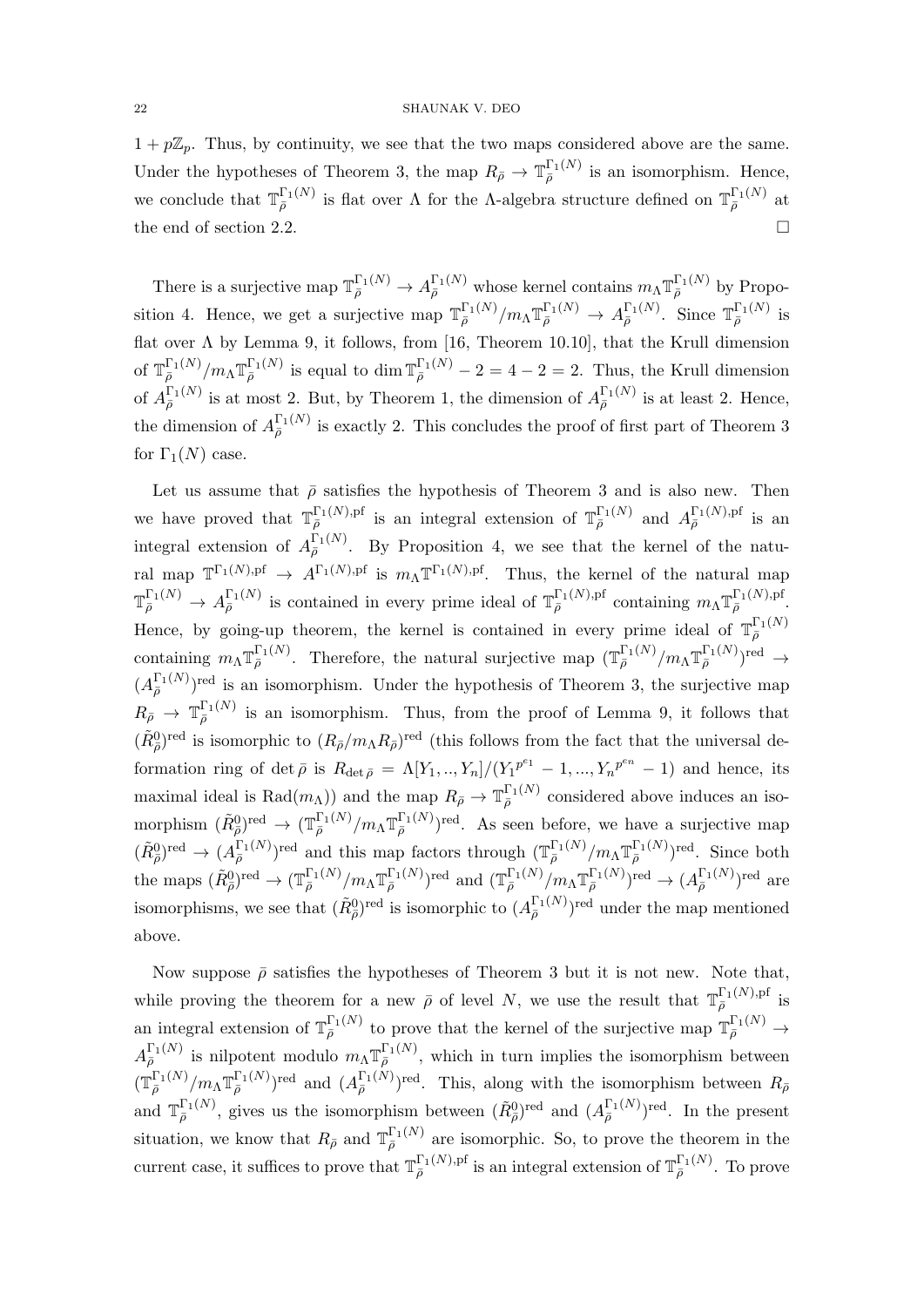this, we will first compare the Artin conductor of  $\bar{\rho}$  with the level N and then do a case by case analysis using the technique used in the proof of Proposition 6. Let C be the Artin conductor of  $\bar{\rho}$ . Recall that we assume  $\bar{\rho}$  to be semi-simple. As there exists a newform of level N giving rise to  $\bar{\rho}$ , we see that  $N = C \prod r^{v(r)}$ , where the product is over finitely many primes r and  $v(r) \leq 2$  for every r (See [11, Proposition 2] and the discussion before it). Note that the product may include some divisors of C.

Let  $\ell$  be a prime dividing N. So, if f is an eigenform of level N lifting the system of eigenvalues associated to  $\bar{\rho}$ , then f comes from a newform g of level M such that the highest power of  $\ell$  dividing  $\frac{N}{M}$  is at most 2. Thus,  $f(z) = \sum_{i=1}^{i=r} g(d_i z)$ , where  $d_i$ 's are some divisors of  $\frac{N}{M}$ . Now we will analyze the action of  $U_{\ell}$  on f case by case to find a monic polynomial with coefficients in  $\mathbb{T}_{\bar{\rho}}^{\Gamma_1(N)}$  satisfied by  $U_{\ell}$ .

**Case 1:**  $\ell | M$  but  $\ell \nmid \frac{N}{M}$ : In this case,  $\ell \nmid d_i$  for all i and hence, f is new at  $\ell$ . Therefore, from the proof of Proposition 6, we see that  $U_{\ell}Q_{\ell}(U_{\ell})(f) = 0$  where  $Q_{\ell}(x)$  is the characteristic polynomial of a lift of Frob<sub>l</sub> in  $G_{\mathbb{Q},Np}$  as considered in the proof of Proposition 6. **Case 2:**  $\ell | M$  and  $\ell | \frac{N}{M}$ : In this case, for every i either  $\ell | d_i$  or  $\ell \nmid d_i$  and g is an eigenform for  $U_{\ell}$ . So,  $U_{\ell}f$  is an eigenform of level  $\frac{N}{\ell}$  which is also new at  $\ell$  if it is non-zero. So, by the same logic as in the previous case,  $U_\ell Q_\ell(U_\ell)(U_\ell f) = 0$ .

**Case** 3:  $\ell | M$  and  $\ell^2 | \frac{N}{M}$ : In this case, for every i either  $\ell \nmid d_i$  or  $\ell$  divides  $d_i$  with multiplicity at most 2 and g is an eigenform for  $U_{\ell}$ . So,  $U_{\ell}^2 f$  is an eigenform of level  $\frac{N}{\ell^2}$  and it is new at  $\ell$  when it is non-zero. Thus, we get  $U_{\ell}Q_{\ell}(U_{\ell})(U_{\ell}^2 f) = 0$ .

**Case 4:**  $\ell \nmid M$  and  $\ell \nmid d_i$  for all i: If  $\ell \nmid M$  and  $\ell \nmid d$ , then it follows directly from the description of the action of  $T_\ell$  and  $U_\ell$  on the q-expansions of modular forms, along with the assumption that g is an eigenform of level M, that  $U_{\ell}$  stabilizes the subspace of modular forms of level Mdl generated by  $g(dz)$  and  $g(ddz)$  (see [5, Lemma III.7.2] and the discussion around it). Moreover, the characteristic polynomial of  $U_{\ell}$  over this subspace is  $(U_\ell^2 - \text{tr}\,\rho_g(\text{Frob}_\ell)U_\ell + \det\rho_g(\text{Frob}_\ell))$ , where  $\rho_g$  is the p-adic Galois representation of  $G_{\mathbb{Q},Mp}$  attached to g. Thus, in this case, we get that  $Q_{\ell}(U_{\ell})(f) = 0$ .

Case 5:  $\ell \nmid M$  and  $\ell$  divides at least one of the  $d_i$ 's: Note that,  $U_{\ell}g(d_iz)$  is an eigenform of level  $\frac{N}{\ell}$  if  $\ell||d_i$  and  $U_\ell^2 g(d_i z)$  is an eigenform of level  $\frac{N}{\ell^2}$  if  $\ell^2|d_i$ . This means that for all *i*, one of the  $g(d_i z)$ ,  $U_\ell g(d_i z)$  and  $U_\ell^2 g(d_i z)$  is an eigenform of level co-prime to  $\ell$ . So, by case 4, we have  $Q_{\ell}(U_{\ell})(U_{\ell}^2 g(d_i z)) = 0$  for all i as both  $Q_{\ell}(U_{\ell})(U_{\ell}g(d_i z)) = 0$ and  $Q_{\ell}(U_{\ell})(g(d_i z)) = 0$  imply  $Q_{\ell}(U_{\ell})(U_{\ell}^2 g(d_i z)) = 0$ . Hence, we have  $Q_{\ell}(U_{\ell})(U_{\ell}^2 f) = 0$ .

From the previous paragraphs, we conclude that, if f is an eigenform of level N lifting  $\bar{\rho}$ , then  $(U_\ell^3 Q_\ell(U_\ell))f = 0$  which means  $U_\ell^3 Q_\ell(U_\ell) = 0$ . As  $Q_\ell(x)$  is a monic polynomial with coefficients in  $\mathbb{T}_{\bar{\rho}}^{\Gamma_1(N)}$ ,  $U_{\ell}$  is integral over  $\mathbb{T}_{\bar{\rho}}^{\Gamma_1(N)}$  for all primes  $\ell$  dividing N. Therefore,  $\mathbb{T}_{\bar{\rho}}^{\Gamma_1(N),\text{pf}}$  is an integral extension of  $\mathbb{T}_{\bar{\rho}}^{\Gamma_1(N)}$  and  $A_{\bar{\rho}}^{\Gamma_1(N),\text{pf}}$  is an integral extension of  $A_{\bar{\rho}}^{\Gamma_1(N)}$ .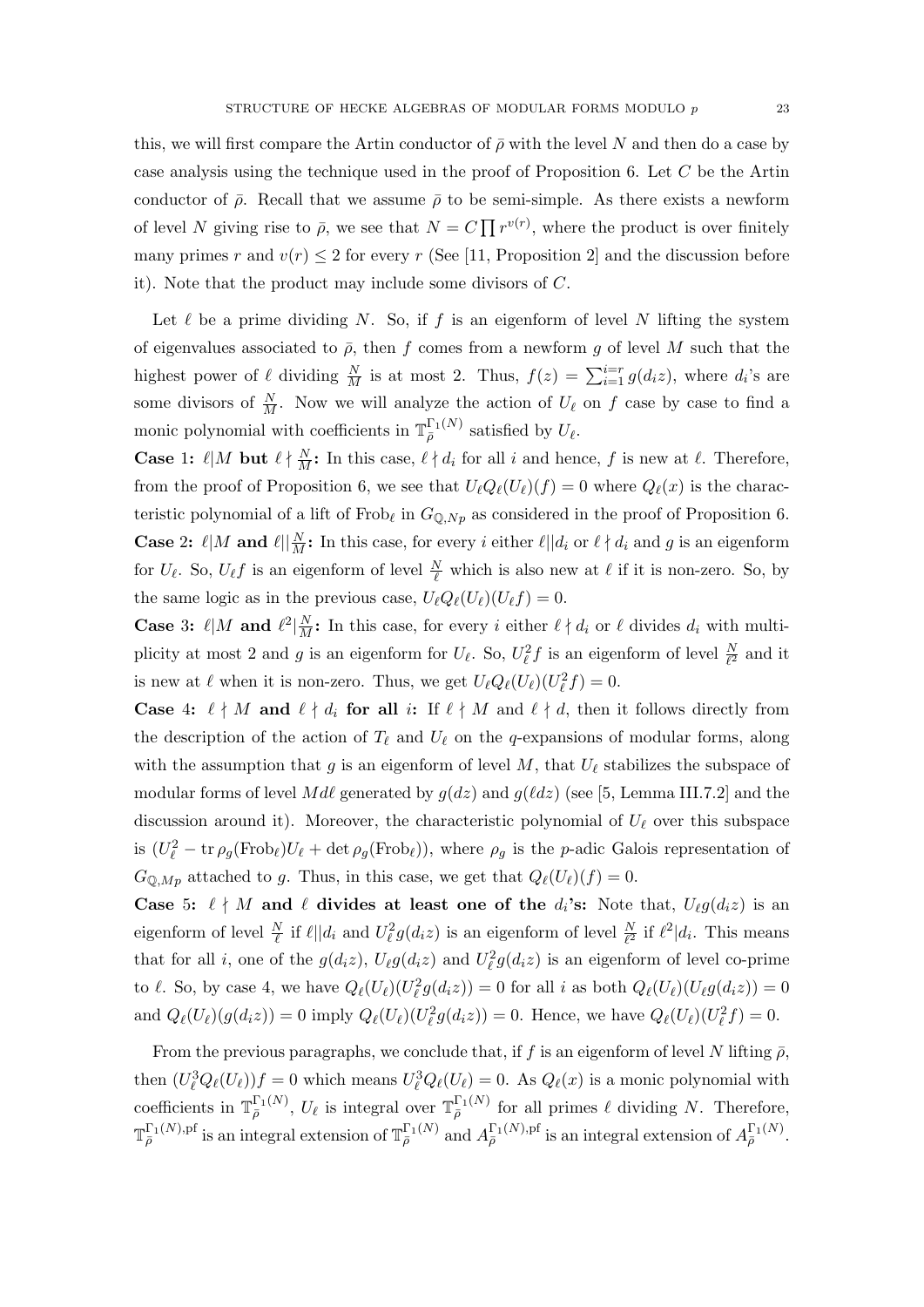Now using the argument used for the new case above, we get that  $(\tilde{R}^0_{\bar{\rho}})^{\text{red}}$  is isomorphic to  $(A_{\bar{\rho}}^{\Gamma_1(N)})^{\text{red}}$ . This concludes the proof of the second part of Theorem 3 for  $\Gamma_1(N)$  case.

Let  $\bar{\rho}$  be a  $\Gamma_0(N)$ -modular representation which satisfies hypothesis of Theorem 3. Then, by the arguments above, it follows that  $A_{\bar{\rho}}^{\Gamma_1(N)}$  has Krull dimension 2 and  $(A_{\bar{\rho}}^{\Gamma_1(N)})^{\text{red}}$ is isomorphic to  $(\tilde{R}_{\bar{\rho}}^0)^{\text{red}}$ . We have a natural surjective map  $A_{\bar{\rho}}^{\Gamma_1(N)} \to A_{\bar{\rho}}^{\Gamma_0(N)}$ . By Theorem 1, the Krull dimension of  $A_{\bar{\rho}}^{\Gamma_0(N)}$  is at least 2. Hence, we conclude that the Krull dimension of  $A_{\bar{\rho}}^{\Gamma_0(N)}$  is exactly 2. If p does not divide  $\phi(N)$ , then as observed in the introduction, the natural surjective map  $A_{\bar{\rho}}^{\Gamma_1(N)} \to A_{\bar{\rho}}^{\Gamma_0(N)}$  is an isomorphism. Hence, we get that  $(A_{\bar{\rho}}^{\Gamma_0(N)})^{\text{red}}$  is isomorphic to  $(\tilde{R}_{\bar{\rho}}^0)^{\text{red}}$ . Thus, Theorem 3 is proved in the  $\Gamma_0(N)$ case.

Remark. Let  $\bar{\rho}$  be a  $\Gamma_1(N)$ -modular representation satisfying the hypothesis of Theorem 3 and assume  $p \nmid \phi(N)$ . Moreover, assume if  $\ell || N$  and  $p | \ell + 1$ , then det  $\bar{\rho}(I_\ell) \neq 1$ . Hence, from the proof of Proposition 6 and the proof of Theorem 1, we see that the kernel of the map  $\mathbb{T}_{\bar{\rho}}^{\Gamma_1(N)} \to A_{\bar{\rho}}^{\Gamma_1(N)}$  is  $m_{\Lambda} \mathbb{T}_{\bar{\rho}}^{\Gamma_1(N)}$ . As  $p \nmid \phi(N)$ , the kernel of the surjective map  $R_{\bar{\rho}} \to \tilde{R}_{\bar{\rho}}^0$  is  $m_{\Lambda} R_{\bar{\rho}}$ . As  $\bar{\rho}$  satisfies the hypotheses of Theorem 3, we get that  $R_{\bar{\rho}} \simeq \mathbb{T}_{\bar{\rho}}^{\Gamma_1(N)}$ . Hence, by combining all the observations above, we see that the natural surjective map  $\tilde{R}^0_{\bar{\rho}} \to A_{\bar{\rho}}^{\Gamma_1(N)}$  is an isomorphism. Thus, for this case, we get a stronger statement than Theorem 3.

# 9. Proof of Theorem 2

Throughout this section Γ means either  $\Gamma_0(N)$  or  $\Gamma_1(N)$  with  $p \nmid \phi(N)$ . Assume that  $\bar{\rho}$  is an unobstructed Γ-modular representation. So, by assumption, the cotangent space of  $\tilde{R}^0_{\overline{\rho}}$  has dimension 2 and this implies that its Krull dimension is at most 2. We have a surjective morphism  $\tilde{R}^0_{\bar{\rho}} \to A_{\bar{\rho}}^{\Gamma}$ . The Krull dimension of  $A_{\bar{\rho}}^{\Gamma}$  is at least 2 by Theorem 1. Hence, the Krull dimension of  $\tilde{R}^0_{\bar{\rho}}$  is exactly 2 and it is a regular local ring of dimension 2. Therefore, by [16, Proposition 10.16], it is isomorphic to  $\mathbb{F}[[x,y]]$ . Hence, the surjective map  $\tilde{R}^0_{\bar{\rho}} \to A_{\bar{\rho}}^{\Gamma}$  is an isomorphism. This proves Theorem 2 for the cases considered above.

If  $\bar{\rho}$  is an unobstructed  $\Gamma_1(N)$ -modular representation and  $p|\phi(N)$ , then we have a surjective morphism  $\tilde{R}^0_{\bar{\rho}} \to (A_{\bar{\rho}}^{\Gamma_1(N)})^{\text{red}}$ . By Theorem 1,  $A_{\bar{\rho}}^{\Gamma_1(N)}$  and hence,  $(A_{\bar{\rho}}^{\Gamma_1(N)})^{\text{red}}$ both have Krull dimension at least 2. Therefore, the argument used in the previous paragraph proves Theorem 2 in this case as well. This completes the proof of Theorem 2 in all the cases.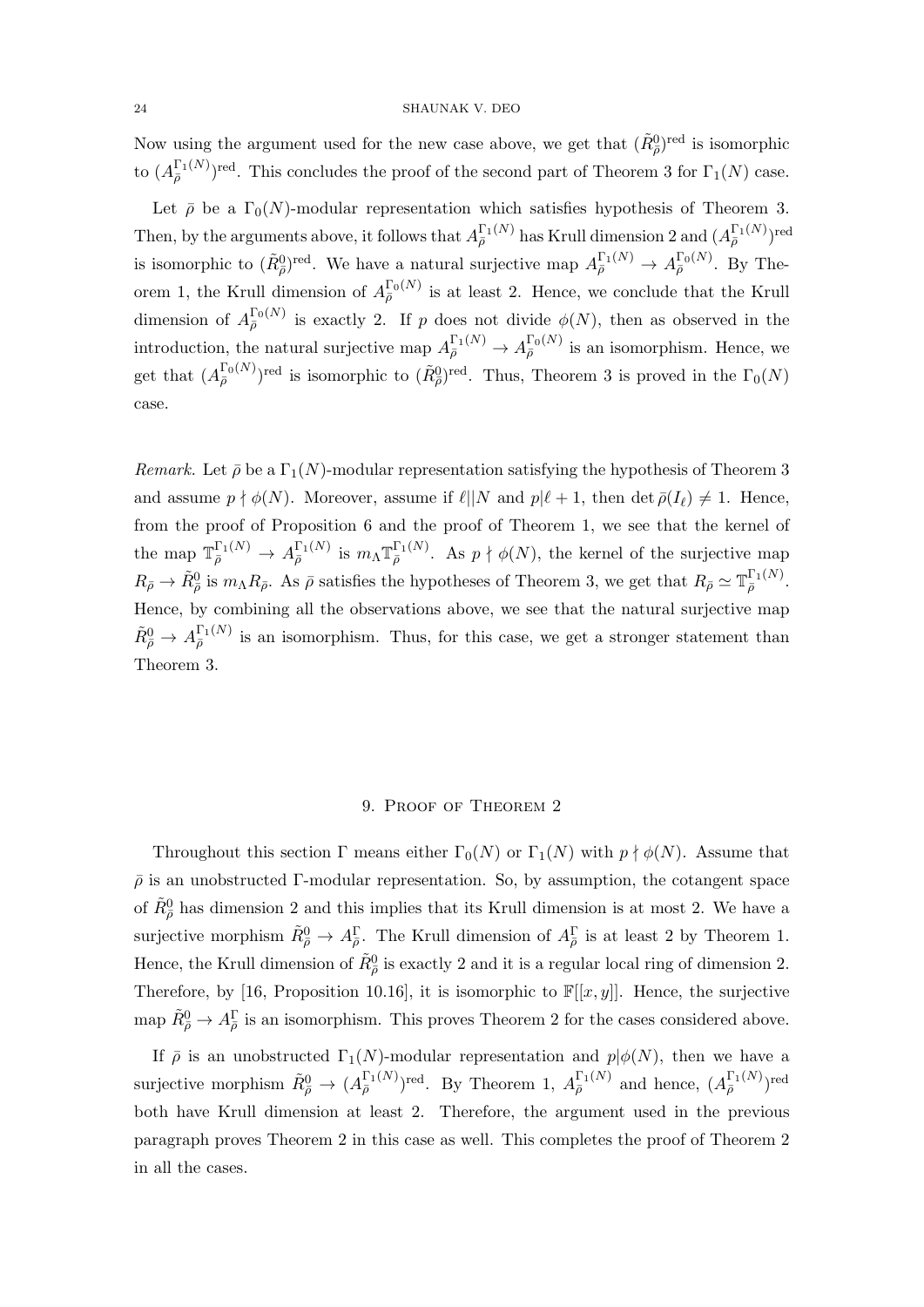# 10. Unobstructed modular representations

In this section, we study  $\Gamma_1(N)$ -modular representations to determine if and when they can be unobstructed. If  $\bar{\rho}$  is irreducible, then  $\bar{\rho}$  is unobstructed in our sense if and only if  $H^1(G_{\mathbb{Q},N_p},\mathrm{ad}^0\bar{\rho})$  has dimension 2 (see section 1.4 of [8]). By Tate's global Euler characteristic formula, we see that dim  $H^1(G_{\mathbb{Q},N_p}, \mathrm{ad}^0\bar{\rho}) \geq 2$  with equality if and only if  $H^2(G_{\mathbb{Q},N_p},\mathrm{ad}^0\bar{\rho}) = 0$ . If p does not divide  $\phi(N)$ , then this is equivalent to  $H^2(G_{\mathbb{Q},N_p}, \mathrm{ad}\bar{\rho}) = 0$ , as  $\mathrm{ad}\bar{\rho} = 1 \oplus \mathrm{ad}^0\bar{\rho}$  and, by the global Euler characteristic formula,  $H^2(G_{\mathbb{Q},N_p},1) = 0$ . Thus, in this case,  $\bar{\rho}$  is unobstructed in our sense if and only if it is unobstructed in the sense of Mazur ([26], section 1.6). The study of such unobstructed representations is carried out in [31], [32] when p does not divide  $\phi(N)$ .

However, if  $\bar{\rho}$  is irreducible and p divides  $\phi(N)$ , then the global Euler characteristic formula tells us that  $H^2(G_{\mathbb{Q},N_p},1) \neq 0$  and hence,  $H^2(G_{\mathbb{Q},N_p},ad\overline{\rho}) \neq 0$ . Thus, we see that  $\bar{\rho}$  is always obstructed in the sense of Mazur if  $p|\phi(N)$  (see Theorem 4.5 of [31]). However, it is not clear a priori if  $\bar{\rho}$  can be unobstructed in our sense when  $p|\phi(N)$ . We devote most of this section to study the unobstructedness of reducible and irreducible  $\bar{\rho}$ 's when  $p | \phi(N)$ .

Throughout this section, we assume that  $p\phi(N)$  unless otherwise stated. Note that, as  $p \nmid N$  and  $p | \phi(N)$ , there exists at least one prime divisor  $\ell$  of N such that  $p | \ell - 1$  i.e.  $\ell \equiv 1 \pmod{p}$ . Let C be the category of local profinite F-algebras. Let  $D_{\bar{\rho}}$  be the functor from C to  $SETS$  of deformations of the pseudo-representation  $(\text{tr } \bar{\rho}, \det \bar{\rho})$  and  $D_{\bar{\rho}}^0$  be its subfunctor of deformations with constant determinant.

**Proposition 7.** If  $p | \phi(N)$ , then every reducible  $\Gamma_1(N)$ -modular representation is obstructed.

*Proof.* Let  $\bar{\rho}$  be a reducible  $\Gamma_1(N)$ -modular representation. Up to a twist,  $\bar{\rho}$  is of the form  $1 \oplus \chi$  where  $\chi$  is an odd character of  $G_{\mathbb{Q},N_p}$  taking values in F. The character  $\chi$  is odd because  $\bar{\rho}$  is odd. By main theorem of [4], we have the following exact sequence involving tangent space of  $D_{\bar{\rho}}$ :

$$
0 \to \text{Tan}(D_1 \oplus D_\chi) \xrightarrow{i} \text{Tan}(D_{\overline{\rho}}) \to H^1(G_{\mathbb{Q},Np}, \chi) \otimes H^1(G_{\mathbb{Q},Np}, \chi^{-1}) \to H^2(G_{\mathbb{Q},Np}, 1)^2
$$

Here,  $D_{\chi}$  and  $D_1$  are the deformation functors of  $\chi$  and 1 as characters of  $G_{\mathbb{Q},Np}$ , respectively and i is the map which sends a pair of deformations  $(\alpha, \beta)$  of  $(\chi, 1)$  on  $\mathbb{F}[\epsilon]/(\epsilon^2)$  to the deformation  $\alpha + \beta$  of tr  $\bar{\rho} = 1 + \chi$ .

Let  $\gamma$  be an element of  $H^1(G_{\mathbb{Q},Np},\chi) \otimes H^1(G_{\mathbb{Q},Np},\chi^{-1})$  which is the image of some deformation  $(t, d)$  of  $(\text{tr } \bar{\rho}, \det \bar{\rho})$  to  $\mathbb{F}[\epsilon]/(\epsilon^2)$ . Thus, d is a deformation of  $\det \bar{\rho} = \chi$  and hence, an element of  $\text{Tan}(D_\chi) \subset \text{Tan}(D_1 \oplus D_\chi)$ . Thus, subtracting the image of this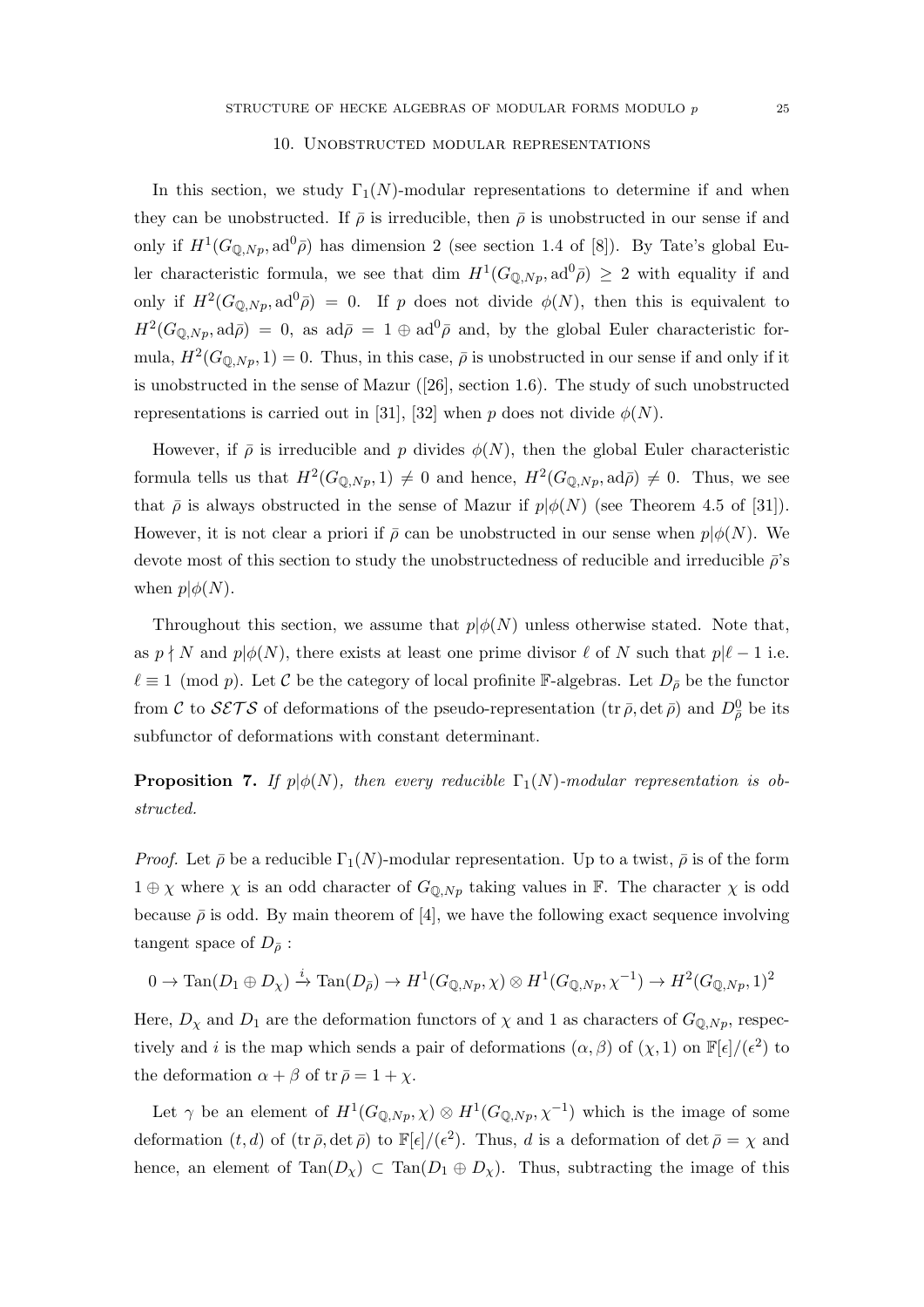element under the map i from  $(t, d)$  gives us an element of  $Tan(D_{\bar{\rho}}^{0})$  whose image in  $H^1(G_{\mathbb{Q},Np},\chi) \otimes H^1(G_{\mathbb{Q},Np},\chi^{-1})$  is still  $\gamma$ . Therefore, we have an exact sequence:

$$
0 \to \text{Tan}((D_1 \oplus D_{\chi})^0) \xrightarrow{i} \text{Tan}(D_{\bar{\rho}}^0) \to H^1(G_{\mathbb{Q},Np}, \chi) \otimes H^1(G_{\mathbb{Q},Np}, \chi^{-1}) \to H^2(G_{\mathbb{Q},Np}, 1)^2
$$

Here,  $(D_1 \oplus D_\chi)^0$  is the subfunctor of  $D_1 \oplus D_\chi$  parameterizing the deformations  $(\alpha, \beta)$  of  $(1, \chi)$  such that  $\alpha\beta$  is constant.

Observe that, dim  $H^1(G_{\mathbb{Q},N_p},1) = n+1$ , where  $n =$  number of prime divisors of N which are 1 mod p. Hence, dim  $\text{Tan}((D_1 \oplus D_\chi)^0) = n+1$ . Since, i is an injective map, we get dim  $\text{Tan}(D_{\bar{\rho}}^0) \geq n+1$ . Thus, if  $n \geq 2$ , then dim  $\text{Tan}(D_{\bar{\rho}}^0) \geq 3$ . Hence,  $\bar{\rho}$  is obstructed when  $n \geq 2$  i.e. when there are at least two primes dividing N which are 1 mod p.

Let us now assume that  $n = 1$ . Thus, there is a unique prime  $\ell$  which divides N and which is 1 mod p. In this case,  $\dim H^1(G_{\mathbb{Q},N_p}, 1) = 2$  and by Tate's global Euler characteristic formula, dim  $H^2(G_{\mathbb{Q},N_p},1) = 1$ . From the exact sequence above, we get that dim  $\text{Tan}(D_{\bar{p}}^0) \geq 2 + \dim H^1(G_{\mathbb{Q},Np}, \chi) \dim H^1(G_{\mathbb{Q},Np}, \chi^{-1}) - 2 \dim H^2(G_{\mathbb{Q},Np}, 1).$ 

We shall distinguish between two cases:

First case:  $\chi|_{G_{\mathbb{Q}_{\ell}}} = 1$ 

Note that, as  $\ell \equiv 1 \pmod{p}$ ,  $\omega_p|_{G_{\mathbb{Q}_\ell}} = 1$ .

If  $\chi \neq \omega_p$ , then, by Greenberg-Wiles version of Poitou-Tate duality ([30, Theorem 2]), we get that  $\dim H^1(G_{\mathbb{Q},Np},\chi) \geq \dim H^1(G_{\mathbb{Q}_\ell},\chi|_{G_{\mathbb{Q}_\ell}}) - \dim H^0(G_{\mathbb{Q}_\ell},\chi|_{G_{\mathbb{Q}_\ell}}) + \dim H^1(G_{\mathbb{Q}_p},\chi|_{G_{\mathbb{Q}_p}}) \dim H^0(G_{\mathbb{Q}_p}, \chi|_{G_{\mathbb{Q}_p}})$ . As  $\ell \equiv 1 \pmod{p}$ ,  $\dim H^1(G_{\mathbb{Q}_\ell}, 1) = 2$ . By the local Euler characteristic formula,  $\dim H^1(G_{\mathbb{Q}_p}, \chi|_{G_{\mathbb{Q}_p}}) - \dim H^0(G_{\mathbb{Q}_p}, \chi|_{G_{\mathbb{Q}_p}}) = 1 + \dim H^2(G_{\mathbb{Q}_p}, \chi|_{G_{\mathbb{Q}_p}}) \geq 1.$ Since,  $\chi|_{G_{\mathbb{Q}_\ell}} = 1$ , we see that dim  $H^1(G_{\mathbb{Q},N_p}, \chi) \geq 2 - 1 + 1 = 2$ .

If  $\chi = \omega_p$ , then, using the Kümmer exact sequence, we get that a class in  $H^1(G_{\mathbb{Q},N_p}, \omega_p)$ is represented by a co-cycle of the form  $g \mapsto g(\alpha)/\alpha$ , with  $\alpha \in \overline{Q}$ ,  $\alpha^p \in \mathbb{Q}$  and  $v_q(\alpha^p) = 0$ for all primes  $q \nmid Np$  (See section 1 of [30] for more details). Hence, dim  $H^1(G_{\mathbb{Q},Np},\omega_p)$ n', where  $n'$  = number of distinct prime factors of Np. Hence, dim  $H^1(G_{\mathbb{Q},Np},\omega_p) \geq 2$ . Since,  $\chi^{-1}|_{G_{\mathbb{Q}_\ell}} = 1$  as well, the same argument gives us dim  $H^1(G_{\mathbb{Q},Np}, \chi^{-1}) \geq 2$ .

Thus, combining all the calculations above, we get that  $\dim \mathrm{Tan}(D_{\bar{\rho}}^0) \geq 2 + (2)(2) 2(1) = 4$ . Hence, if  $n = 1$  and  $\chi|_{G_{\mathbb{Q}_\ell}} = 1$ , then  $\bar{\rho}$  is obstructed.

# Second case:  $\chi|_{G_{\mathbb{Q}_{\ell}}} \neq 1$

As  $\chi|_{G_{\mathbb{Q}_\ell}} \neq 1$ ,  $\omega_p \otimes \chi \neq 1$ . Thus,  $H^0(G_{\mathbb{Q}_\ell}, \chi|_{G_{\mathbb{Q}_\ell}}) = 0$ ,  $H^2(G_{\mathbb{Q}_\ell}, \chi|_{G_{\mathbb{Q}_\ell}}) = H^0(G_{\mathbb{Q}_\ell}, \omega_p \otimes$  $\chi|_{G_{\mathbb{Q}_\ell}} = 0$  and hence,  $H^1(G_{\mathbb{Q}_\ell}, \chi|_{G_{\mathbb{Q}_\ell}}) = 0$ . Similarly, we get that  $H^1(G_{\mathbb{Q}_\ell}, \chi^{-1}|_{G_{\mathbb{Q}_\ell}}) = 0$ . Thus, the calculations done in the first case do not imply that  $\dim \mathrm{Tan}(D_{\bar{\rho}}^0) > 2$  which is required to prove that  $\bar{\rho}$  is obstructed.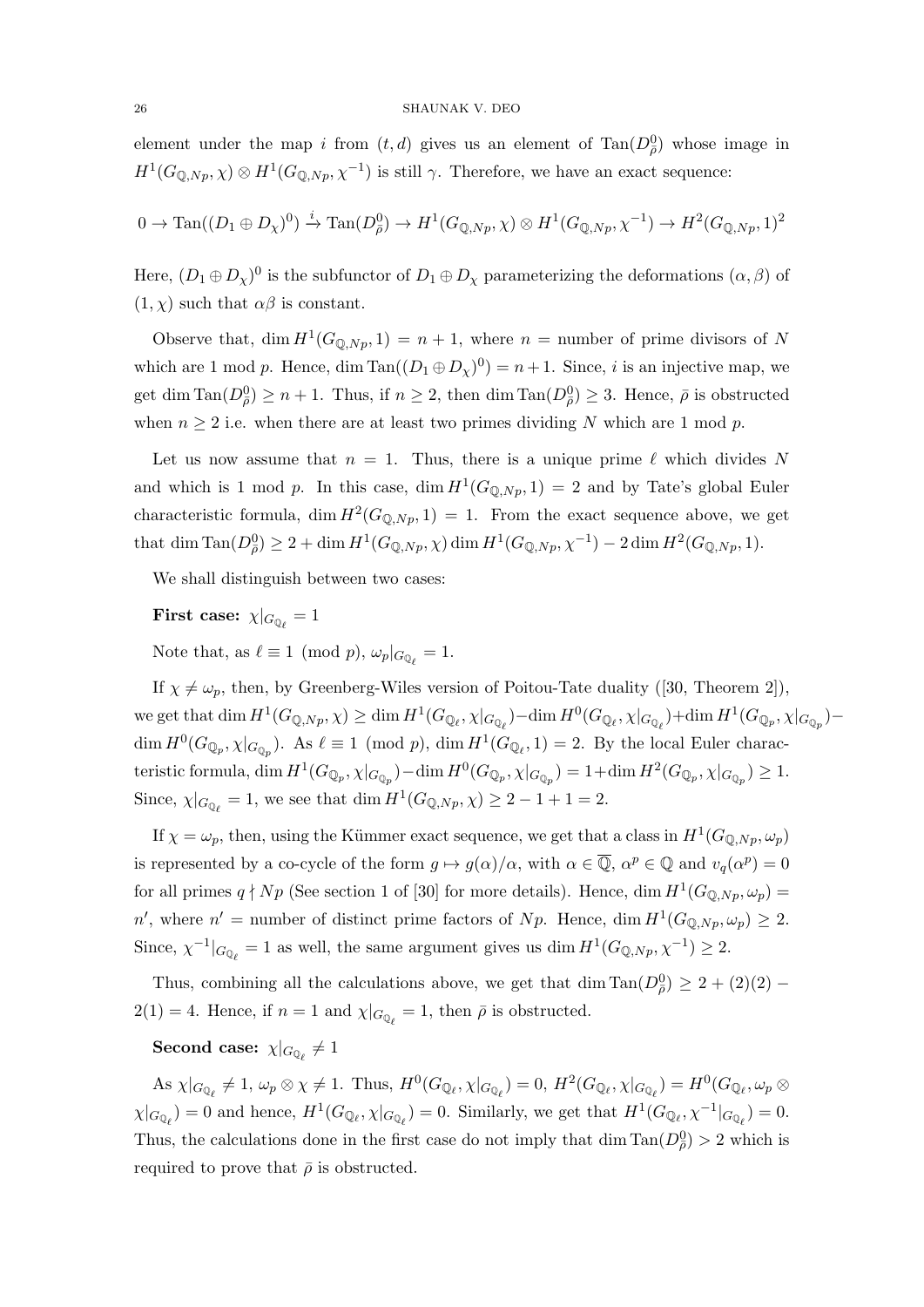Let us assume that  $\bar{\rho}$  is unobstructed. So, the dimension of the tangent space of  $\tilde{R}^0_{\bar{\rho}}$  is 2. By Theorem 1, its Krull dimension is at least 2. Hence,  $\tilde{R}^0_{\bar{\rho}}$  is isomorphic to  $\mathbb{F}[[x,y]]$ , the power series ring in two variables. Let  $(t^{\text{univ}}, d^{\text{univ}})$  be the universal pseudo-representation with constant determinant in characteristic p deforming (tr  $\bar{\rho}$ , det  $\bar{\rho}$ ).

By [6, Theorem 1.4.4, Chapter 1],  $\tilde{R}^0_{\bar{\rho}}[G_{\mathbb{Q}_\ell}]/(\text{ker}(t^{\text{univ}} \circ i_{\ell}(G_{\mathbb{Q}_\ell}))$  is a Generalized Matrix Algebra (GMA) of the form  $\begin{pmatrix} \tilde{R}_{\rho}^0 & B \\ C & \tilde{R}_{\rho}^0 \end{pmatrix}$  $\dot{C}$   $\tilde{R}^0_{\bar{\rho}}$ ), where B and C are finitely generated  $\tilde{R}^0_{\tilde{\rho}}$ . modules and the diagonal entries reduce to 1 and  $\chi$  modulo the maximal ideal of  $\tilde{R}^0_{\bar{\rho}}$ . By [6, Theorem 1.5.5, Chapter 1], we get injective maps  $(B/m_{\tilde{R}^0_{\rho}}B)^* \hookrightarrow \text{Ext}^1_{G_{\mathbb{Q}_{\ell}}}(\chi,1)$ and  $(C/m_{\tilde{R}_{\rho}^0}C)^* \hookrightarrow \text{Ext}^1_{G_{\mathbb{Q}_\ell}}(1,\chi)$ . Since, we have  $H^1(G_{\mathbb{Q}_\ell}, \chi|_{G_{\mathbb{Q}_\ell}}) = H^1(G_{\mathbb{Q}_\ell}, \chi^{-1}|_{G_{\mathbb{Q}_\ell}}) =$ 0, it implies that  $\text{Ext}^1_{G_{\mathbb{Q}_\ell}}(\chi,1) = \text{Ext}^1_{G_{\mathbb{Q}_\ell}}(1,\chi) = 0$  and hence,  $B = C = 0$ . Thus,  $t^{\text{univ}} \circ i_{\ell}(G_{\mathbb{Q}_{\ell}}) = \kappa_1 + \kappa_2$ , where  $\kappa_1$  and  $\kappa_2$  are characters of  $G_{\mathbb{Q}_{\ell}}$  taking values in  $(\tilde{R}_{\rho}^0)^*$ and are deformations of 1 and  $\chi$ , respectively. Therefore,  $t^{\text{univ}} \circ i_{\ell}$  factors through  $G_{\mathbb{Q}_{\ell}}^{\text{ab}}$ , the abelianization of  $G_{\mathbb{Q}_{\ell}}$ .

By local class field theory,  $G_{\mathbb{Q}_\ell}^{ab} = \mathbb{Z}_\ell^* \times \hat{\mathbb{Z}}$ . Let  $p^e$  be the highest power of p dividing  $\ell - 1$ . Let  $a \in G_{\mathbb{Q}_{\ell}}^{ab}$  be the unique element of order  $p^e$ . Since, a has order  $p^e$  and  $\mathbb{F}[[x, y]]$ does not have any nontrivial element of order p, it follows that  $\kappa_1(a) = \kappa_2(a) = 1$ . Let b be a lift of a in  $G_{\mathbb{Q}_\ell}$ . Hence,  $t^{\text{univ}} \circ i_\ell(b) = 2$  i.e. it is constant. Hence,  $t \circ i_\ell(b) = 2$  for any deformation t of tr $\bar{\rho}$  as a pseudo-character of  $G_{\mathbb{Q},Np}$  with constant determinant in characteristic p. But it is easy to construct an explicit such deformation t with  $t \circ i_{\ell}(b) \neq 2$ .

Indeed, to construct such a deformation, first observe that the maximal pro- $p$  subgroup  $G_{\mathbb{Q},Np}^{\text{ab},p}$  of  $G_{\mathbb{Q},Np}^{\text{ab}}$  is  $\mathbb{Z}/p^e\mathbb{Z} \times \mathbb{Z}_p$ . Consider a deformation 1 of 1 as a character of  $G_{\mathbb{Q},Np}$  to  $R = \mathbb{F}[[x]][y]/(y^{p^e}-1)$  which maps  $G_{\mathbb{Q},Np}^{\text{ab},p} \to 1+m_R$  in the following way: the topological generator of  $\mathbb{Z}_p$  is mapped to  $1+x$  and the generator of  $\mathbb{Z}/p^e\mathbb{Z}$  is mapped to y. The character  $\chi/1$ , which we will denote by  $\tilde{\chi}$ , is a deformation of  $\chi$ . Let  $\tilde{\rho} = 1 \oplus \tilde{\chi}$ . Thus,  $(\text{tr}\,\tilde{\rho},\text{det}\,\tilde{\rho})$  is a deformation of  $(\text{tr}\,\bar{\rho},\text{det}\,\bar{\rho})$  to R with constant determinant. We claim that  $tr(\tilde{\rho} \circ i_{\ell}(b)) \neq 2$ .

To prove the claim, first consider the map  $i_{\ell}^{ab}: G_{\mathbb{Q}_{\ell}}^{ab} \to G_{\mathbb{Q},Np}^{ab}$  induced from  $i_{\ell}$  by passing to the abelianzations of both the groups. By class field theory,  $G_{\mathbb{Q},N_p}^{ab} = \prod \mathbb{Z}_q^*$  where the product is taken over primes  $q$  which divide  $Np$ . By the local-global compatibility of class field theory,  $\mathbb{Z}_{\ell}^*$  component of  $G_{\mathbb{Q},Np}^{ab}$ , lies in the image of  $\mathbb{Z}_{\ell}^* \subset G_{\mathbb{Q}_{\ell}}^{ab}$  under the map  $i_{\ell}^{\text{ab}}$ . Thus, the unique element of  $G^{\text{ab}}_{\mathbb{Q},Np}$  of order  $p^e$  is  $i_{\ell}^{\text{ab}}(a)$ . Therefore,  $\text{tr}(\tilde{\rho} \circ i_{\ell}(b)) =$  $\tilde{1}(i_{\ell}^{ab}(a)) + \tilde{\chi}(i_{\ell}^{ab}(a)) = y + y^{-1}$ . If  $y + y^{-1} = 2$ , then it would imply  $(y - 1)^2 = 0$ . But this relation does not hold in R. Hence,  $tr(\tilde{\rho} \circ i_{\ell}(b)) \neq 2$  and our claim is proved.

Thus, we get a contradiction to our hypothesis that  $\bar{\rho}$  is unobstructed. Therefore, in this case as well,  $\bar{\rho}$  is obstructed.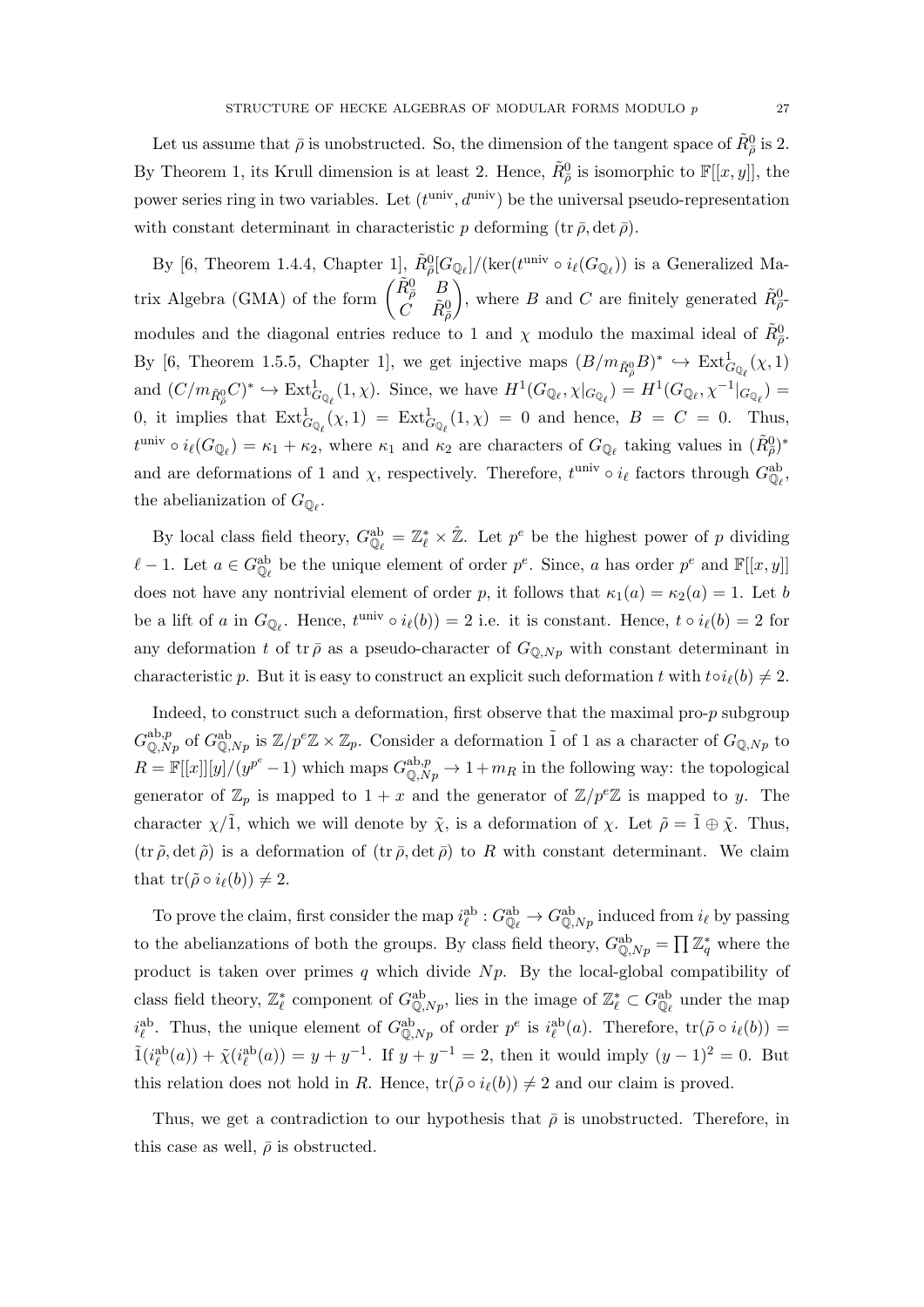Therefore, combining all the results above, we get that if  $\bar{\rho}$  is a reducible  $\Gamma_1(N)$ modular representation and if  $p|\phi(N)$ , then  $\bar{\rho}$  is obstructed. This finishes the proof of Proposition 7.

Remark. Now suppose that  $\bar{\rho}$  is a reducible  $\Gamma_1(N)$ -modular representation and p does not divide  $\phi(N)$ . Up to a twist,  $\bar{\rho} = 1 \oplus \chi$ . If  $p \nmid \phi(N)$ , then, dim  $H^1(G_{\mathbb{Q},Np}, 1) = 1$  and, Tate's global Euler characteristic formula implies that  $H^2(G_{\mathbb{Q},Np},1) = 0$ . The exact sequence of [4] considered above implies dim  $\text{Tan}(D_{\bar{\rho}}^0) = 1 + \dim H^1(G_{\mathbb{Q},Np}, \chi) \dim H^1(G_{\mathbb{Q},Np}, \chi^{-1}).$  If  $\chi = \omega_p$ , then by the Kümmer theory argument above, it follows that dim  $H^1(G_{\mathbb{Q},N_p}, \omega_p)$ is the number of distinct prime divisors of  $Np$  and hence, greater than 1. Hence, if  $\chi = \omega_p, \omega_p^{-1}$ , then  $\dim \text{Tan}(D_{\bar{\rho}}^0) > 2$ . Hence, in this case  $\bar{\rho}$  is obstructed. If  $\chi \neq 0$  $\omega_p$ ,  $\omega_p^{-1}$ , then by Greenberg-Wiles version of Poitou-Tate duality, we get that  $k+1 \leq$  $\dim H^1(G_{\mathbb{Q},Np}, \chi) \leq k+1 + \dim A(\chi^{-1}\omega_p)$  and  $k' + 1 \leq \dim H^1(G_{\mathbb{Q},Np}, \chi^{-1}) \leq k' + 1 +$  $\dim A'(\chi\omega_p)$ , where k is the number of prime divisors  $\ell$  of N such that  $\chi|_{G_{\mathbb{Q}_\ell}} = \omega_p|_{G_{\mathbb{Q}_\ell}}, k'$ is the number of prime divisors  $\ell$  of N such that  $\chi^{-1}|_{G_{\mathbb{Q}_\ell}} = \omega_p|_{G_{\mathbb{Q}_\ell}}, A(\chi^{-1}\omega_p)$  is the part of the p-torsion subgroup of the class group of the totally real abelian extension  $F$  of  $\mathbb Q$ fixed by  $\text{Ker}(\chi^{-1}\omega_p)$  on which  $\text{Gal}(F/\mathbb{Q})$  acts by  $\chi^{-1}\omega_p$  and  $A'(\chi\omega_p)$  is the part of the p-torsion subgroup of the class group of the totally real abelian extension  $F'$  of Q fixed by Ker $(\chi \omega_p)$  on which Gal( $F' / Q$ ) acts by  $\chi \omega_p$ .

**Proposition 8.** Suppose  $p | \phi(N)$ . Let  $\bar{\rho}$  be an absolutely irreducible  $\Gamma_1(N)$ -modular representation such that  $\bar{\rho}|_{G_{\mathbb{Q}_{\ell}}}$  is reducible for at least one prime  $\ell$  dividing N which is 1 mod p. Then,  $\bar{\rho}$  is obstructed.

*Proof.* Let  $\bar{\rho}$  be an absolutely irreducible  $\Gamma_1(N)$ -modular representation. By [32, Lemma 2.5], we have:

 $\dim_\mathbb{F} H^2(G_{\mathbb{Q},Np},\mathrm{ad}\bar{\rho}) = \dim_\mathbb{F} \mathrm{III}^1(G_{\mathbb{Q},Np},\omega_p\otimes \mathrm{ad}\bar{\rho}) + \Sigma_{q\vert Np}\dim_\mathbb{F} H^0(G_{\mathbb{Q}_q},\omega_p\otimes \mathrm{ad}\bar{\rho})$ 

Note that  $ad\bar{\rho} = 1 \oplus ad^0\bar{\rho}$ . By Tate's global Euler characteristic formula, we get that  $\dim_{\mathbb{F}} H^2(G_{\mathbb{Q},N_p},1) = n$ , where  $n =$  number of prime divisors of N which are 1 mod p. For a prime q,  $\dim_{\mathbb{F}} H^0(G_{\mathbb{Q}_q}, \omega_p)$  is 1 if q is 1 mod p and 0, otherwise. By removing the contributions of the trivial representation from both sides of the formula above, we get  $\dim_{\mathbb F} H^2(G_{\mathbb Q,Np},\mathrm{ad}^0\bar{\rho})=\dim_{\mathbb F}\amalg^1(G_{\mathbb Q,Np},\omega_p\otimes\mathrm{ad}^0\bar{\rho})+\Sigma_{q\vert Np}\dim_{\mathbb F} H^0(G_{\mathbb Q_q},\omega_p\otimes\mathrm{ad}^0\bar{\rho}).$ 

Now, let  $\ell$  be a prime dividing N such that  $\ell - 1$  is divisible by p. Suppose that  $\bar{\rho}|_{G_{\mathbb{Q}_\ell}}$  is reducible. Thus,  $\bar{\rho}|_{G_{\mathbb{Q}_\ell}}$  is an extension of a character  $\chi_1$  by a character  $\chi_2$ . If  $\chi_1 \neq \chi_2$ , then, by Tate's local Euler characteristic formula,  $\text{Ext}^1_{G_{\mathbb{Q}_\ell}}(\chi_1, \chi_2) = 0$ . So,  $\bar{\rho}|_{G_{\mathbb{Q}_\ell}} = \chi_1 \oplus \chi_2$  and  $\mathrm{ad}^0\bar{\rho}|_{G_{\mathbb{Q}_\ell}} = 1 \oplus \chi_1\chi_2^{-1} \oplus \chi_1^{-1}\chi_2$ . As  $p|\ell - 1$ ,  $\omega_p(G_{\mathbb{Q}_\ell}) = 1$  and  $H^0(G_{\mathbb{Q}_\ell}, \omega_p \otimes \mathrm{ad}^0\bar{\rho}) = H^0(G_{\mathbb{Q}_\ell}, \mathrm{ad}^0\bar{\rho})$  and in this case, both of them are nonzero. Hence, if  $\chi_1 \neq \chi_2$ , then, by the formula above,  $H^2(G_{\mathbb{Q},Np}, \mathrm{ad}^0\bar{\rho}) \neq 0$  and  $\bar{\rho}$  is obstructed.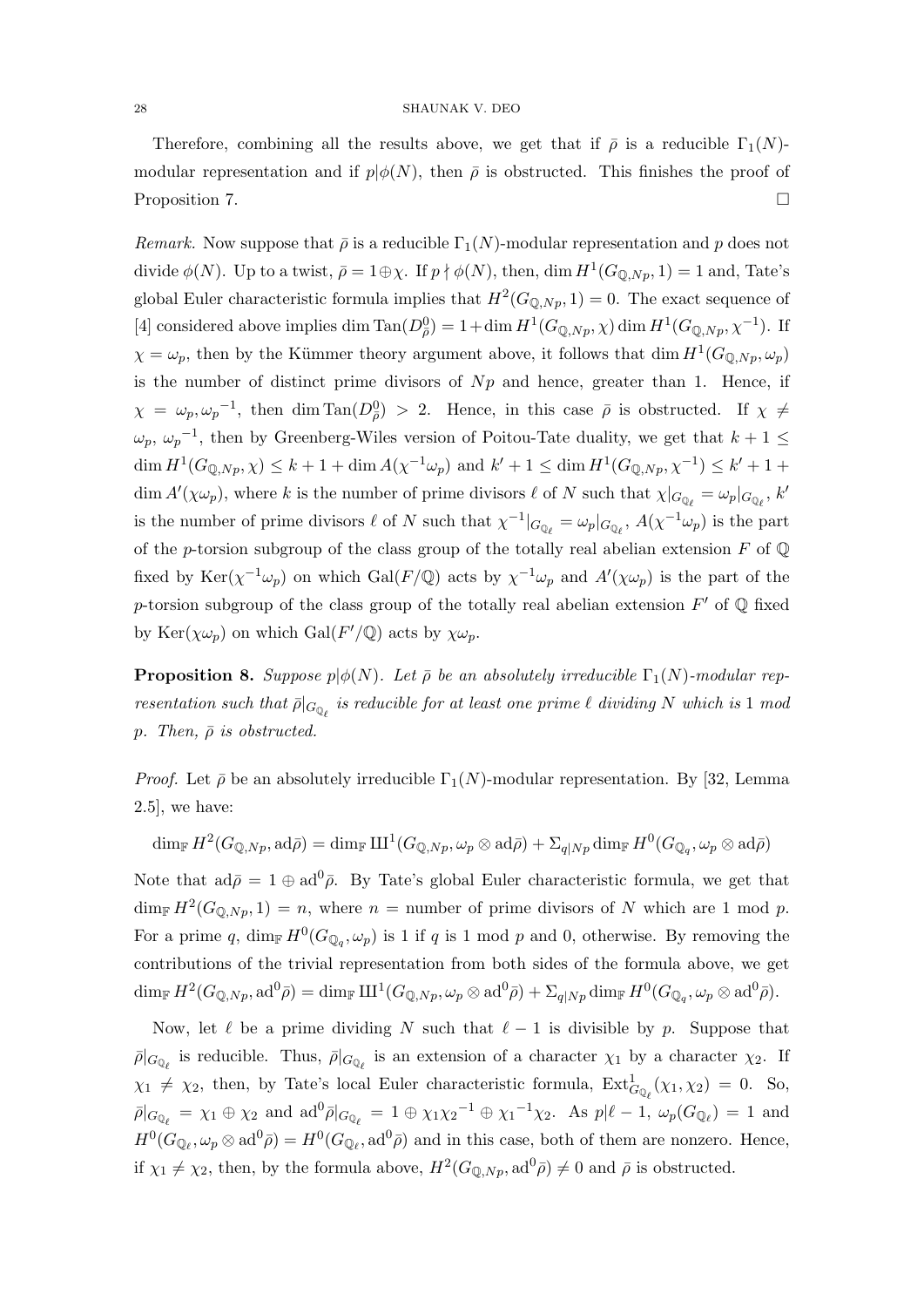If  $\chi_1 = \chi_2 = \chi$ , then  $\rho|_{G_{\mathbb{Q}_\ell}}$  is either  $\chi \oplus \chi$  or a nontrivial extension of  $\chi$  by itself. If  $\rho|_{G_{\mathbb{Q}_\ell}} = \chi \oplus \chi$ , then clearly  $1 \subset \mathrm{ad}^0\bar{\rho}$ . If  $\rho|_{G_{\mathbb{Q}_\ell}}$  is a non-trivial extension of  $\chi$  by itself, then choose a basis of  $\bar{\rho}$  such that  $\bar{\rho}(G_{\mathbb{Q}_\ell})$  is upper triangular and identify ad<sup>0</sup> $\bar{\rho}$  with the subspace of trace 0 matrices of  $M_2(\mathbb{F})$ . Then,  $G_{\mathbb{Q}_\ell}$  acts trivially on the subspace of  $ad^0\bar{\rho}$  generated by the element  $\begin{pmatrix} 0 & 1 \\ 0 & 0 \end{pmatrix}$ . Thus,  $1 \subset ad^0\bar{\rho}$  in this case also. Therefore, if  $\chi_1 = \chi_2$ , then  $H^0(G_{\mathbb{Q}_\ell}, \omega_p \otimes \mathrm{ad}^0 \bar{\rho}) = H^0(G_{\mathbb{Q}_\ell}, \mathrm{ad}^0 \bar{\rho}) \neq 0$  and hence, by the formula above,  $H^2(G_{\mathbb{Q},N_p}, \mathrm{ad}^0\bar{\rho}) \neq 0$  which implies that  $\bar{\rho}$  is obstructed. This concludes the proof of Proposition 8.

We would like to determine the cases when the situation considered as above would arise i.e. when  $\bar{\rho}|_{G_{\mathbb{Q}_\ell}}$  would be reducible. Note that, if f is an eigenform of level N and  $\rho_f$  is the Galois representation attached to it, then we know all the possible descriptions of  $\rho_f |_{G_{\mathbb{Q}_\ell}}$  for a prime  $\ell$  dividing N. So, we will now analyze all the possible descriptions of  $\rho_f |_{G_{\mathbb{Q}_\ell}}$  for an eigenform  $f$  lifting  $\bar{\rho}$  to determine which of them will make  $\bar{\rho}$  obstructed and when can they arise. This will give us some conditions on  $\bar{\rho}$  which will force it to be obstructed.

Let f be an eigenform of level N lifting  $\bar{\rho}$ ,  $\ell$  be a prime dividing N which is 1 mod p,  $\rho_f$  be the p-adic Galois representation attached to f and  $\pi_\ell$  be the  $\ell$ -component of the automorphic representation associated to f. If  $\pi_{\ell}$  is either principal series or special, then by the local Langlands correspondence, we see that  $\rho_f|_{G_{\mathbb{Q}_\ell}}$  and hence,  $\bar{\rho}|_{G_{\mathbb{Q}_\ell}}$  is reducible (see section 3 and section 5 of [31] for a similar analysis). This implies that  $\bar{\rho}$  is obstructed. In particular, if  $\ell | N$  but  $\ell^2 \nmid N$ , then we know that  $\pi_\ell$  is either special or principal series (see section 1.2 of [11]). If  $(\bar{\rho})^{I_{\ell}}$ , the subspace of  $\bar{\rho}$  on which  $I_{\ell}$  acts trivially, is non-zero, then clearly  $\bar{\rho}|_{G_{\mathbb{Q}_\ell}}$  is reducible. If there exists an eigenform f of level M which lifts  $\bar{\rho}$ such that there exists at least one prime divisor  $\ell$  of N which is 1 mod p and which does not divide  $M$ , then  $\bar{\rho}$  is unramified at  $\ell$  and hence,  $\bar{\rho}|_{G_{\mathbb{Q}_\ell}}$  is reducible. Therefore, in these cases,  $\bar{\rho}$  is obstructed.

On the other hand, if  $\pi_{\ell}$  is supercuspidal, then, as  $\ell \neq 2$ , it follows, from the local Langlands correspondence, that  $\rho_f|_{G_{\mathbb{Q}_\ell}}$  is induced from a character  $\chi$  of  $G_K = \text{Gal}(\overline{\mathbb{Q}_\ell}/K)$ , where K is a quadratic extension of  $\mathbb{Q}_\ell$  and moreover,  $\rho_f |_{G_{\mathbb{Q}_\ell}}$  is irreducible (see the proof of Proposition 3.2 of [31]). Let  $\chi^{\sigma}$  be the Gal( $K/\mathbb{Q}_{\ell}$ )-conjugate character of  $\chi$ . So,  $\rho_f|_{G_K} \simeq \chi \oplus \chi^{\sigma}$ . If  $\bar{\rho}|_{G_{\mathbb{Q}_\ell}}$  is reducible, then clearly,  $\bar{\chi} = \bar{\chi^{\sigma}}$  where  $\bar{\chi}$  and  $\bar{\chi^{\sigma}}$  are the reductions of  $\chi$  and  $\chi^{\sigma}$  in characteristic p, respectively. This means that  $\frac{\chi}{\chi^{\sigma}}$  factors through the maximal abelian pro-p quotient of  $G_K$ . But it follows, from local class field theory and the assumption that  $p|\ell - 1$ , that maximal abelian pro-p extension of K is also abelian over  $\mathbb{Q}_\ell$ . So, if  $\frac{\chi}{\chi^{\sigma}}$  factors through the maximal abelian pro-p quotient of  $G_K$ , then it implies that  $\rho_f|_{G_{\mathbb{Q}_\ell}} = \text{Ind}_{G_K}^{G_{\mathbb{Q}_\ell}} \chi$  is reducible, contradicting the hypothesis that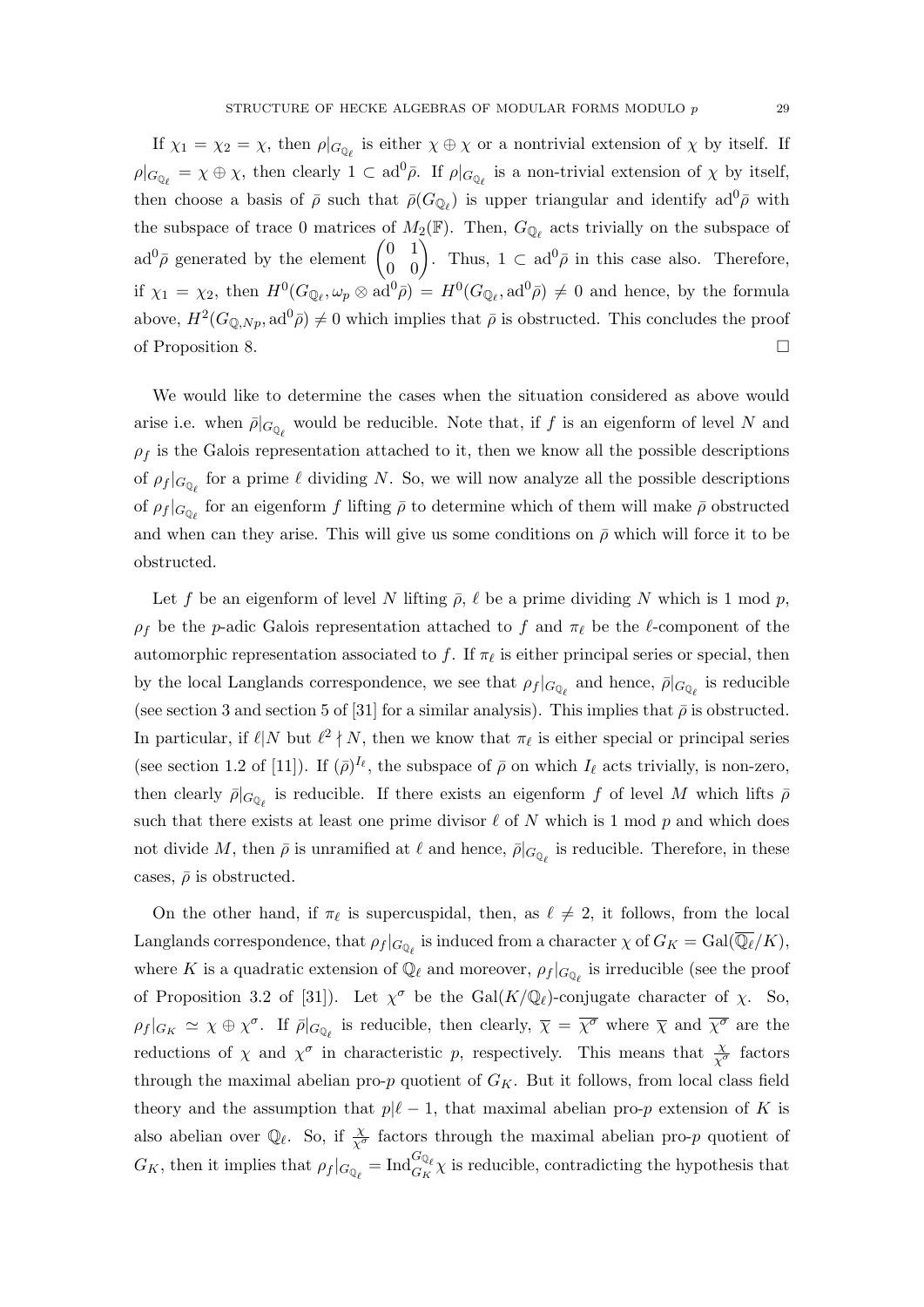it is irreducible. Thus, we see that if  $\pi_{\ell}$  is supercuspidal and  $p|\ell - 1$ , then  $\bar{\rho}|_{G_{\mathbb{Q}_{\ell}}}$  is not reducible. We would like to record these results in the following corollary:

**Corollary 4.** Suppose  $p\phi(N)$ . Let  $\bar{\rho}$  be an absolutely irreducible  $\Gamma_1(N)$ -modular representation such that it satisfies one of the following conditions:

- (1) There exists at least one prime  $\ell$  which is 1 mod p such that  $\ell |N$  and  $\ell^2 \nmid N$ .
- (2) There exists an eigenform f of level M which lifts  $\bar{\rho}$  such that there is at least one prime divisor  $\ell$  of N which is 1 mod p and which either does not divide M or divides M with multiplicity 1.
- (3) The subspace  $(\bar{\rho})^{I_{\ell}}$  is non-trivial.

Then,  $\bar{\rho}$  is obstructed.

The only case which remains to be considered is when  $\bar{\rho}|_{G_{\mathbb{Q}_{\ell}}}$  is irreducible for all the prime divisors  $\ell$  of N which are 1 mod p. Let  $\bar{\rho}$  be such a  $\Gamma_1(N)$ -modular representation. In this case,  $H^0(G_{\mathbb{Q}_\ell}, \omega_p \otimes \mathrm{ad}^0 \bar{\rho}) = H^0(G_{\mathbb{Q}_\ell}, \mathrm{ad}^0 \bar{\rho}) = 0$  for all such primes  $\ell$ . Note that, if f is any eigenform which lifts  $\bar{\rho}$ , then the local component  $\pi_{\ell}$  of the automorphic representation associated to f is supercuspidal at all such primes. The analysis of contributions coming from p and other prime divisors of N in the formula above, which are not 1 mod p, is done in sections 3-5 of [31] and section 3 of [32] to give conditions for vanishing of corresponding  $H^{0}$ 's. We can assume that those conditions hold as well so that we can ignore those primes. Note that these conditions neither depend on each other nor put any restrictions on each other. So assuming them together does not yield any immediate contradiction. Now, moreover assume that  $\bar{\rho}$  does not come from a weight 1 modular form. We need this hypothesis to use the results of section 3 of [15]. We will analyze the only remaining group  $III^1(G_{\mathbb{Q},N_p}, \omega_p \otimes \mathrm{ad}^0\bar{\rho})$  in this case following the approach of [31] and [32].

Let g be an eigenform such that  $\rho_g$  is a minimally ramified lift of  $\bar{\rho}$  (such a lift does exist, see section 3.2 of [15]). Hence, it is an eigenform of level N and its weight k lies between 2 and  $p-1$ . Let K be a finite extension of  $\mathbb{Q}_p$  generated by the eigenvalues of g, O be its ring of integers and  $\mathfrak{m}$  be its maximal ideal. Denote by  $A_{\rho_g}$  the module  $(K/\mathcal{O})^3$ on which  $G_{\mathbb{Q},Np}$  acts via  $ad^0\rho_g$ . Following [15] and [32], we define  $H^1_\emptyset(G_{\mathbb{Q}},A_{\rho_g})$  in the same way as defined in [15, Section 2.1] (See section 2.2 of [32] also).

By [15, Theorem 2.15], we get that  $H^1_f(G_{\mathbb{Q}}, \rho_g) = H^1_f(G_{\mathbb{Q}}, \rho_g(1)) = 0$ , where  $\rho_g(1)$  is the Tate twist of  $\rho_g$  and  $H^1_f(G_{\mathbb{Q}}, \rho_g)$ ,  $H^1_f(G_{\mathbb{Q}}, \rho_g(1))$  are the Bloch-Kato Selmer groups defined as in section 2.1 of [15]. It follows, from [32, Lemma 2.6], that  $\dim_{\mathbb{F}} \text{III}^1(G_{\mathbb{Q},N_p}, \omega_p \otimes$  $\text{ad}^0\bar{\rho}$ )  $\leq$  dim<sub>F</sub>  $H^1_\emptyset(G_{\mathbb{Q}}, A_{\rho_g})[\mathfrak{m}]$  (m torsion of  $H^1_\emptyset(G_{\mathbb{Q}}, A_{\rho_g})$ ). Now, [15, Theorem 3.7] implies that the length of  $H^1_{\emptyset}(G_{\mathbb{Q}}, A_{\rho_g})$  is  $v_{\mathfrak{m}}(\eta_g^{\emptyset})$ . Here,  $v_{\mathfrak{m}}$  is the m-adic valuation and  $\eta_g^{\emptyset}$  is the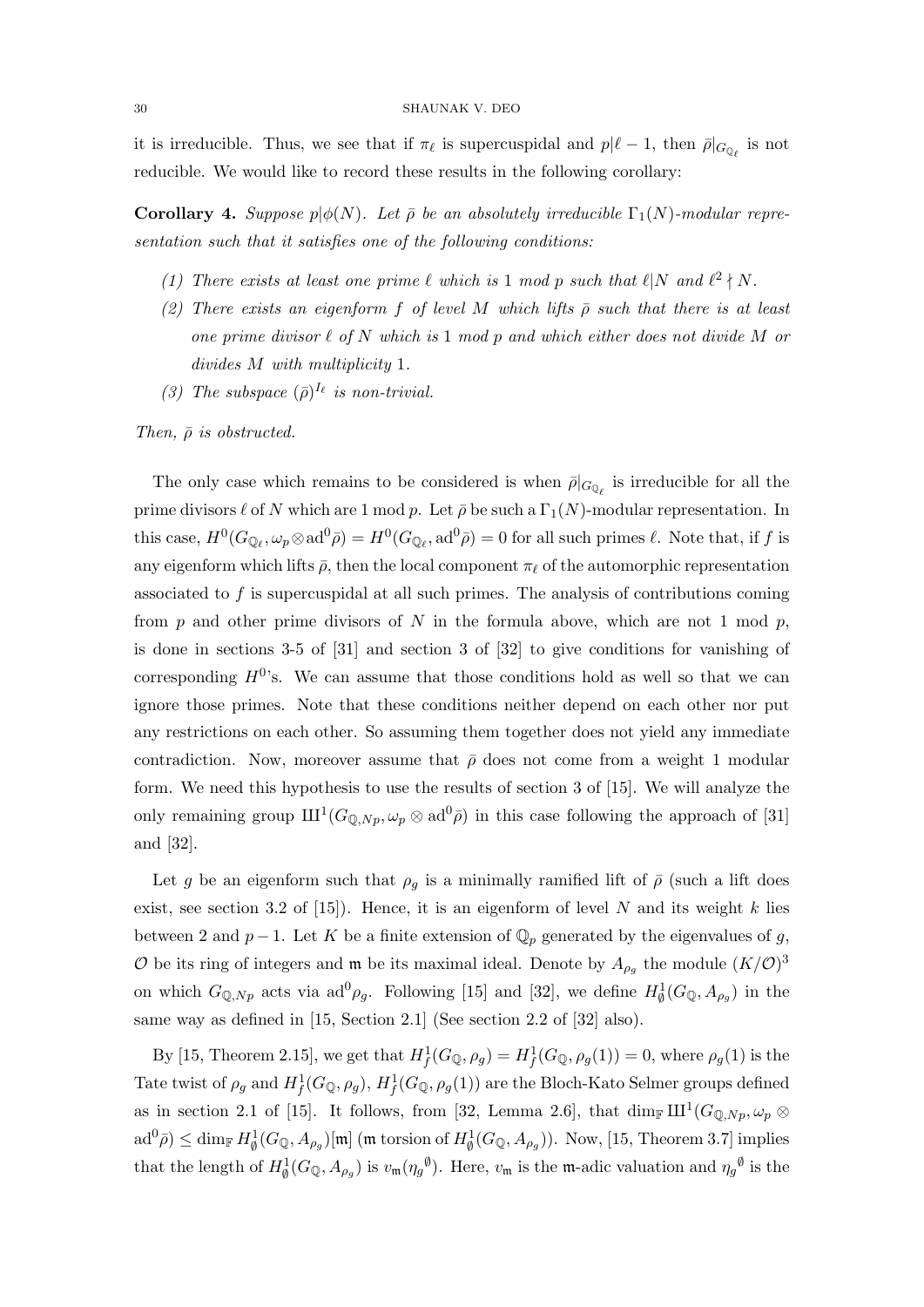congruence ideal of g defined in [15, Section 1.7]. From the proof of [32, Proposition 4.2], we see that  $v_{\mathfrak{m}}(\eta_g^{\emptyset}) > 0$  if and only if  $\mathfrak{m}$  is a congruence prime for g i.e. if there exists an eigenform h which lifts  $\bar{\rho}$  and which is not a Galois conjugate of q.

Let  $\epsilon$  be the nebentypus of g. Let  $\psi$  be a character of  $(\mathbb{Z}/N\mathbb{Z})^*$  whose order is a power of p (there exists such a character as  $p\phi(N)$ ). Thus,  $\epsilon$  and  $\psi\epsilon$  have the same reduction modulo m. Hence, from [11, Proposition 3], it follows that there exists an eigenform h of level N and nebentypus  $\psi \in \mathcal{L}$  which lifts  $\bar{\rho}$ . If h is a Galois conjugate of g, then  $\epsilon((\mathbb{Z}/N\mathbb{Z})^*)$ and  $\psi \epsilon ((\mathbb{Z}/N\mathbb{Z})^*)$  will be Galois conjugates of each other. Since, g is a minimal lift of  $\bar{\rho}$ , the p-part of  $\epsilon((\mathbb{Z}/N\mathbb{Z})^*)$  is trivial. But the p-part of  $\psi \epsilon((\mathbb{Z}/N\mathbb{Z})^*)$  is non-trivial as  $\psi$  is a character of p-power order. So, they can't be Galois conjugates of each other. Therefore, g and h are not Galois conjugates of each other. Thus,  $\mathfrak{m}$  is a congruence prime for g and  $H^1_{\emptyset}(G_{\mathbb{Q}},A_{\rho_g})\neq 0$ . However, this does not ensure that  $\mathrm{III}^1(G_{\mathbb{Q},Np},\omega_p\otimes \mathrm{ad}^0\bar{\rho})$  is non-zero because we do not know whether the injection  $\mathrm{III}^1(G_{\mathbb{Q},Np}, \omega_p \otimes \mathrm{ad}^0\bar{\rho}) \to H^1_\emptyset(G_{\mathbb{Q}}, A_{\rho_g})[\mathfrak{m}]$ given in the proof of Lemma 2.6 of [32], which we used in the last paragraph, is an isomorphism and in general, it is very difficult to prove such a result (see Lemma 2.6, remark 2.7 of [32] and the discussion before it for more details). But we do expect that  $\mathrm{III}^1(G_{\mathbb{Q},N_p},\omega_p\otimes\mathrm{ad}^0\bar{\rho})$  is non-zero based on the calculations above.

Let us consider the modular representations coming from a weight 1 modular form. In the proposition below, we do not put the condition  $p|\phi(N)$ . For a number field L with ring of integers  $\mathcal{O}_L$ , we denote by  $A(L)[p]$  the p-torsion subgroup of the class group of L and by  $U(L)$  the kernel of the map  $\frac{{\mathcal{O}}_L^*}{{\mathcal{O}}_L^*} \to (\prod_{v|p}$  $\frac{\mathcal{O}_{L_v}^*}{(\mathcal{O}_{L_v}^*)^p}).$ 

**Proposition 9.** Let  $\bar{\rho}$  be a  $\Gamma_1(N)$ -modular representation coming from a regular modular form f of weight 1 which has either RM or CM by F (see [7] for the definition of regular). Let H be the extension of Q which is fixed by  $Ker(ad^0\bar{\rho})$ . Moreover, assume the following conditions:

- (1) If  $\ell |N$  and  $p | \ell + 1$ , then  $\ell$  does not stay inert in F.
- (2) If  $\ell$  is a prime divisor of N, then  $\bar{\rho}|_{G_{\mathbb{Q}_{\ell}}}$  is irreducible.
- (3)  $A(F)[p] = 0$  and  $Hom_G(A(H)[p], ad^0\overline{\rho}) = 0$
- (4) Hom<sub>G</sub> $(U(F), ad^0\bar{\rho}) = 0$  and if F is imaginary, then  $Hom_G(U(H), ad^0\bar{\rho}) = 0$ .

Then,  $\bar{\rho}$  is unobstructed.

*Proof.* Note that,  $\bar{\rho} = \text{Ind}_{G_F}^{G_{\mathbb{Q}}} \delta$ , where F is a quadratic extension of  $\mathbb{Q}$  which is either real or imaginary and  $\delta: G_F \to \mathbb{F}^*$  is a character, as it comes from a weight 1 form which has RM or CM. Let  $Gal(F/\mathbb{Q}) = G' = \{1, \sigma\}$ . As f is a regular weight 1 eigenform,  $\rho_f|_{G_{\mathbb{Q}_p}} = \chi_1 \oplus \chi_2$ , where  $\chi_1$  and  $\chi_2$  are distinct, unramified characters from  $G_{\mathbb{Q}_p} \to (\overline{\mathbb{Q}_p})^*$ .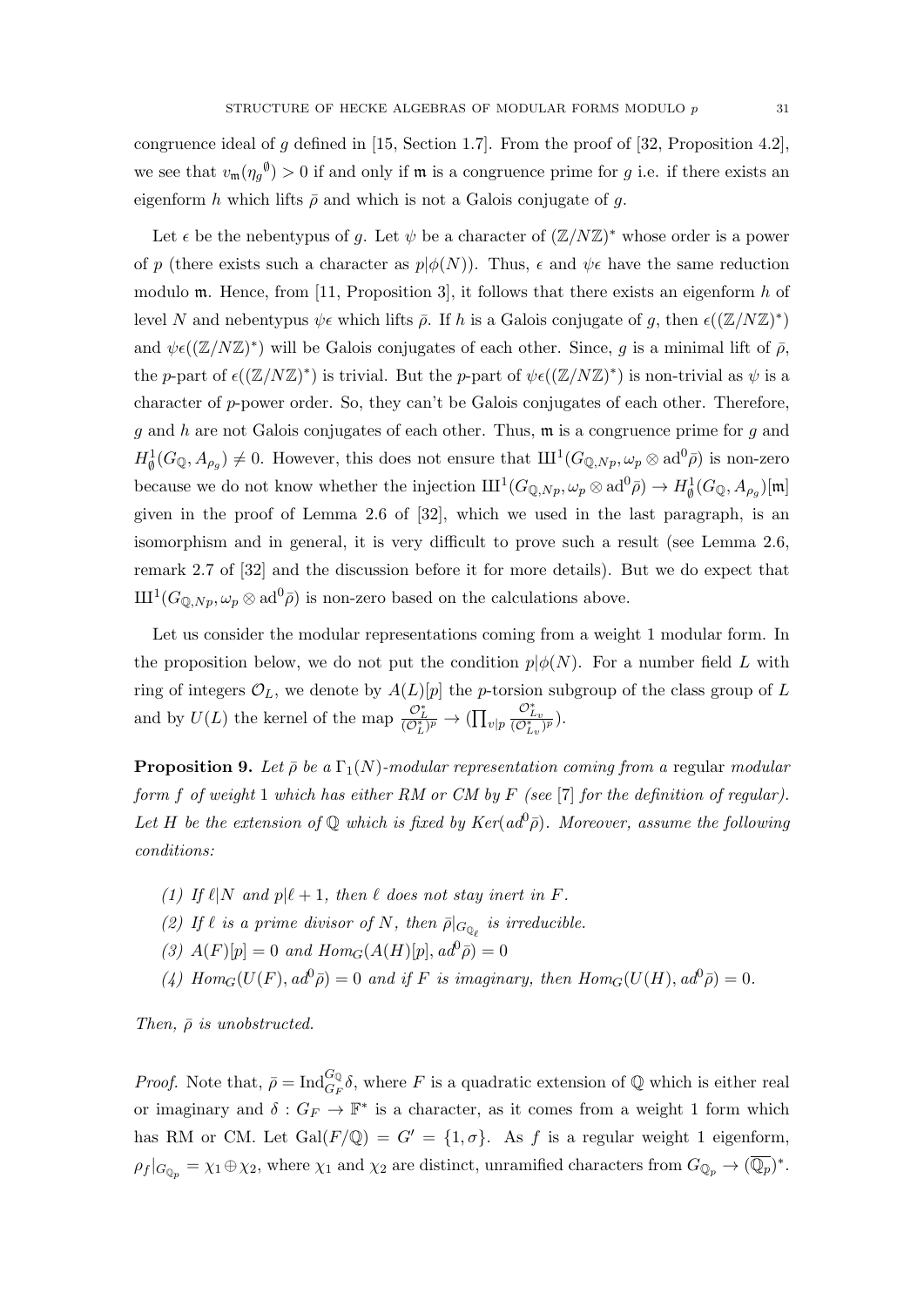So, F and the fixed field H of  $\text{Ker}(\text{ad}^0\bar{\rho})$  are unramified at p. From the hypothesis (2) above, we see that all prime divisors  $\ell$  of N are either inert or ramified in F.

Thus, from above, it follows that  $ad^0\bar{\rho} = \epsilon \oplus Ind_{G_F}^{G_Q}\chi$ , where  $\epsilon$  is the character of  $G_Q$ of order 2 corresponding to F and  $\chi = \delta/\delta^{\sigma}$ . So,  $H^1(G_{\mathbb{Q},Np}, \mathrm{ad}^0\bar{\rho}) = H^1(G_{\mathbb{Q},Np}, \epsilon) \oplus$  $H^1(G_{\mathbb{Q},N_p},\mathrm{Ind}_{G_F}^{G_{\mathbb{Q}}}\chi)$ . We will analyze each part of this sum separately. We shall mostly follow the notations of [7] below.

First, we will look at the group  $H^1(G_{\mathbb{Q},N_p}, \epsilon)$  appearing above. From the inflationrestriction sequence, we see that  $H^1(G_{\mathbb{Q},Np},\epsilon) = (\text{Hom}(G_{F,S},\mathbb{F}) \otimes \epsilon)^{G'}$ , where S is the set of the places of F dividing  $Np$ . From class field theory and the hypothesis (3) above, we have the following exact sequence of  $G'$ -modules:

$$
0 \to \mathrm{Hom}(G_{F,S}^{\mathrm{ab}}, \mathbb{F}) \to \mathrm{Hom}(\prod_{v|Np} \mathcal{O}_{F_v}^*, \mathbb{F}) \to \mathrm{Hom}(\mathcal{O}_F^*, \mathbb{F})
$$

Now, by hypothesis (1), we have:

$$
\operatorname{Hom}(\prod_{v|Np} \mathcal{O}_{F_v}^*, \mathbb{F}) = \operatorname{Hom}(\prod_{v|p} \mathcal{O}_{F_v} \prod_{\ell|N, p|\ell-1} \prod_{v|\ell} \mathbb{Z}/(\ell-1)\mathbb{Z}, \mathbb{F})
$$

as  $F$  is unramified at  $p$ . The factors in the second product come from places of  $F$ dividing such primes and, since  $\ell$  is either inert or ramified in F, each factor appears only once. Observe that G' acts trivially on each of them. Thus,  $(\text{Hom}(\prod_{\ell|N,p|\ell-1}\prod_{v|\ell}\mathbb{Z}/(\ell-1))$  $(1)\mathbb{Z}, \mathbb{F}) \otimes \epsilon$ <sup> $G' = 0$ </sup>.

If F is imaginary, then  $\mathcal{O}_F^*$  is a finite group and its order is not divisible by p, as p is unramified in F. Thus,  $U(F) = \mathcal{O}_F^*/(\mathcal{O}_F^*)^p = 0$ . Hence, in this case, it follows that  $(\text{Hom}(\prod_{v|p} \mathcal{O}_{F_v}, \mathbb{F}) \otimes \epsilon)^{G'}$  has dimension 1. Therefore,  $H^1(G_{\mathbb{Q},Np}, \epsilon)$  has dimension 1. If F is real, then the free part of  $\mathcal{O}_F^*$  has rank 1 and the torsion part is  $\{1, -1\}$ . Suppose  $p$  is not split in  $F$ . Then, it is inert in  $F$  and the fundamental unit of  $F$  generates the residue field of  $\mathcal{O}_{F_p}$  over  $\mathbb{F}_p$ . Suppose p is split in F. Then  $\prod_{v|p} \mathcal{O}_{F_v} = \mathbb{Z}_p \times \mathbb{Z}_p$  and the action of  $G'$  switches them. Moreover, under the  $G'$ -equivariant diagonal embedding  $\mathcal{O}_F^* \to \prod_{v|p} \mathcal{O}_{F_v}^* = \mathbb{Z}_p^* \times \mathbb{Z}_p^*$ , the fundamental unit of F gets mapped to an element of the form  $(a, -a)$  as the non-trivial element of G' sends the unit to its inverse. So, it follows, from the discussion above and hypothesis  $(4)$ , that in both the cases,  $G'$  acts trivially on the subspace of elements of  $\text{Hom}(\prod_{v|p} \mathcal{O}_{F_v}, \mathbb{F})$  which vanish on  $\mathcal{O}_F^*$ . An element of  $\text{Hom}(G_{F,S}^{ab}, \mathbb{F})$  vanishes on the fundamental unit. Thus, combining this and the previous paragraph, we see that G' acts trivially on  $\text{Hom}(G_{F,S}^{ab}, \mathbb{F})$ , when F is totally real. It follows that, in this case,  $H^1(G_{\mathbb{Q},Np}, \epsilon) = (\text{Hom}(G_{F,S}^{ab}, \mathbb{F}) \otimes \epsilon)^{G'} = 0.$ 

We shall now analyze the second factor appearing in the sum above. Let  $H$  be the extension of Q which is fixed by  $\text{Ker}(\text{ad}^0\bar{\rho})$ . Thus,  $G = \text{Gal}(H/\mathbb{Q})$  is a dihedral group  $D_{2n}$ which is non-abelian and  $\text{Ind}_{G_F}^{G_{\mathbb{Q}}}\chi$  is an irreducible representation of G. By the arguments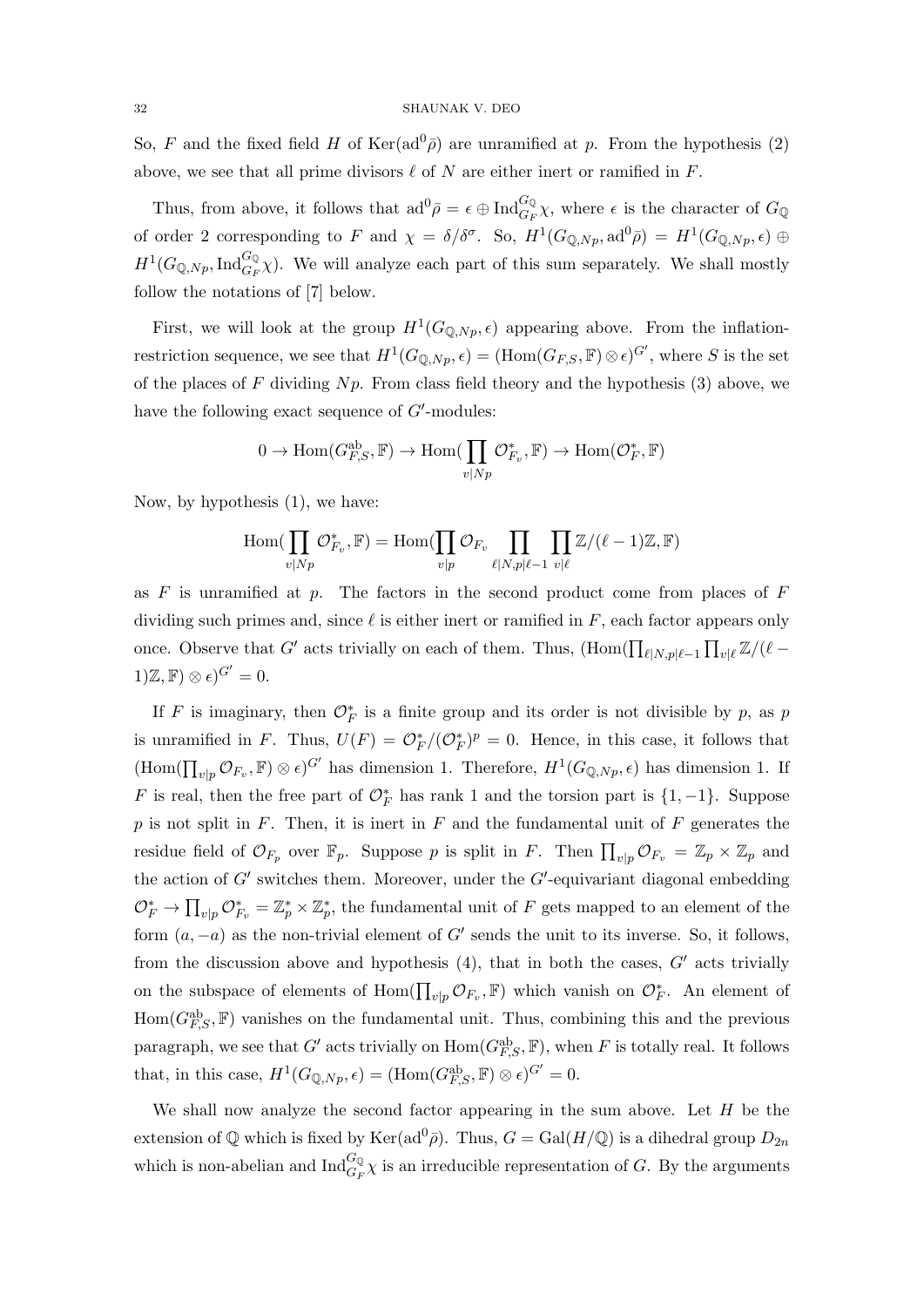used above, we get that  $H^1(G_{\mathbb{Q},N_p},\mathrm{Ind}_{G_F}^{G_{\mathbb{Q}}}\chi) = (H^1(G_{H,S},\mathbb{F}) \otimes \mathrm{Ind}_{G_F}^{G_{\mathbb{Q}}}\chi)^G$ . By hypothesis (3),  $H^1(G_{H,S}, \mathbb{F})$  is the subspace of  $\text{Hom}(\prod_{v|Np} \mathcal{O}_{H_v}^*, \mathbb{F})$  vanishing on  $\mathcal{O}_H^*$ . Since H is unramified at p, we get  $\text{Hom}(\prod_{v|Np} \mathcal{O}_{H_v}^*, \mathbb{F}) = \text{Hom}(\prod_{v|p} \mathcal{O}_{H_v} \prod \mathbb{Z}/p\mathbb{Z}, \mathbb{F})$  where the last product is taken over all places v of H which divide N and whose residue fields have  $p^{\text{th}}$ roots of unity. If  $\ell$  is a such a prime, then the G-submodule  $\text{Hom}(\prod_{v|\ell} \mathbb{Z}/p\mathbb{Z}, \mathbb{F})$  of the module above is isomorphic to  $\text{Ind}_{D_\ell}^G \alpha$ , where  $D_\ell$  is the image of  $G_{\mathbb{Q}_\ell}$  under  $ad^0\bar{\rho}$  and  $\alpha$  is the character by which it acts on the  $p^{\text{th}}$  roots of unity. Note that, by hypothesis (2) above,  $\text{Ind}_{G_F}^{G_\mathbb{Q}} \chi$  is an irreducible representation of  $D_\ell$  for every  $\ell | N$ . So,  $(\text{Hom}(\prod \mathbb{Z}/p\mathbb{Z}, \mathbb{F}) \otimes$  $\text{Ind}_{G_F}^{G_Q} \chi)^G = 0.$ 

Assume F is imaginary. As H is unramified at p and  $p \nmid |G|$ , we see, from using the arguments from [7, Section 3.2], that every irreducible representation of G occurs in  $\text{Hom}(G_{H,S}^{ab}, \mathbb{F})$  with multiplicity at least 1. The additional multiplicities would only arise from  $U(H)$ . But, from hypothesis (4) above, we have  $\text{Hom}_G(U(H), \text{Ind}_{G_F}^{G_{\mathbb{Q}}}\chi) = 0$ . Therefore,  $\text{Ind}_{G_F}^{G_Q} \chi$  occurs in  $\text{Hom}(G_{H,S}^{ab}, \mathbb{F})$  with multiplicity 1. Hence,  $(\text{Hom}(G_{H,S}, \mathbb{F}) \otimes$  $\text{Ind}_{G_F}^{G_Q} \chi$ ) $^G = H^1(G_{\mathbb{Q},N_P}, \text{Ind}_{G_F}^{G_{\mathbb{Q}}}\chi)$  has dimension 1. If F is real, then  $\text{Ind}_{G_F}^{G_{\mathbb{Q}}}\chi$  is totally odd. Thus, we see, from the arguments in [7, Section 3.2], that  $\text{Ind}_{G_F}^{G_{\mathbb{Q}}}\chi$  occurs in the subspace of  $\text{Hom}(\prod_{v|p} \mathcal{O}_{H_v}^*, \mathbb{F})$  vanishing on  $\mathcal{O}_H^*$  with multiplicity 2. Note that, we do not need to consider contribution from  $U(H)$  as  $\text{Ind}_{G_F}^{G_Q} \chi$  does not occur in  $\mathcal{O}_H^*/(\mathcal{O}_H^*)^p$ . Therefore, combining this with the previous paragraph, we see that  $\text{Ind}_{G_F}^{G_Q} \chi$  occurs in  $\text{Hom}(G_{H,S}^{ab}, \mathbb{F})$  with multiplicity 2. Hence,  $H^1(G_{\mathbb{Q},Np}, \text{Ind}_{G_F}^{G_{\mathbb{Q}}}\chi)$  has dimension 2.

Combining all the results above, we see that if  $\bar{\rho}$  satisfies all the conditions above, then  $H^1(G_{\mathbb{Q},N_p},\mathrm{ad}^0\bar{\rho})$  has dimension 2. Hence,  $\bar{\rho}$  is unobstructed in our sense.

- Remark. (1) The hypotheses (3) and (4) are similar to those used by Mazur in sections 1.12 and 1.13 of [26] where he studies unobstructed representations unramified outside a single prime. Note that, for a number field L,  $A(L(\zeta_p))[p] = 0$  implies that  $U(L) = 0$  (see remark after Proposition 1 of [10]).
	- (2) We know that  $G' = \text{Gal}(F/\mathbb{Q})$  acts on  $A(F)[p]$  by the character  $\epsilon$ . So, if  $A(F)[p] \neq$ 0, then it would contribute to  $H^1(G_{\mathbb{Q},Np}, \epsilon)$  in addition to what we have calculated above. Hence, in this case, we have dim  $H^1(G_{\mathbb{Q},N_p}, \epsilon) > 1$ . Thus, combining this with the other calculations above, we see that  $\dim H^1(G_{\mathbb{Q},N_p}, \mathrm{ad}^0\bar{\rho}) > 2$ . Hence, if  $A(F)[p] \neq 0$ , then  $\bar{\rho}$  will be obstructed.
	- (3) Suppose f is a weight 1 form which has RM or CM by  $F$ , and there exists a prime  $\ell$  such that  $\ell |N$  and  $p|\ell + 1$ . Moreover, assume that  $\ell$  stays inert in F. Thus, using the notations of the proof above, we see that  $\text{Hom}(\prod_{v|Np} \mathcal{O}_{F_v}^*, \mathbb{F}) =$ Hom( $\prod_{v|p} \mathcal{O}_{F_v} \prod_{\ell|N,p|\ell-1} \prod_{v|\ell} \mathbb{Z}/(\ell-1)\mathbb{Z} \prod \mathbb{Z}/p\mathbb{Z}, \mathbb{F}$ ), where the last product is taken over all the prime divisors  $\ell$  of N which stay inert in F and which are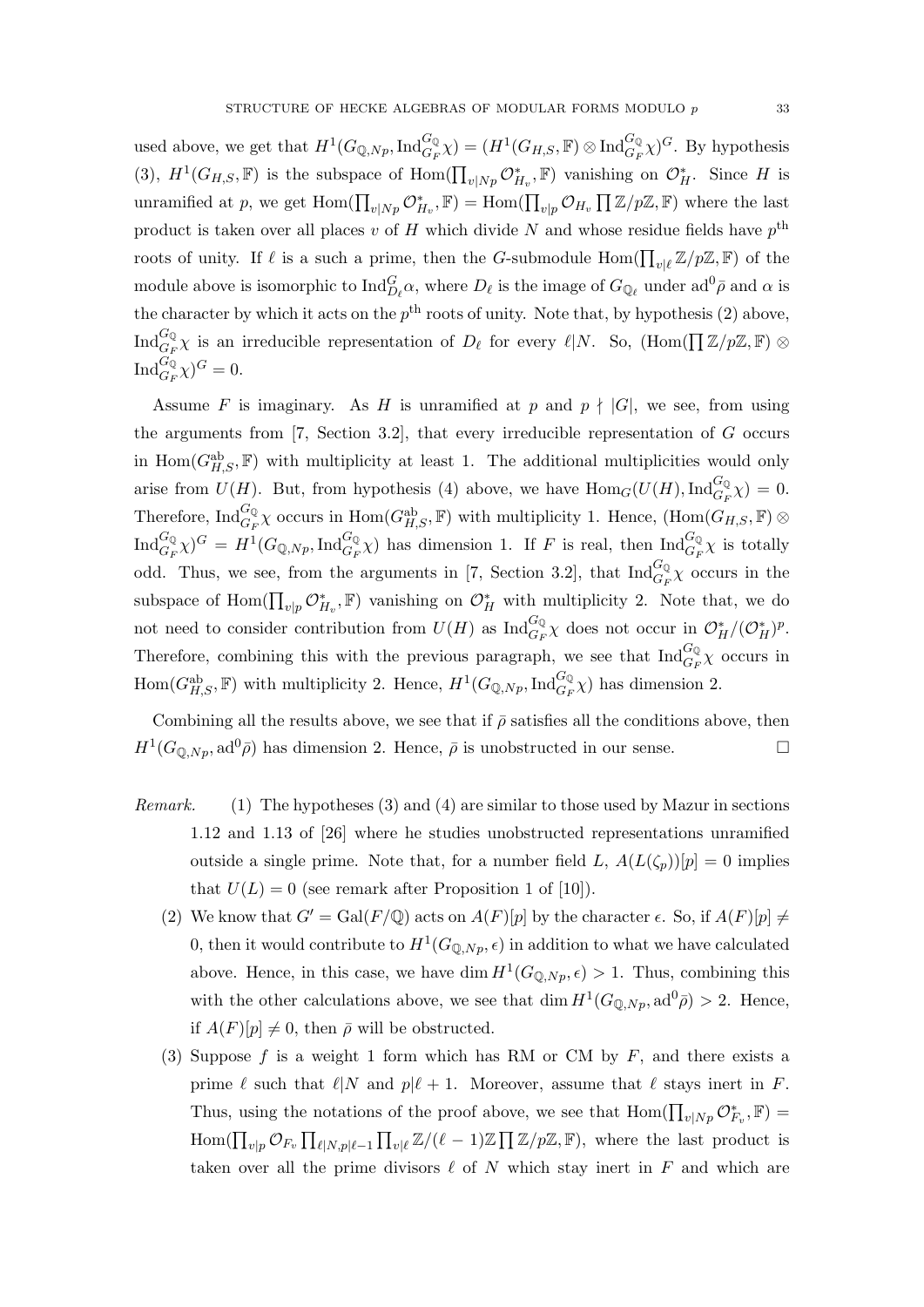$-1$  mod p. Observe that, they are isomorphic to  $\epsilon$  as G' representation. The projection of the image of  $\mathcal{O}_F^*$  in  $\prod_{v|Np} \mathcal{O}_{F_v}^*$  onto this product is also trivial as F is unramified at p. Hence, this product also contributes to  $H^1(G_{\mathbb{Q},N_p}, \epsilon)$ , making it bigger. All the other calculations at the places above  $p$  in the proof above still remain valid. As a result, we see that  $\dim H^1(G_{\mathbb{Q},N_p}, \mathrm{ad}^0\bar{\rho}) > 2$ . Hence, in this case,  $\bar{\rho}$  is obstructed.

Note that, the assumptions in the proposition above do not yield any immediate contradiction. Thus, we see that our notion of unobstructedness is weaker than Mazur's notion of unobstructedness.

**Proposition 10.** Let  $\bar{\rho}$  be a modular representation satisfying the hypotheses of Proposition 9 and suppose  $p | \phi(N)$ . Let the p-primary part of  $(\mathbb{Z}/N\mathbb{Z})^*$  be  $\mathbb{Z}/p^{e_1}\mathbb{Z} \times \cdots \times \mathbb{Z}/p^{e_n}\mathbb{Z}$ . Assume moreover that:

- (1)  $\bar{\rho}$  is a new  $\Gamma_1(N)$ -modular representation,
- (2) For all primes  $\ell$  dividing N such that  $p\ell^2 1$ ,  $U_{\ell}$  acts like 0 on all newforms of level N which lift  $\bar{\rho}$

Then, the corresponding local component  $A_{\bar{\rho}}$  of the mod p Hecke algebra is isomorphic to  $\mathbb{F}[[x,y]][y_1,...,y_n]/(y_1^{p^{e_1}}$  $p_1^{e_1},...,p_n^{p^{e_n}}$  and thus, is not reduced.

*Proof.* As  $\bar{\rho}$  satisfies the hypotheses of Proposition 9, it satisfies the hypotheses of Theorem 3 as well. Indeed,  $\bar{\rho}$  comes from a regular, weight 1 form and is unramified at p. So,  $\bar{\rho}|_{G_{\mathbb{Q}_p}}$  is of the required form. If  $\ell$  is a prime divisor of N which is 1 mod p, then it splits completely in  $\mathbb{Q}(\zeta_p)$ . As  $\bar{\rho}|_{G_{\mathbb{Q}_\ell}}$  is irreducible,  $\bar{\rho}|_{G_{\mathbb{Q}(\zeta_p)}}$  is also irreducible. Therefore, from the results of Böckle, Diamond, Diamond-Flach-Guo and Kisin, it follows that the surjective map  $R_{\bar{\rho}} \to \mathbb{T}_{\bar{\rho}}^{\Gamma_1(N)}$  is an isomorphism. The hypothesis (2) along with the proof of Proposition 6 and the proof of Theorem 1 implies that the kernel of the surjective map  $\mathbb{T}_{\bar{\rho}}^{\Gamma_1(N)} \to A_{\bar{\rho}}^{\Gamma_1(N)}$  is  $m_{\Lambda} \mathbb{T}_{\bar{\rho}}^{\Gamma_1(N)}$ . By Proposition 9, we see that  $R_{\bar{\rho}} \simeq \mathcal{O}[[x, y, T]][z_1, \cdots, z_n]/(z_1^{p^{e_1}} - 1, \cdots, z_n^{p^{e_n}} - 1)$ . Combining all of the above gives us that  $A_{\bar{\rho}} \simeq \mathbb{F}[[x, y]][y_1, \cdots, y_n]/(y_1^{p^{e_1}})$  $p_1^{e_1}, \cdots, p_n^{e_n}$  and hence, the proposition is proved.  $\square$ 

- Remark. (1) If the first condition of Proposition 10 is satisfied, then to check the second condition, it is sufficient, by Lemma 7, to check that  $\bar{\rho}|_{I_{\ell}}$  is irreducible.
	- (2) Suppose  $\bar{\rho}$  is a  $\Gamma_1(N)$ -modular representation which satisfies the two assumptions of Proposition 10 and the assumptions of Theorem 3. Moreover, assume  $p|\phi(N)$  and let the *p*-primary part of  $(\mathbb{Z}/N\mathbb{Z})^*$  be  $\mathbb{Z}/p^{e_1}\mathbb{Z} \times \cdots \times \mathbb{Z}/p^{e_n}\mathbb{Z}$ . Then, from the proof above, we see that  $A_{\bar{\rho}}^{\Gamma_1(N)} \simeq R_{\bar{\rho}}/(\pi, T)$ . Now, as  $p \neq 2$ ,  $R_{\bar{\rho}} \simeq$  $R_{\overline{\rho}}^{0}[T, y_1, ..., y_n]/(y_1^{p^{e_1}}-1, ..., y_n^{p^{e_n}}-1)$ , where  $R_{\overline{\rho}}^{0}$  is the universal deformation ring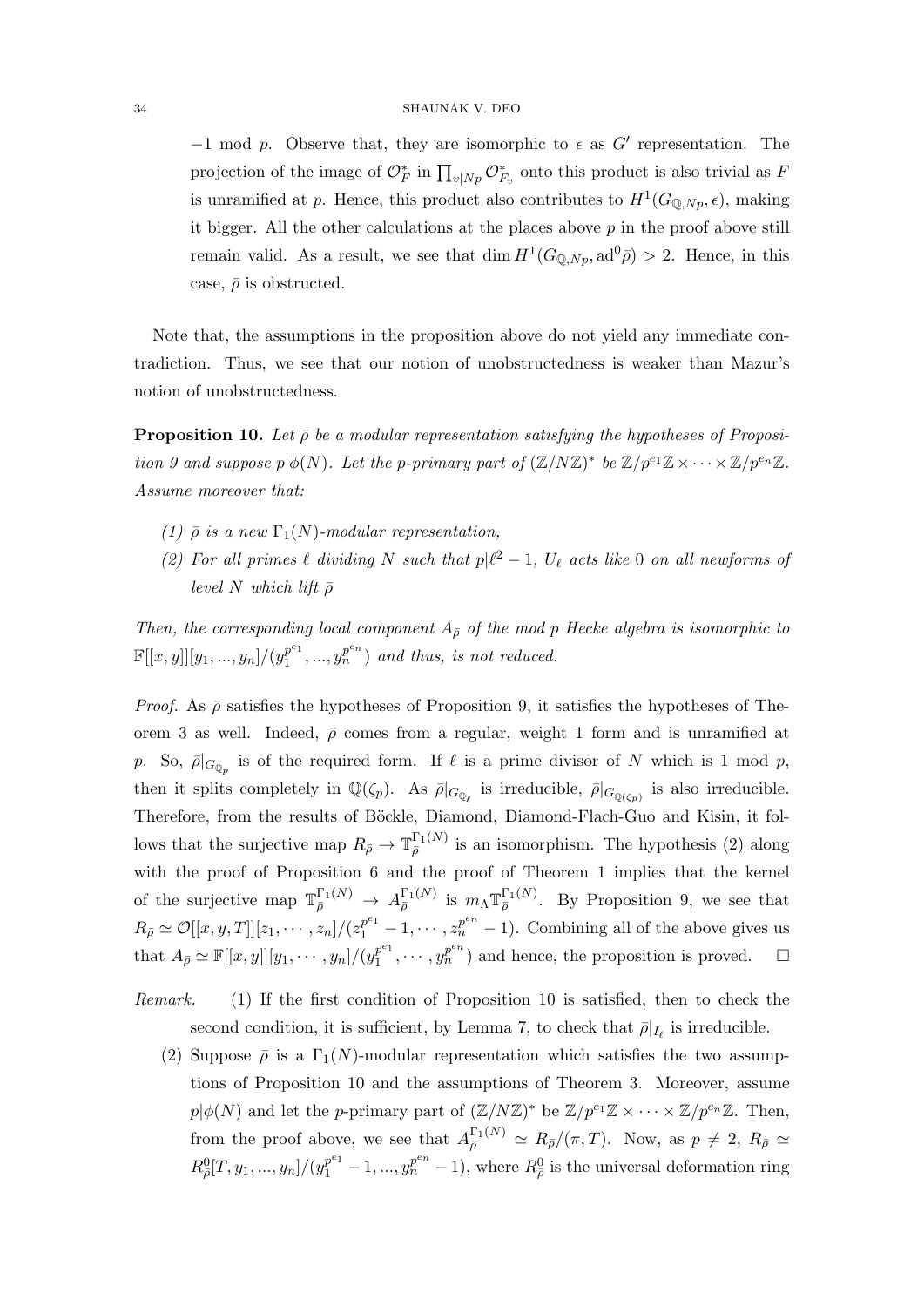of  $\bar{\rho}$  with constant determinant (see the proof of Lemma 19 of [8] for more details). So,  $A_{\overline{\rho}}^{\Gamma_1(N)}$  is isomorphic to  $\tilde{R}^0_{\overline{\rho}}[z_1, ..., z_n]/(z_1^{p^{e_1}})$  $i_1^{p^{e_1}},...,i_n^{p^{e_n}}$  and hence, is not reduced. So, the assumptions of Proposition 9 are not necessary to get non-reduced Hecke algebras but are necessary to find the precise structure of the Hecke algebra.

We will now give some examples of non-reduced Hecke algebras following the previous remark. Let  $\ell$  be a prime such that  $p|\ell-1$  and  $\ell$  is 3 modulo 4. Let  $K = \mathbb{Q}(\sqrt{2})$  $(-\ell)$  and  $h_K$ be its class number. If  $p$  splits in  $K$ , then define  $n$  to be the smallest integer such that p is not split in the anti-cyclotomic extension of degree  $\ell^n$  of K and  $\ell^n \nmid h_K$ . Otherwise, define it to be the smallest integer such that  $\ell^n \nmid h_K$ . Let  $\chi : G_K \to \mathbb{Z}_\ell \to \mathbb{Z}/\ell^n\mathbb{Z} \to \overline{\mathbb{F}}^*$ where the first map is given by the anti-cyclotomic  $\mathbb{Z}_{\ell}$  extension of K, and the last map is the inclusion of  $(\ell^n)^{\text{th}}$  roots of unity into  $\overline{\mathbb{F}}^*$ . Now, we see, from a classical theorem of Hecke, that  $\bar{\rho} = \text{Ind}_{G_K}^{G_Q} \chi$  of  $G_{Q, p\ell}$  is an odd, irreducible representation coming from a weight 1 newform f of level  $\ell^{2n+3}$ .

As  $\chi^{\sigma} = \chi^{-1}$  and  $\chi$  has odd order, they are distinct characters of  $G_K$  and they only coincide on ker(x). Now,  $\ell$  ramifies in K and the prime v' of K lying above  $\ell$  ramifies in the anti-cyclotomic extension of K of degree  $\ell^n$  as  $\ell^n \nmid h_K$ . As a consequence, we see that  $\bar{\rho}|_{I_{\ell}}$  and  $\bar{\rho}|_{G_{\mathbb{Q}_{\ell}}}$  are irreducible. As  $\ell$  splits completely in  $\mathbb{Q}(\zeta_p)$ , it follows that  $\bar{\rho}|_{G_{\mathbb{Q}(\zeta_p)}}$ is also irreducible. If p is inert in K, then clearly  $\bar{\rho}|_{G_{\mathbb{Q}_p}}$  is a sum of distinct characters as p is unramified in K. If p is split in K, then for a place v of K above p,  $\chi$  and  $\chi^{\sigma}$ are distinct characters of  $G_{K_v}$  as  $\chi$  has odd order and p does not split completely in the anti-cyclotomic extension of K of degree  $\ell^n$ . As the anti-cyclotomic extension of K is unramified at p, we see that  $\bar{\rho}|_{G_{\mathbb{Q}_p}}$  is not a direct sum of characters which are cyclotomic twists of each other. Therefore,  $\bar{\rho}$  is a new  $\Gamma_1(\ell^{2n+3})$ -modular representation satisfying the two conditions of Proposition 10 and the conditions of Theorem 3. Hence, from the remark above, it follows that  $A_{\bar{\rho}}^{\Gamma_1(\ell^{2n+3})}$  $\frac{1}{\overline{\rho}}$ <sup>1</sup> is not reduced.

#### **REFERENCES**

- [1] F. Andreatta and E. Goren, Hilbert modular forms: mod p and p-adic aspects, Mem. Amer. Math. Soc. 173 (2005), no. 819, vi+100 pp.
- [2] A.O.L. Atkin and J. Lehner, Hecke operators on  $\Gamma_0(m)$ , Math. Ann., 185:134-160, 1970.
- [3] J. Bellaïche, Une représentation galoisienne universelle attachée aux formes modulaires modulo 2, C.R.A.S. 350 (2012), no. 9-10, 443-448.
- [4] J. Bella¨ıche, Pseudodeformations, Mathematische Zeitschrift 270 (2012), no. 3-4, 1163-1180.
- [5] J. Bella¨ıche, Eigenvarieties, families of Galois representations, p-adic L-function, Course notes of a course given at Brandeis University in Fall, 2010, Available at http://people.brandeis.edu/ jbellaic/preprint/coursebook.pdf
- [6] J. Bella¨ıche and G. Chenevier, Families of Galois representations and Selmer groups, Asterisque 324 (2009), pp. xii+314.
- [7] J. Bellaïche and M. Dimitrov, On the eigencurve at classical weight one points, Duke Math. Journal, 165. 2 (2016), 245-266.
- [8] J. Bellaïche and C. Khare, Level 1 Hecke algebras of modular forms modulo p, Compositio Mathematica 151. 3 (2015), 397-415.